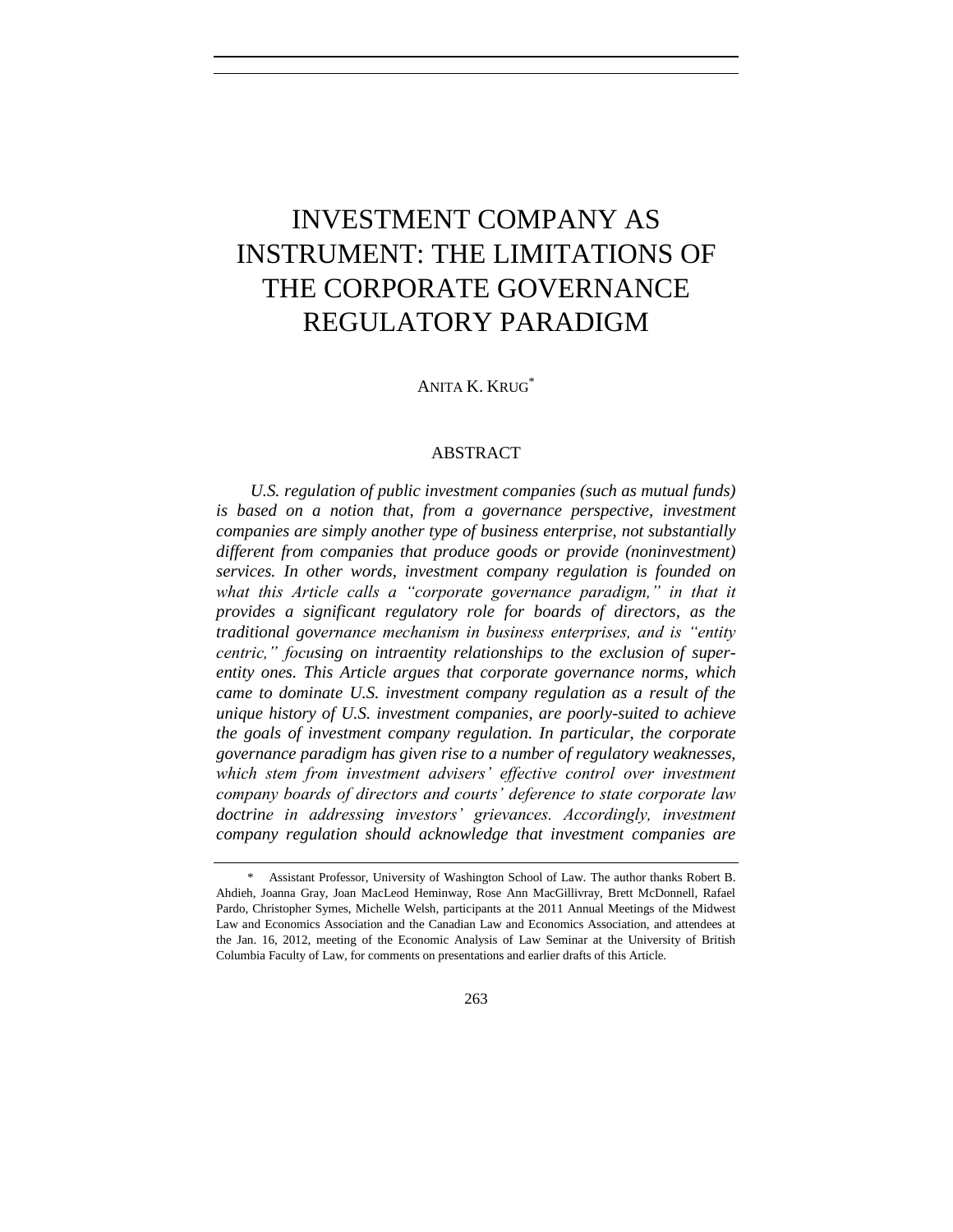## 264 *SOUTHERN CALIFORNIA LAW REVIEW* [Vol. 86:263

*not merely another type of business enterprise with the same challenges and tensions arising from the separation of ownership and control that appear in the traditional corporate context. Toward that end, this Article contends that policymakers should view, and regulate, investment companies as an avenue through which investment advisers provide financial services (investment-advisory services, in particular) to investors—and should view investment company shareholders more as advisory customers than as equity owners of a firm. This "financial services" model of regulation moves past the entity focus of corporate governance norms and, therefore, permits dispensing with governance by an "independent" body such as the board of directors. More importantly, if adopted, this model would remedy some of the more significant problems plaguing U.S. investment company regulation.*

## TABLE OF CONTENTS

|                                                   | .265 |
|---------------------------------------------------|------|
| II. THE CORPORATE GOVERNANCE PARADIGM 269         |      |
| A. HISTORY (AND DEVOLUTION) OF INVESTMENT COMPANY |      |
|                                                   | .269 |
| B. CORPORATE GOVERNANCE NORMS $\neq$ SECURITIES   |      |
|                                                   |      |
|                                                   |      |
|                                                   |      |
|                                                   |      |
|                                                   |      |
|                                                   |      |
| IV. COURTS AND CORPORATE GOVERNANCE NORMS 289     |      |
| A. COURTS' DEFERENCE TO CORPORATE LAW 290         |      |
|                                                   |      |
|                                                   |      |
| B. CORPORATE GOVERNANCE AND SECURITIES FRAUD 299  |      |
| V. AN ALTERNATIVE MODEL OF REGULATION 304         |      |
|                                                   |      |
| B. BUILDING ON THE CONCEPTUAL FRAMEWORK 311       |      |
|                                                   |      |
|                                                   |      |
|                                                   |      |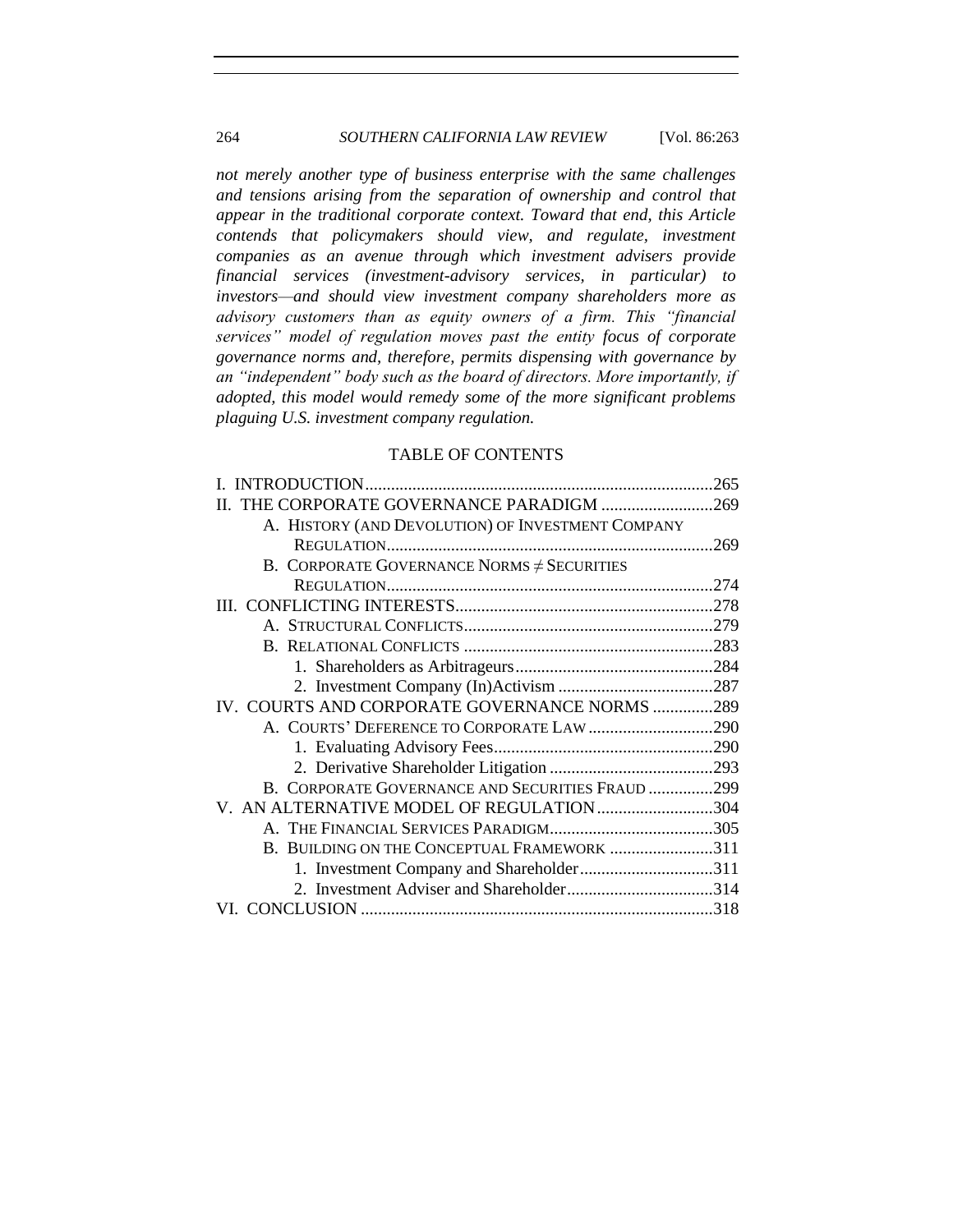<span id="page-2-0"></span>

## <span id="page-2-1"></span>I. INTRODUCTION

Imagine, if you will, a corporation that has directors and shareholders but that neither produces any products nor provides any services. The corporation also has no employees: there is no CEO in charge of the corporation's activities, no CFO to mind the corporation's balance sheet, and no managers, salespersons, or administrative assistants carrying out the corporation's day-to-day activities.<sup>1</sup> Yet the corporation is far from inert. It takes on liabilities and earns income and, if all goes well, shows a healthy profit at the end of each accounting period. One might wonder how, with no personnel at all, this corporation is able to accomplish anything, much less generate returns for its shareholders. The answer is that this corporation is able to pursue its activities through having submitted itself to the control of another firm, a vendor of sorts that the corporation has contractually engaged, much as any firm might engage an accounting firm or a law firm. That other firm is the corporation's investment adviser, without which the corporation would not exist, let alone function. The corporation is a public investment company, also commonly (and somewhat inaccurately) known as a "mutual fund."<sup>2</sup>

Perhaps the foremost goal of investment company regulation is making the investment adviser accountable to the investment company and, specifically, obligated to further the investment company's interests over the adviser's own interests.<sup>3</sup> In the United States, that regulation has assumed a peculiar form, however—one that ultimately undermines its objectives. In particular, U.S. investment company regulation reflects a presumption that investment companies are business enterprises, not essentially different, from a governance perspective, from Procter & Gamble, Microsoft, or Facebook.<sup>4</sup> Regulation turns on the fact that a company is the regulatory subject, rather than that the company exists

<sup>1</sup>*. See infra* not[e 37](#page-10-0) and accompanying text. This absence of personnel stands in sharp contrast to typical companies, in which "the managers are full-time employees working for the benefit of the company's owners." *See* John P. Freeman, *The Mutual Fund Distribution Expense Mess*, 32 J. CORP. L. 739, 746 (2007).

<sup>2</sup>*. See infra* not[e 24](#page-7-0) and accompanying text.

<sup>3</sup>*. See* Investment Company Act of 1940, 15 U.S.C. § 80a-1(b) (2006); Jennifer S. Taub, *Able but Not Willing: The Failure of Mutual Fund Advisers to Advocate for Shareholders' Rights*, 34 J. CORP. L. 843, 857 (2009) (observing that investment company regulation attempts to address perceived abuses through "mandated disclosure to investors, prohibitions on self-dealing transactions, governance structure requirements, limitations on leveraging of fund assets, and bans on other transactions that would allow the fund sponsor (the Adviser) to siphon off investor money," and through "the requirement of mutual fund shareholder consent before changes are made to the fund objectives").

<sup>4</sup>*. See infra* Part II.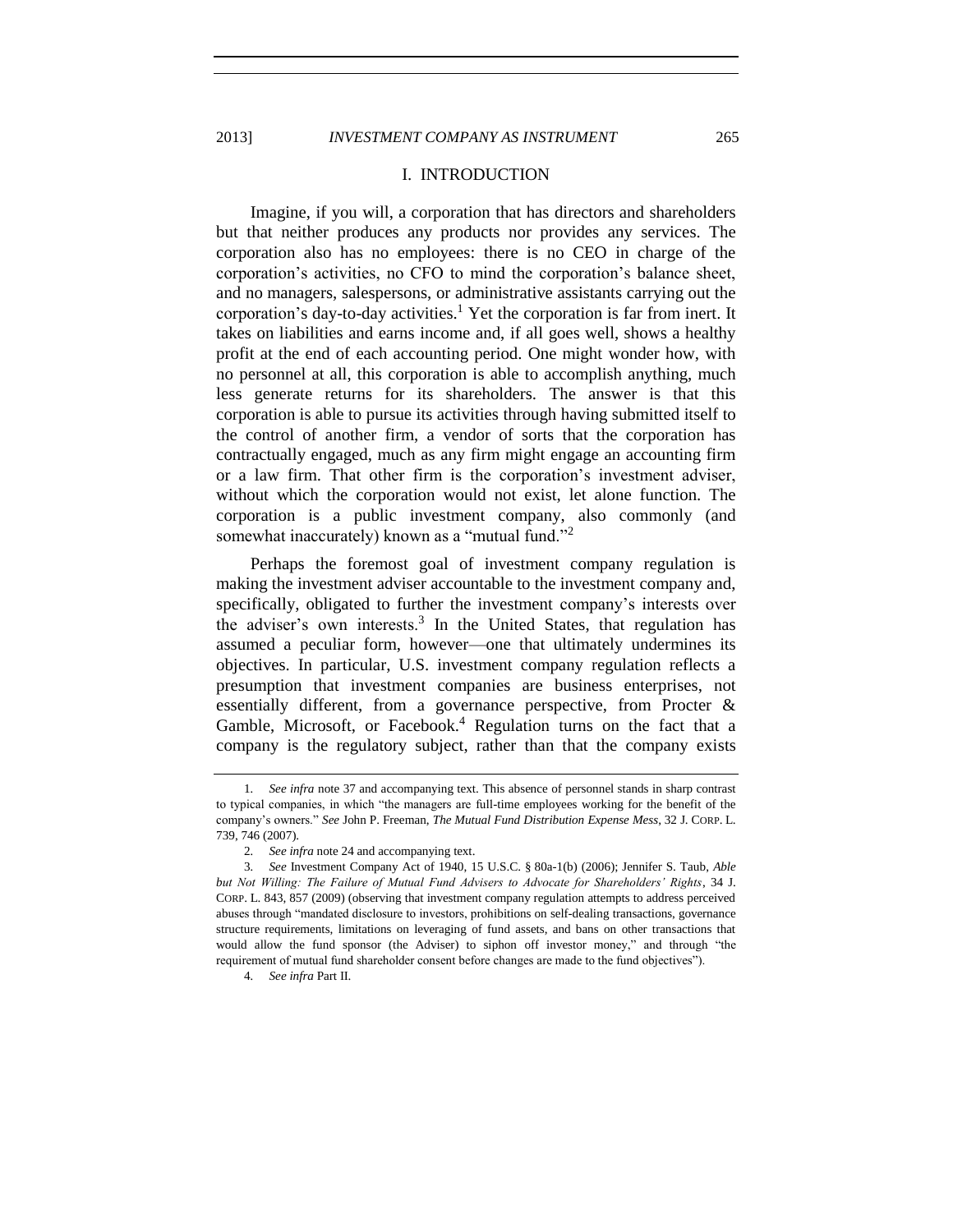solely to facilitate the provision of investment advice to its shareholders.<sup>5</sup> By virtue of that focus, regulation bestows the primary regulatory role on investment company boards of directors, and thereby pursues its objectives through board control and oversight.<sup>6</sup> In other words, U.S. investment company regulation embodies a "corporate governance" regulatory paradigm.

<span id="page-3-2"></span><span id="page-3-0"></span>This Article argues that the corporate governance regulatory fiction that investment company regulation embraces underlies many, if not most, of the significant problems that have come to overshadow the immense potential of the U.S. investment company industry. Among the oft-cited problems are that boards lack the expertise necessary to effectively monitor regulatory compliance and uphold shareholders' interests;<sup>7</sup> that shareholder apathy and complacency impede their exiting poorly managed funds;<sup>8</sup> that investment company management fees charged by investment advisers are excessive;<sup>9</sup> that investment companies are not sufficiently subject to the forces of competition and market discipline;<sup>10</sup> and that, overall, investment company shareholders are subject to abuse at the hands of those controlling and investing their assets.<sup>11</sup> This Article contends that such problems could be substantially mitigated if the norms guiding U.S. investment company regulation more accurately reflected the nature of the relationship between investment advisers, on one hand, and investment company shareholders, on the other.<sup>12</sup>

<span id="page-3-3"></span>

<span id="page-3-1"></span><sup>5.</sup> As Alan Palmiter points out, although the U.S. investment company regulatory regime "effectively assumes that mutual funds will be organized as (or along the lines of) a corporation," it does not require investment companies to assume the corporate form. Alan R. Palmiter, *The Mutual Fund Board: A Failed Experiment in Regulatory Outsourcing*, 1 BROOK. J. CORP. FIN. & COM. L*.* 165, 167–68 (2006). Some investment companies, for example, are formally organized as statutory trusts, rather than as corporations. However, regardless of whether the fund is structured as a corporation or as a trust, "[t]here must be a board of directors (or its equivalent) to oversee fund operations," as well as "shareholder voting to elect board members and approve fundamental changes." *Id.* at 168–69 (footnotes omitted).

<sup>6</sup>*. See* 15 U.S.C. § 80a *passim.*

<sup>7</sup>*. See infra* not[e 78](#page-18-0) and accompanying text.

<sup>8</sup>*. See* Donald C. Langevoort, *Private Litigation to Enforce Fiduciary Duties in Mutual Funds: Derivative Suits, Disinterested Directors and the Ideology of Investor Sovereignty*, 83 WASH. U. L.Q. 1017, 1035–36 (2005) (observing that "[m]oney does not exit poorly performing funds with the same velocity" as it enters well-performing funds).

<sup>9</sup>*. See* A. Joseph Warburton, *Should Mutual Funds Be Corporations? A Legal & Econometric Analysis*, 33 J. CORP. L. 745, 753 (2008).

<sup>10</sup>*. See* Lyman Johnson, *A Fresh Look at Director "Independence": Mutual Fund Fee Litigation and Gartenberg at Twenty-Five*, 61 VAND. L. REV. 497, 505–06 (2008) (arguing that a number of factors limit the ability of competition to bring down the fees imposed on investors).

<sup>11.</sup> *See infra* Parts II.B, III.A.

<sup>12.</sup> The difficulties apparent in U.S. investment company regulation are all the more acute given the backdrop of an increasingly global investment arena, in which investment companies (regardless of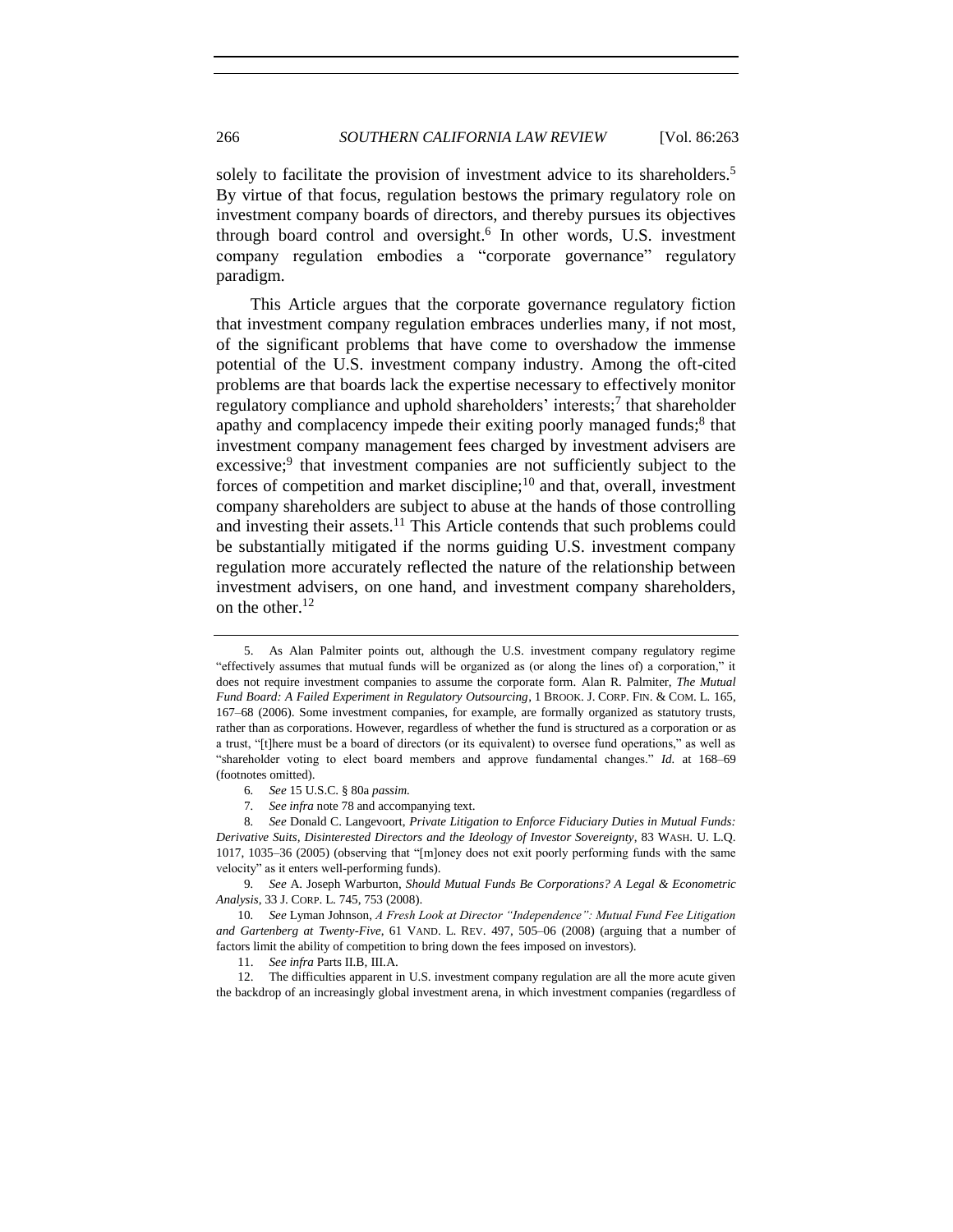## 2013] *INVESTMENT COMPANY AS INSTRUMENT* 267

The reform project this Article undertakes is critical.<sup>13</sup> Among the institutional investors that have come to dominate securities investing, investment companies are the primary repositories of the investment capital of retail investors, serving as intermediaries between those investors and securities of public companies in which investors seek to hold economic interests.<sup>14</sup> Indeed, a significant percentage of U.S. households hold investments in mutual funds and other publicly offered and traded investment companies, whether directly or through employee pension funds.<sup>15</sup> In an institutionalized investment universe, therefore, investment companies should be a core regulatory focus because securities regulation (appropriately) is more concerned with retail investors than with "sophisticated" investors, however "sophistication" may be defined. Accordingly, investment company regulation should also be a primary focus of creative thinking about securities regulatory reform.

<span id="page-4-1"></span>In making its case for a markedly revised U.S. investment company regulatory regime, this Article departs from the literature to date on the

14*. See* Brian G. Cartwright, *Whither the SEC Now?*, 95 VA. L. REV. 1085, 1090–92 (2009).

<span id="page-4-0"></span>

the jurisdictions in which they are based and by which they are regulated) are pursuing international investment opportunities, seeking to attract international investors, and, more generally, striving to remain competitive with their foreign counterparts. It is conceivable that the U.S. regulatory embrace of the corporate governance paradigm constitutes an impediment to coordinated investment company regulation that, in turn, may hinder cross-border investment company activity. The prospect of coordinated investment company regulation is a prospect for more efficient investment processes, more robust global investment activity, and more significant capital formation. *See* Anita K. Krug, Assistant Professor, Univ. of Wash. Sch. of Law, Multilateral Convergence in Investment Laws and Norms, Presentation at the Asian International Economic Law Network 2011 Conference, University of Hong Kong (Jul. 15, 2011) (on file with author).

<sup>13.</sup> That recent U.S. financial regulatory reform efforts paid relatively little attention to investment company regulation is not particularly significant because the primary goal of that reform systemic risk mitigation and prevention—is not the traditional goal of securities regulation, including investment company regulation, which was, and remains, investor protection. *See, e.g.*, Alan W. Avery, Kathleen A. Scott & Lindsey Carson, *Dodd-Frank Act Attempts to Curtail Systemic Risk*, 127 BANKING L.J. 766, 766 (2010) ("One of the most cited impetuses behind the Dodd-Frank Wall Street Reform and Consumer Protection Act . . . has been the need to curtail the systemic risk potentially posed by large, interconnected firms . . . ."); Amir N. Licht, *Genie in a Bottle? Assessing Managerial Opportunism in International Securities Transactions*, 2000 COLUM. BUS. L. REV. 51, 104 ("[T]he very root of the mandate for securities regulation [is] investor protection.").

<sup>15.</sup> The Investment Company Institute reports that, in 2008, "[a]mong households owning mutual funds, the median amount invested in mutual funds was \$100,000," and, for 69 percent of households owning mutual funds, those holdings "represented more than half of household financial assets." *Frequently Asked Questions About Mutual Fund Shareholders*, INV. CO. INST., http://www.ici.org/faqs/faq/faqs\_mf\_shareholders#significance (last visited Oct. 31, 2012); Jill E. Fisch, *Rethinking the Regulation of Securities Intermediaries*, 158 U. PA. L. REV. 1961, 1963 (2010) ("The mutual fund is the dominant form of intermediated investment. At the end of 2008, even after much of the market collapse, equity mutual funds held over \$3.7 trillion in assets, ninety-two percent of which were contributed by the household sector.").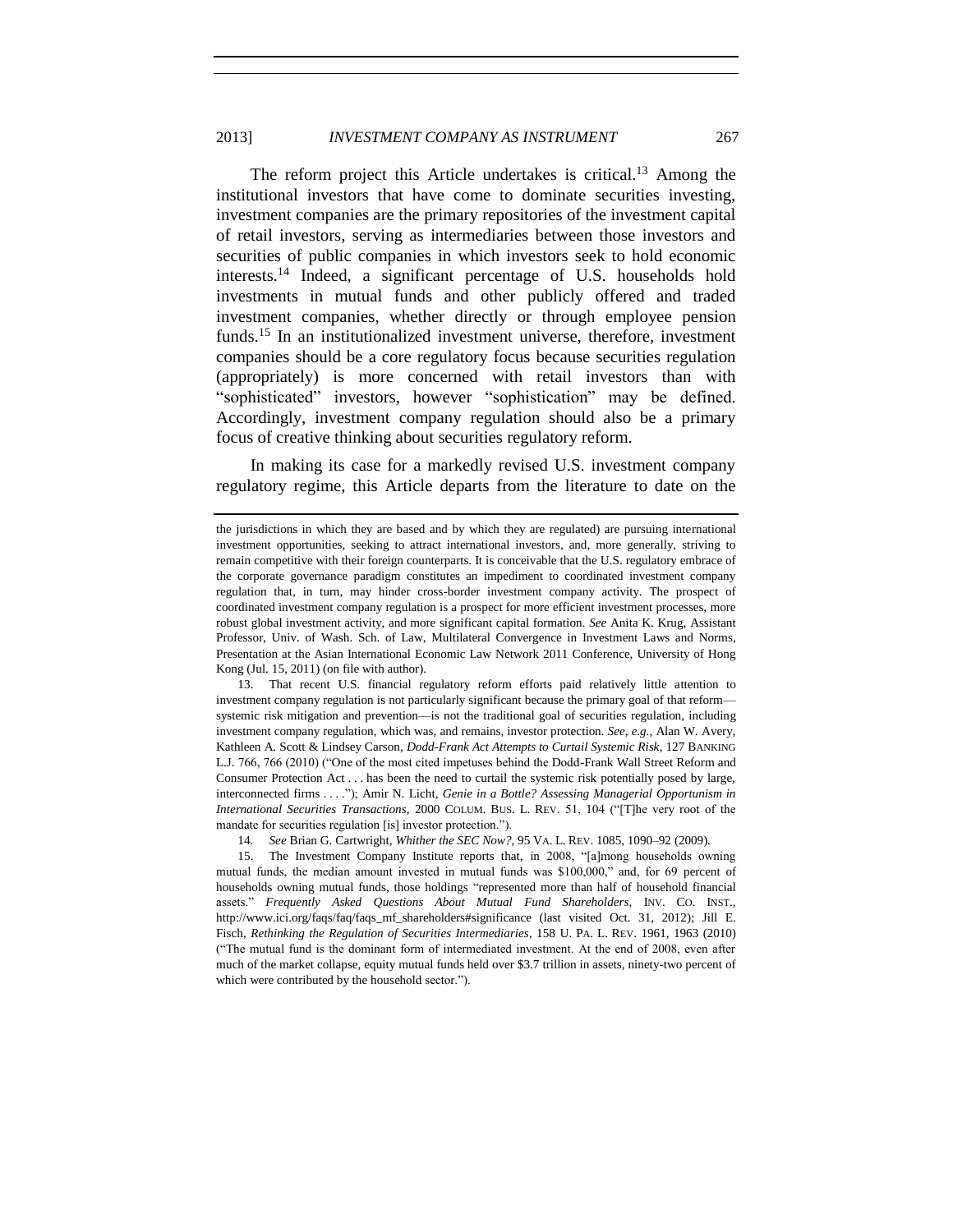shortcomings of, and prescriptions for, investment company regulation by arguing that truly coherent regulation can be achieved only by extricating it from corporate governance norms and placing it firmly within the auspices of securities regulation—which need not heed boundaries imposed by notions of corporate personhood. The management of investment companies must be seen as simply another means through which investment advisers provide services to others, different in degree but not in kind from an adviser's provision of services to institutional or individual clients, pension plans, or hedge funds. In other words, regulation should reflect that an investment adviser has a financial services relationship to investment company shareholders—a relationship that resembles the adviser's relationships to investors that engage the adviser directly (rather than indirectly, as is the case when investors buy shares of an investment company the adviser manages).

The result of this analysis is that an investment adviser should be accountable for its actions not to an "independent" board of directors that the adviser played a role in selecting and with whom it has too close a relationship but, rather, to the securities regulator charged with maintaining the integrity of the securities markets and to the shareholders who have placed their capital under the adviser's management. Notably, however, this Article's proposal for investment company regulatory reform is not a proposal for additional regulation. It is a proposal for better regulation regulation that is more coherent and more effective in furthering the investor protection objectives of securities regulation. Put another way, this Article's point of departure is that there exists a market failure necessitating regulation of investment companies. It focuses solely on how best to address that market failure and, in that regard, asserts that, as between an investment company and its investment adviser, regulation should be more directly aimed at the latter.

Part II of this Article delves into the nature and history of U.S. regulation of investment companies and how that history informed and continues to reinforce a corporate governance mode of securities regulation. It asserts that, by maintaining the fiction that an investment company is just another business enterprise that is to be evaluated and regulated based on traditional corporate governance norms, U.S. investment company regulation employs the wrong paradigm, to the detriment of regulatory coherence. Part III explores how the relationship between investment advisers, on one hand, and investment companies and their boards of directors, on the other hand, renders boards not only dependent on investment advisers in carrying out their oversight functions,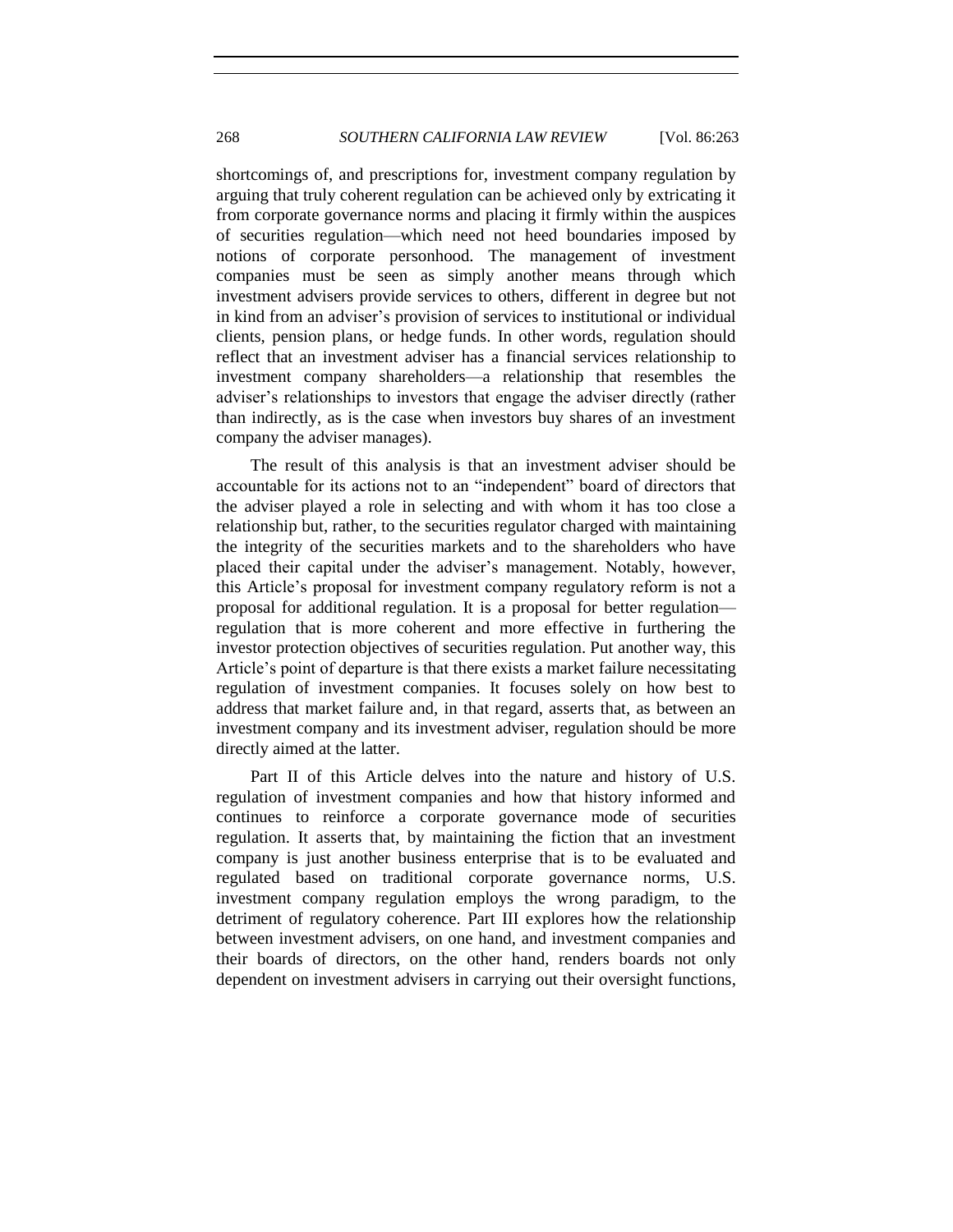but also conflicted and beholden to investment advisers—a difficulty that is exacerbated to the extent directors lack industry expertise. Part IV explores additional difficulties arising from the corporate governance regulatory model that stem from courts' deference to state corporate law principles in evaluating not only shareholder fiduciary duty claims but also claims alleging securities fraud. Part V introduces an alternative model of investment company regulation—a "financial services" model—which eschews reliance on corporate governance principles in favor of more direct regulation of investment advisers, as investment companies' primary decisionmakers. Part V also asserts that regulation would better serve its objectives by acknowledging that investment companies are another means through which financial services providers (namely, investment advisers) provide their services to investors (namely, investment company shareholders).

## <span id="page-6-2"></span>II. THE CORPORATE GOVERNANCE PARADIGM

## <span id="page-6-1"></span><span id="page-6-0"></span>A. HISTORY (AND DEVOLUTION) OF INVESTMENT COMPANY REGULATION

<span id="page-6-3"></span>The U.S. Congress set about to establish a regulatory regime governing investment companies in the 1930s and completed the task with the passage of the Investment Company Act of 1940 ("ICA").<sup>16</sup> At that time, a good number of investment companies in existence resembled, in many respects, business enterprises that produced goods or provided (noninvestment) services—which this Article refers to as "operating companies."<sup>17</sup> They had officers, employees, and other personnel, all of whom performed particular functions for the enterprise and were paid salaries out of revenues earned by the company.<sup>18</sup> The difference between an investment company and an operating company was simply that the former's assets were largely devoted to holding ownership interests in other corporations. Given this blurring of companies providing products or services and those investing in other companies, "investment company" came to be defined in the ICA simply as a company as to which "more than one-half of its assets, other than cash and United States Government

<sup>16.</sup> *See* Investment Advisers Act of 1940, 15 U.S.C. §§ 80a-1 to a-64 (2006). For a summary of the history and background of U.S. investment company regulation, see Jerry W. Markham, *Mutual*  Fund Scandals—A Comparative Analysis of the Role of Corporate Governance in the Regulation of *Collective Investments*, 3 HASTINGS BUS. L.J. 67, 69–79 (2006).

<sup>17</sup>*. See* SEC, INVESTMENT TRUSTS AND INVESTMENT COMPANIES REPORT, PART ONE, H.R. Doc. No. 707, at 65–97 (3d Sess. 1938) [hereinafter SEC CLASSIFICATION REPORT].

<sup>18</sup>*. See id*.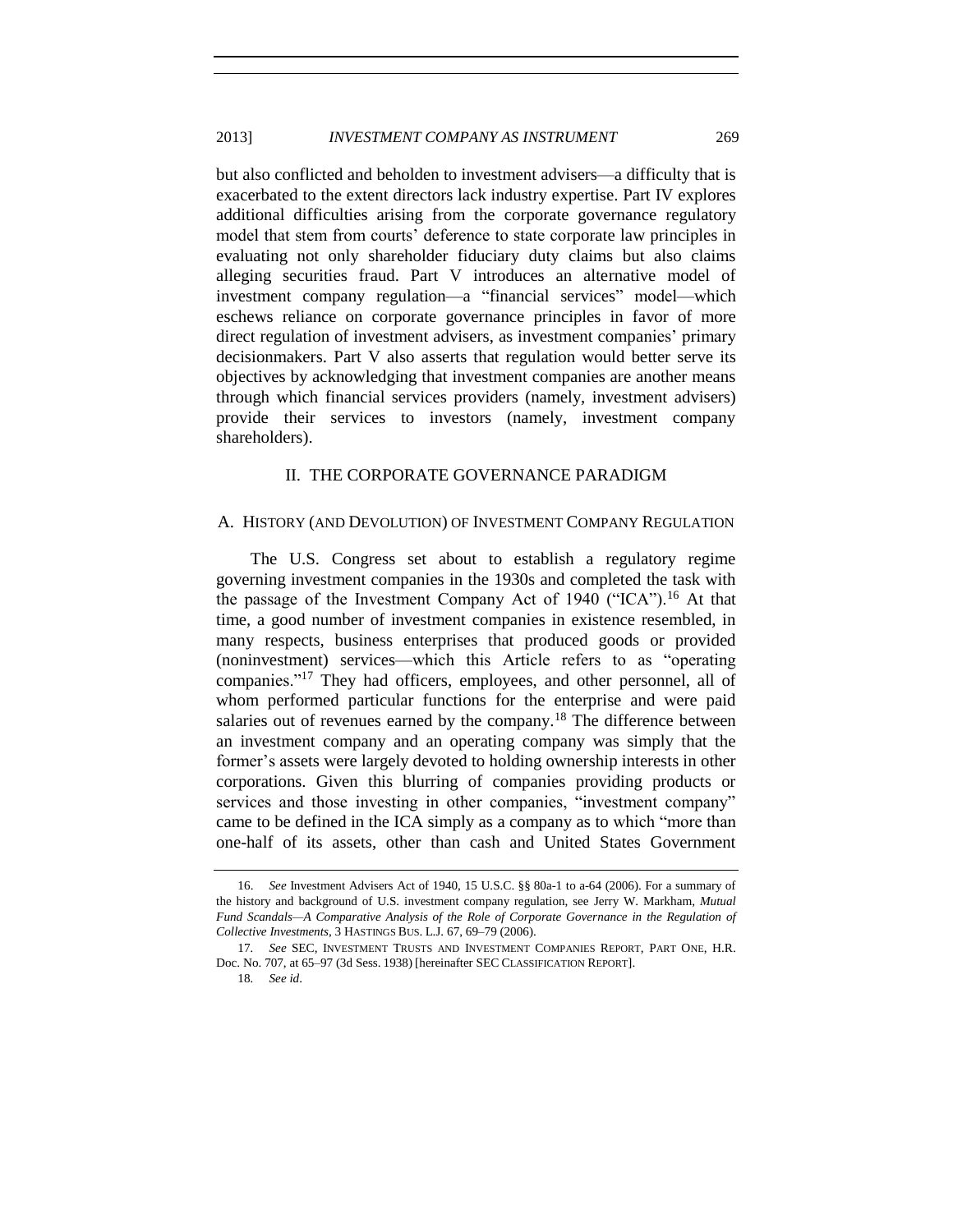securities, consisted of securities other than securities of subsidiary companies which were not investment companies."<sup>19</sup>

To be sure, there were variations in the structure and operations of companies falling within the definition. In the mid-1930s, the SEC, in a report to Congress on the need for regulation covering investment companies, chronicled a number of permutations of the investment company structure. $^{20}$  As the SEC noted in that report,

<span id="page-7-1"></span>The lack of a crystallized financial opinion respecting the function of investment companies and the absence of virtually any governmental supervision or legal restrictions specifically applicable to their sponsorship or formation, to the distribution of their securities or to their management and operations explain in large part the wide diversity of type  $\ldots$  .<sup>21</sup>

For example, some investment companies had previously been industrial, utility, or financial companies that departed from their previous areas of operations, refocusing on investment activities while maintaining generally the same body of shareholders.<sup>22</sup> Some investment companies pursued the sorts of activities that operating companies pursued—deploying their assets to buy capital equipment, pay suppliers, and compensate employees—but also, as part of their activities (and unrelated to their other business activities), devoted a portion of their operating capital to ownership positions in other companies for investment purposes. <sup>23</sup> Still other investment companies were more fundamentally investment oriented.<sup>24</sup>

23*. See* SEC CLASSIFICATION REPORT, *supra* not[e 17,](#page-6-3) at 76–83.

24. For these companies, as suggested above, it was often the case that investment decisionmakers pursued their role as managers of the organization (rather than as third-party independent contractors) and were compensated much in the manner that a CEO or other executive of an operating company would be compensated. *See* John C. Bogle, *Re-Mutualizing the Mutual Fund Industry—The Alpha and the Omega*, 45 B.C. L. REV. 391, 391–92 (2004) [hereinafter *The Alpha and the Omega*] ("The mutual fund industry began in 1924 with the formation of a truly *mutual* mutual fund: one organized, operated, and managed, not by a separate management company with its own commercial interests, but by its own trustees; compensated not on the basis of the trust's principal, but, under traditional fiduciary standards, its income."). Those companies were the true "mutual" funds, a name that remains attached to U.S. investment companies, notwithstanding how radically different today's investment companies are structured. *See id.* at 392. Indeed, "the phrase *mutual funds* does not appear in the [ICA]." John C. Bogle, *A New Order of Things—Bringing Mutuality to the "Mutual Fund*,*"* 27 REV. BANKING & FIN. L. 471, 472 (2008).

<span id="page-7-0"></span><sup>19</sup>*. See id*. at 19.

<sup>20</sup>*. See id.* at 21–34.

<sup>21</sup>*. Id.* at 35.

<sup>22</sup>*. See id.* at 83–85; Markham, *supra* not[e 16,](#page-6-2) at 71 (chronicling the history of U.S. investment companies and describing the Massachusetts Hospital Life Insurance Company, which, though originally chartered as an insurance company, began to operate similarly to an investment trust).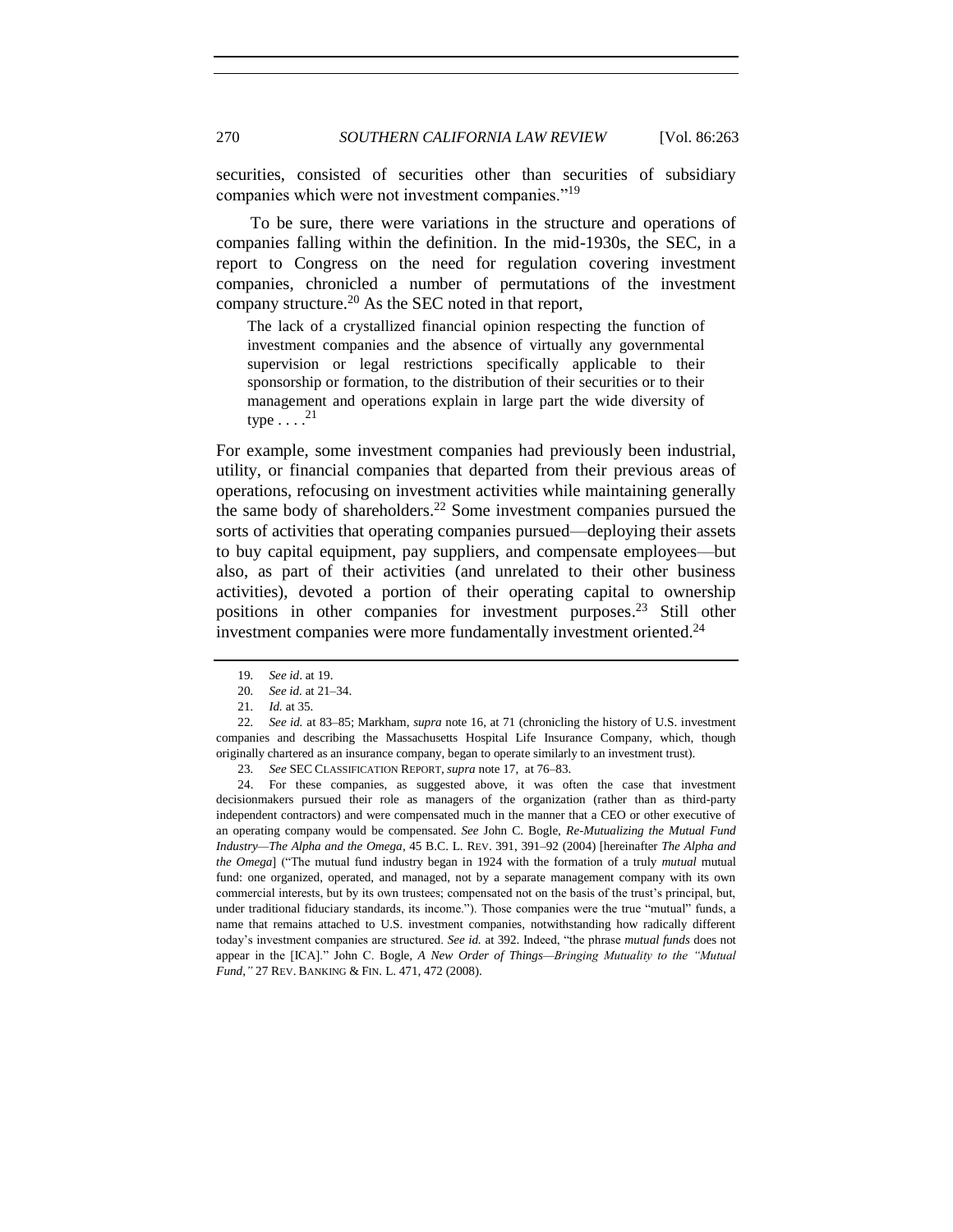## 2013] *INVESTMENT COMPANY AS INSTRUMENT* 271

Despite this operational diversity, the SEC's report revealed the extent to which investment companies were beholden to the operating company form. Like operating companies, these companies generally assumed a corporate form of organization.<sup>25</sup> They were largely organized "under the general corporation laws of the several states, and not under any special acts like those governing banks or insurance companies."<sup>26</sup> Therefore, as with operating companies, investment companies were governed by boards of directors. In addition, and importantly, most of the early investment companies were of the "closed-end" type, meaning that shareholders did not have the right, at their election, to redeem their shares on demand, in exchange for the net asset value of those shares.<sup>27</sup> Rather, as was (and remains) the case for publicly traded operating companies, shareholders could dispose of their shares only by selling them in the open market on an organized stock exchange.<sup>28</sup> Conversely, investors that wished to "participate in the enterprise" after its initial offering of securities could do so only by purchasing those securities in the open market or over the counter.<sup>29</sup>

Each incarnation of "investment company" that Congress may have considered as it formulated the ICA, then, was in some sense derivative of operating companies. Particularly without any regulation governing them, investment companies were likely seen as different in degree from operating companies, rather than different in kind, contours that the ICA came to follow rather than challenge. Presumably because investment companies appeared to have emerged from operating companies, Congress's consideration of them, like the SEC's, was entity centric. Policymakers contemplated investment companies' investor-protection shortcomings by asking, first, about what types of investment companies existed and what their activities were and, only second, about the sponsors, brokers, investment-advisory firms, banks, and others that were involved in their operations.<sup>30</sup> Indeed, the SEC's almost singular focus in its report to

30*. See, e.g.*, *id.* at vi–vii (showing, in its table of contents, that the SEC focused first on the "nature and classification of investment trusts and investment companies" and, only after that preliminary discussion, turned to a discussion of the "origins of the investment trust and investment

<sup>25</sup>*. See* SEC CLASSIFICATION REPORT, *supra* not[e 17,](#page-6-3) at 22.

<sup>26</sup>*. Id*.

<sup>27</sup>*. See id.* at 26.

<sup>28</sup>*. See* Markham, *supra* note [16,](#page-6-2) at 74 (noting that investors in early U.S. investment companies "bought and sold shares in investment companies through a secondary market after the initial distribution of the shares").

<sup>29.</sup> SEC CLASSIFICATION REPORT, *supra* note [17,](#page-6-3) at 26–27. To be sure, there were exceptions, with some investment companies organized as business trusts and/or assuming an open-end structure that allowed shareholders to come and go, similar to the model that prevails today. *See id.*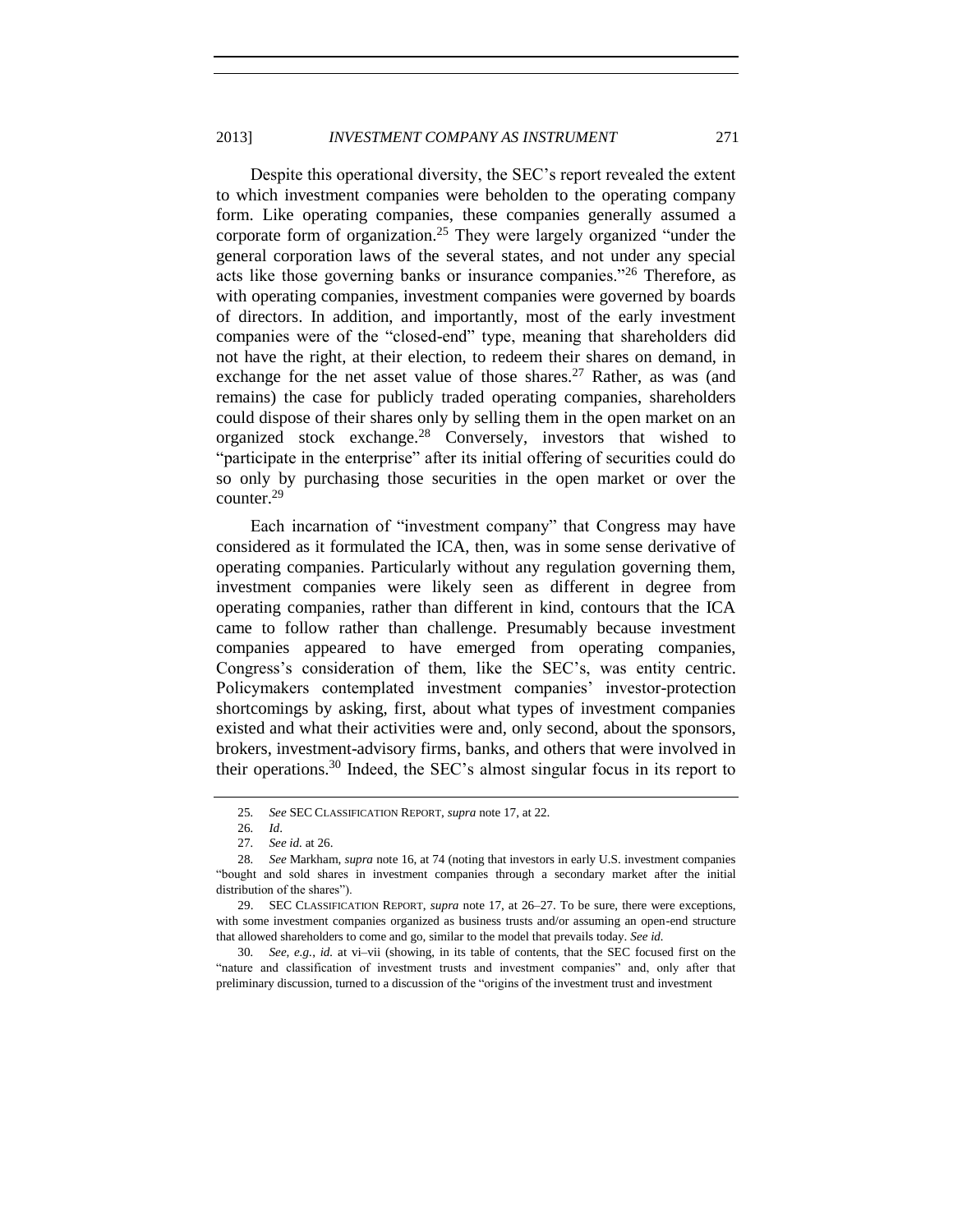Congress was on defining and classifying investment companies based on its survey of the industry, as opposed to the alternative approach of cataloguing and classifying those who formed and managed investment companies and their incentives for doing so. $31$  Because the entity, rather than its organizers, was policymakers' starting point, and because policymakers may not have perceived a distinct line between "operating company" and "investment company," it should be no surprise that investment company regulation came to be modeled on corporate governance norms.

<span id="page-9-0"></span>The ICA is reminiscent of corporate codes, specifying the roles and responsibilities of boards of directors vis-à-vis shareholders. The ICA also provides that boards play a significant role in the ICA's regulatory structure, charging them with oversight of investment company regulatory compliance.<sup>32</sup> Through providing that role for directors, moreover, the ICA constitutes a model of self-regulation.<sup>33</sup> Rather than tasking the SEC with formulating specific rules and restrictions governing all details of an investment company's operations, the ICA sets standards and principles that the board of directors must uphold in overseeing the investment company's activities and, in particular, approving or disapproving any particular conduct that the company's officers and managers may wish to pursue.<sup>34</sup> To the extent that regulation based on self-regulation is effective—in the sense of achieving the regulation's goals—then the advantages are evident. More self-regulation means less government involvement in private activities and, more importantly, fewer government resources devoted to oversight in the form of examinations, investigations, and enforcement actions. $35$  The critical question regarding any form of selfregulation, of course, is also evident: Is it effective?

<span id="page-9-1"></span>Whatever the answer to that question may have been at the outset, given the transformation of the investment company industry in the intervening seventy-two years, it now must be "no." Much has changed in

company movement in the United States," which mentioned "organizations influencing the early form and growth of investment companies," such as savings banks and security affiliates, and the development of "sponsor interest" in investment companies).

<sup>31</sup>*. See supra* text accompanying notes [20–](#page-7-1)[24](#page-7-0)*.*

<sup>32</sup>*. See* Investment Advisers Act of 1940, 15 U.S.C. §§ 80a-1 to -64 (2006)*.*

<sup>33</sup>*. See* Warburton, *supra* note [9,](#page-3-0) at 750 ("The board of directors is intended to be a monitor, protecting the interests of mutual fund investors in situations where the investment adviser could exploit them.").

<sup>34</sup>*. See id.*

<sup>35</sup>*. See* IAN AYRES & JOHN BRAITHWAITE, RESPONSIVE REGULATION: TRANSCENDING THE DEREGULATION DEBATE 110–13 (1992).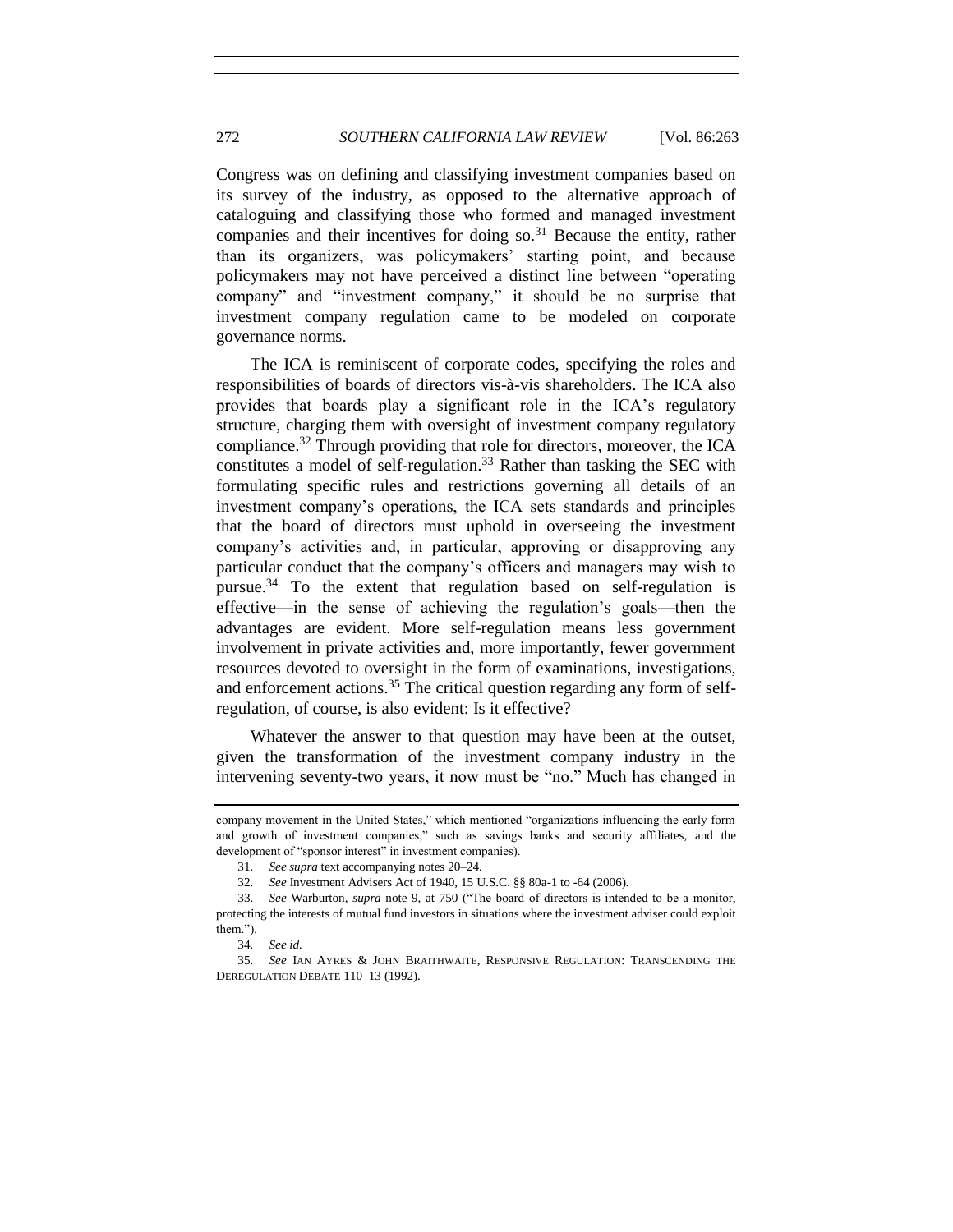<span id="page-10-0"></span>terms of investment company activities and relationships. As noted,<sup>36</sup> today, unlike operating companies, investment companies have no officers.<sup>37</sup> They have no employees. They have no administrative staff. They do, however, have an investment adviser. That investment adviser is not "internal" to the investment company but, rather, may be thought of as a third-party service provider, and the terms of the relationship between the company and the adviser are set forth in an investment-advisory contract.<sup>38</sup> It is the investment adviser that has employees and administrative personnel, some or all of whom may be involved with carrying out the investment company's day-to-day functions.<sup>39</sup> In other words, the investment company effectively "contracts out" for its personnel. In its role, the investment adviser essentially dominates an investment company's activities, from the decisions about director nominees, to the decisions about who will be the company's administrator, auditor, transfer agent, and brokers, to the decisions about what securities the company will buy and sell.<sup>40</sup> So much has changed, from a structural perspective, that the corporate governance model seems extremely outdated and incongruent with the way in which today's investment companies operate. $4<sup>1</sup>$ 

<span id="page-10-1"></span>Without more, of course, the role of the investment adviser need not have significant implications for the relationship of management (that is, the investment company's board of directors) to shareholders or for management's effectiveness in upholding shareholder interests. After all, much as the board of an operating company may terminate and replace the company's CEO or other personnel, so could the board of directors of an

41*. See* Langevoort, *supra* note [8,](#page-3-2) at 1031 ("Mutual funds are not enough like business corporations for there to be any more than a facile analogy.").

<span id="page-10-4"></span><span id="page-10-3"></span><span id="page-10-2"></span>

<sup>36</sup>*. See supra* Part I.

<sup>37.</sup> An investment company's board may nominally appoint officers, such as a president, a treasurer, or a secretary, and is required, pursuant to the SEC's regulations under the ICA, to appoint a "chief compliance officer." 17 C.F.R. § 270.38a-1(a)(4) (2012). However, those officers are typically employees of the investment company's investment adviser. *See* INDEP. DIRS. COUNCIL, FUNDAMENTALS FOR NEWER DIRECTORS 4 (2011).

<sup>38</sup>*. See* Johnson, *supra* note [10,](#page-3-1) at 503 ("Management of investment company assets . . . is not provided internally but by an external investment adviser pursuant to an advisory contract negotiated and approved by the fund's board of directors.").

<sup>39</sup>*. See id.* ("[The investment] adviser establishes and 'sponsors' the investment company and provides all necessary personnel, facilities, and expertise."); Tannenbaum v. Zeller, 552 F.2d 402, 405 (2d Cir. 1977) (observing that the investment adviser is "an independent entity which generally organizes the fund and provides it with investment advice, management services, and office space and staff").

<sup>40</sup>*. See, e.g.*, Jones v. Harris Assocs., L.P., 130 S. Ct. 1418, 1422 (2010) (noting in its description of "mutual funds" that "[a] separate entity called an investment adviser creates the mutual fund, which may have no employees of its own," and that "[t]he adviser selects the fund's directors, manages the fund's investments, and provides other services") (citations omitted).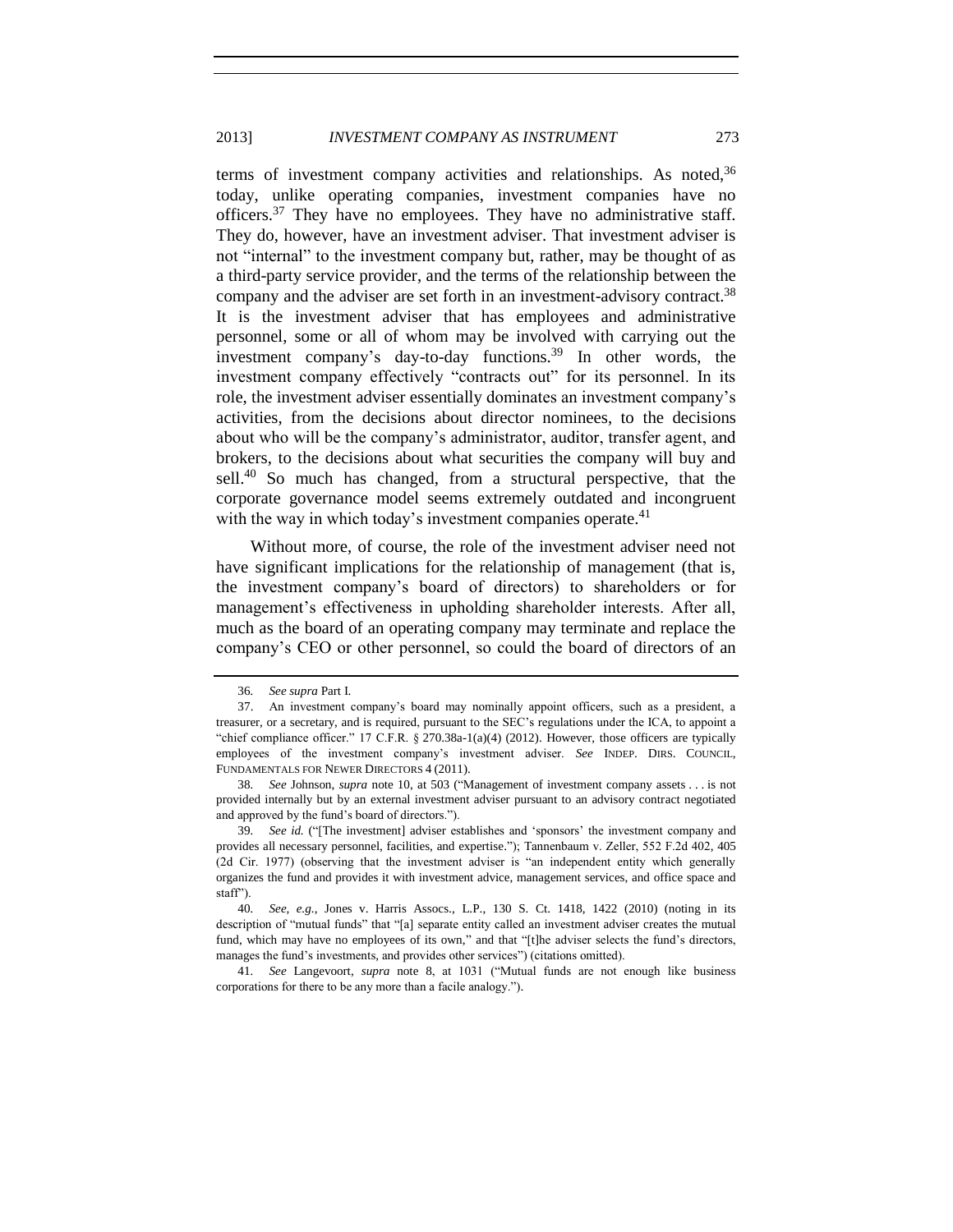<span id="page-11-1"></span>investment company terminate the contract between the company and the investment adviser, replacing the adviser with a more suitable substitute.<sup>42</sup> There is, however, "more." The critical aspect of the relationship between an investment adviser and "its" investment company is that the investment adviser is not analogous to an officer or employee that the board can hire and fire.<sup>43</sup> That is because, as suggested above, the investment adviser typically is the company's raison d'etre, without which the investment company would not exist.<sup>44</sup> A decision by an investment company's board of directors to terminate the investment-advisory contract is effectively a decision to terminate the directors' position on the board and, indeed, the company itself.<sup>45</sup> As discussed in Part III, this relationship of the investment adviser to the investment company, and to its directors in particular, effectively undermines the efficacy and coherence of investment company regulation.<sup>46</sup> It is also why righting the ship of investment company regulation requires more than tweaking a few regulatory provisions here and there.

## <span id="page-11-2"></span><span id="page-11-0"></span>B. CORPORATE GOVERNANCE NORMS  $\neq$  SECURITIES REGULATION

That a corporate governance model of investment company regulation may produce dysfunctions of the scope apparent in the U.S. investment company industry is also evident from a second, more theoretical, perspective. The laws and norms structuring any system of corporate governance have a purpose different from the purpose behind securities regulation. Securities regulation exists to ensure that investors are

<sup>42</sup>*. See* Investment Advisers Act of 1940, 15 U.S.C. § 80a-15(c) (2006) ("[I]t shall be unlawful for any registered investment company . . . to enter into, renew, or perform any contract or agreement, written or oral, whereby a person undertakes regularly to serve or act as investment adviser of or principal underwriter for such company, unless the terms of such contract or agreement and any renewal thereof have been approved by the vote of a majority of directors . . . .").

<sup>43</sup>*. See* Warburton, *supra* note [9,](#page-3-0) at 752 ("[I]nstances of a board choosing to replace the fund's adviser are rare.").

<sup>44</sup>*. See Jones*, 130 S. Ct. at 1422.

<sup>45</sup>*. See* Warburton, *supra* note [9,](#page-3-0) at 752 ("Given [the] special relationship between an adviser and its fund, it is unrealistic to expect an independent director to sever that relationship, particularly since most directors are initially selected by the adviser.").

<sup>46.</sup> Of course, we might also say that an operating company's board is similarly influenced or implicitly controlled by the company's CEO (or other of management), so as to restrain the board's discretion in terminating that person or altering the terms that person's relationship with the company. *See* Lucian Arye Bebchuck, Jesse M. Fried & David I. Walker, *Managerial Power and Rent Extraction in the Design of Executive Compensation*, 69 U. CHI. L. REV. 751, 768–69 (2002). Accordingly, the observations made here as to the overwhelming influence of investment advisers on investment companies, and their effect on the efficacy of investment company regulation, may be apt also in the operating company context and, in particular, regarding the conditions that foster good corporate governance. That question, however, lies beyond this Article's scope.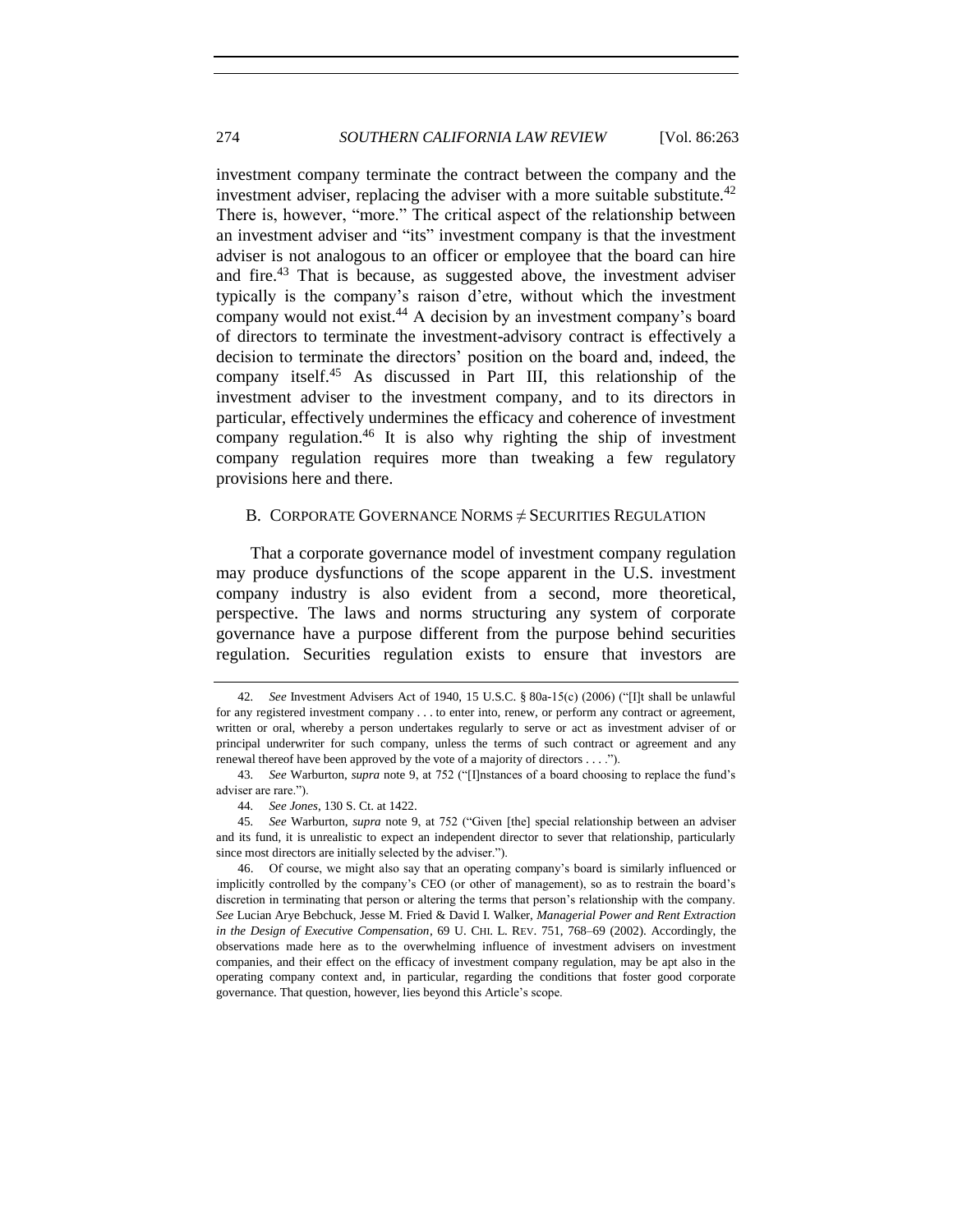adequately protected from potential opportunistic behavior by securities market counterparties, whether they be issuers or broker-dealers or other market participants.<sup>47</sup> It seeks to force those counterparties to internalize the costs of their activities and to correct power and information imbalances, such as those between management and shareholders.<sup>48</sup> In other words, the purpose of securities regulation is to correct a perceived market failure: investors, in policymakers' perceptions, are not capable of fully protecting their interests given the natural information disparities between investors and those who would be the target of or intermediary for their investment capital.<sup>49</sup>

<span id="page-12-0"></span>Corporate governance norms, by contrast, exist independently of market failures. They do not constitute regulation at all but instead comprise a default legal framework for structuring private relationships.<sup>50</sup> This framework might, indeed, be characterized as a variation of contract law. Although U.S. corporate governance norms developed over decades and are a product of historical practices, judicial decisions, and statutory laws and rules, they nonetheless may be said to have a "purpose"—that being to foster efficient economic growth and production.<sup>51</sup> And they are, one might say, constitutive in nature, in the sense that corporate statutes are generally enabling rather than restrictive.<sup>52</sup> Of course, by virtue of corporate statutes' (largely default) governance rules and imposition of a (largely unwaivable) fiduciary duty of loyalty on boards of directors and controlling shareholders, these statutes help ensure that management remains accountable to shareholders.<sup>53</sup> It remains the case, however, that the motivation behind corporate governance norms is enabling private parties to function in a manner that is socially useful.

With that distinction in mind, moreover, we can say that a system of corporate governance is structural, grounded in notions of private law,

<sup>47</sup>*. See* Licht, *supra* not[e 13,](#page-4-0) at 104.

<sup>48</sup>*. See* STEPHEN J. CHOI & A.C. PRITCHARD, SECURITIES REGULATION: CASES AND ANALYSIS 89 (2d ed. 2008) (noting that securities markets are characterized by an "information asymmetry" between insiders and outsiders and that "[i]f . . . insiders and professionals are free to exploit that informational advantage, outsiders will be reluctant to participate in the market").

<sup>49</sup>*. See id.*

<sup>50</sup>*. See* CHARLES R.T. O'KELLEY & ROBERT B. THOMPSON, CORPORATIONS AND OTHER BUSINESS ASSOCIATIONS: CASES AND MATERIALS 15–17 (6th ed. 2010).

<sup>51</sup>*. See id.* at 15 (observing that organizing as a firm helps avoid transaction costs and permits "allocation of resources at the direction of the entrepreneur").

<sup>52</sup>*. Id.* ("Most of the off-the-rack rules found in each state-provided standard form are 'enabling' in the sense that they provide parties with default rules that govern the relationship if the parties do not provide otherwise.").

<sup>53</sup>*. Id.* at 265, 277.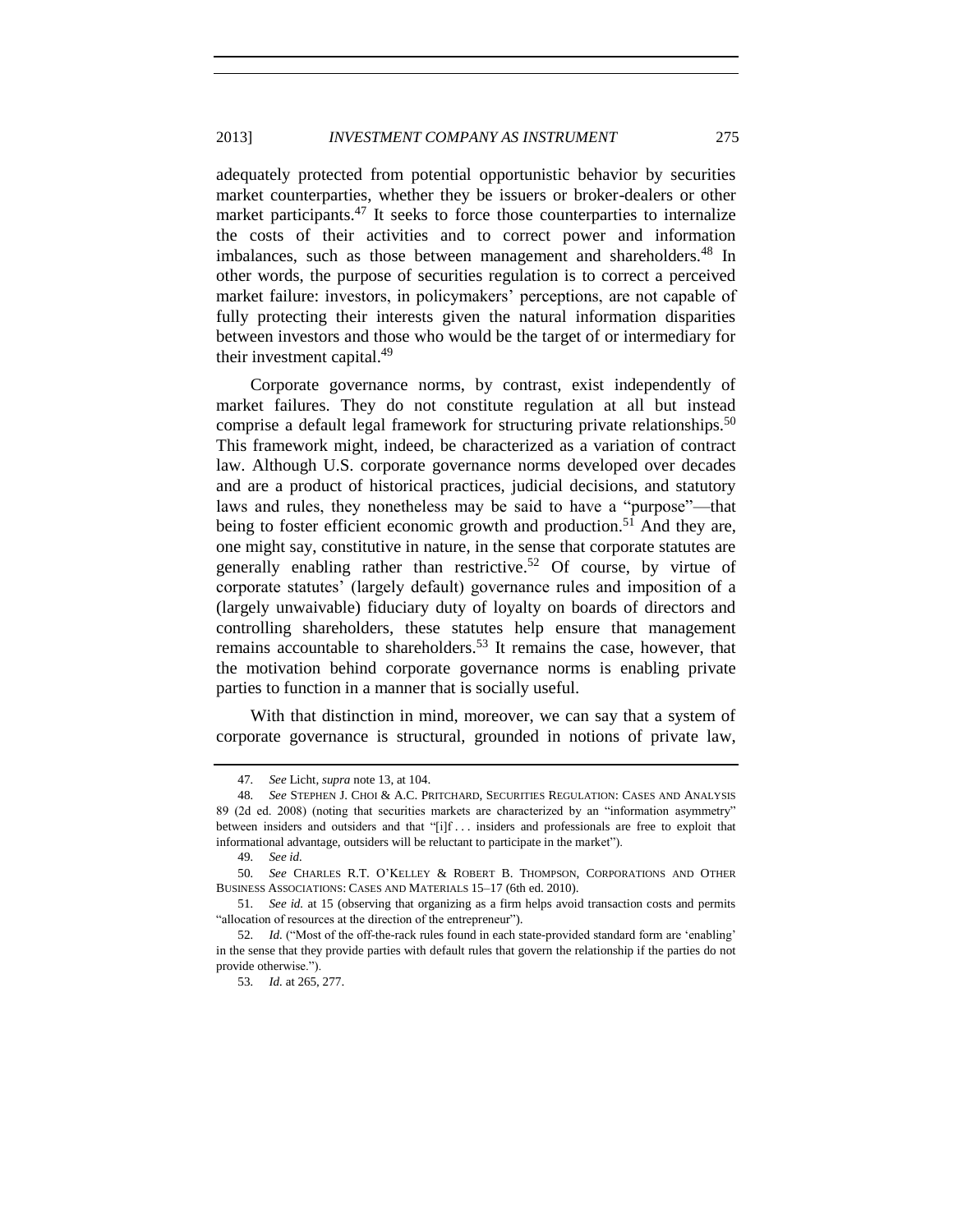whereas a "system" of securities regulation is simply that: regulatory, functioning in the name of public-law objectives. Deploying a structural legal regime to do the work of a regulatory regime is almost intuitively misguided by dint of the relatively mundane fact that market failures arise where a structure already exists but where supplemental rules and enforcement are necessary. Conversely, in light of the structural objectives of corporate governance laws and norms, to the extent those laws and norms seem unable to speak to the needs and goals of securities regulation, that circumstance perhaps should not be particularly surprising. Put another way, although investment companies, or at least many of them, are  $corporations, <sup>54</sup>$  regulation of them and their management (investment advisers) lies beyond the reach of corporate law objectives, focused as they (necessarily) are on the entity and its internal governance mechanisms. Securities regulation, by contrast, need not be so limited.

To be sure, pursuing securities regulatory goals through supplementing or deploying corporate norms is neither unique to the investment company context nor necessarily problematic. Among other things, beginning with the enactment of the Securities Act of 1933 and the Securities Exchange Act of 1934, policymakers and regulators have sought to amplify securities regulatory mechanisms applicable to public companies through supplementing state corporate statutes with significant additional federal obligations. Indeed, today, corporate governance "is a matter of significant federal as well as state concern.<sup>"55</sup> The "federalization" of corporate governance" has been increasing, moreover, particularly in the aftermath of spectacular and well-publicized failures by corporate management to pursue corporate interests, where those failures destroyed shareholder value.<sup>56</sup> The Sarbanes-Oxley Act of 2002, for example, established federal corporate governance rules to address investor protection concerns that arose in the wake of the Enron bankruptcy.<sup>57</sup>

Sarbanes-Oxley is expressly predicated on the determination that, as to publicly traded companies, more shareholder protection is needed.<sup>58</sup> Among other things, the statute imposes requirements that corporations—

<sup>54</sup>*. See* Palmiter, *supra* not[e 5,](#page-3-3) at 167–69.

<sup>55.</sup> D. GORDON SMITH & CYNTHIA A. WILLIAMS, BUSINESS ORGANIZATIONS: CASES, PROBLEMS, AND CASE STUDIES 449 (2d ed. 2008).

<sup>56</sup>*. See id.* (internal quotation marks omitted).

<sup>57.</sup> Sarbanes-Oxley Act of 2002, Pub. L. No. 107-204, 116 Stat. 745 (codified in scattered sections of 15, 18, and 28 U.S.C.).

<sup>58.</sup> Pursuant to its preamble, the purpose of the Sarbanes-Oxley Act of 2002 is "to protect investors by improving the accuracy and reliability of corporate disclosures made pursuant to the securities laws . . . ." *Id.*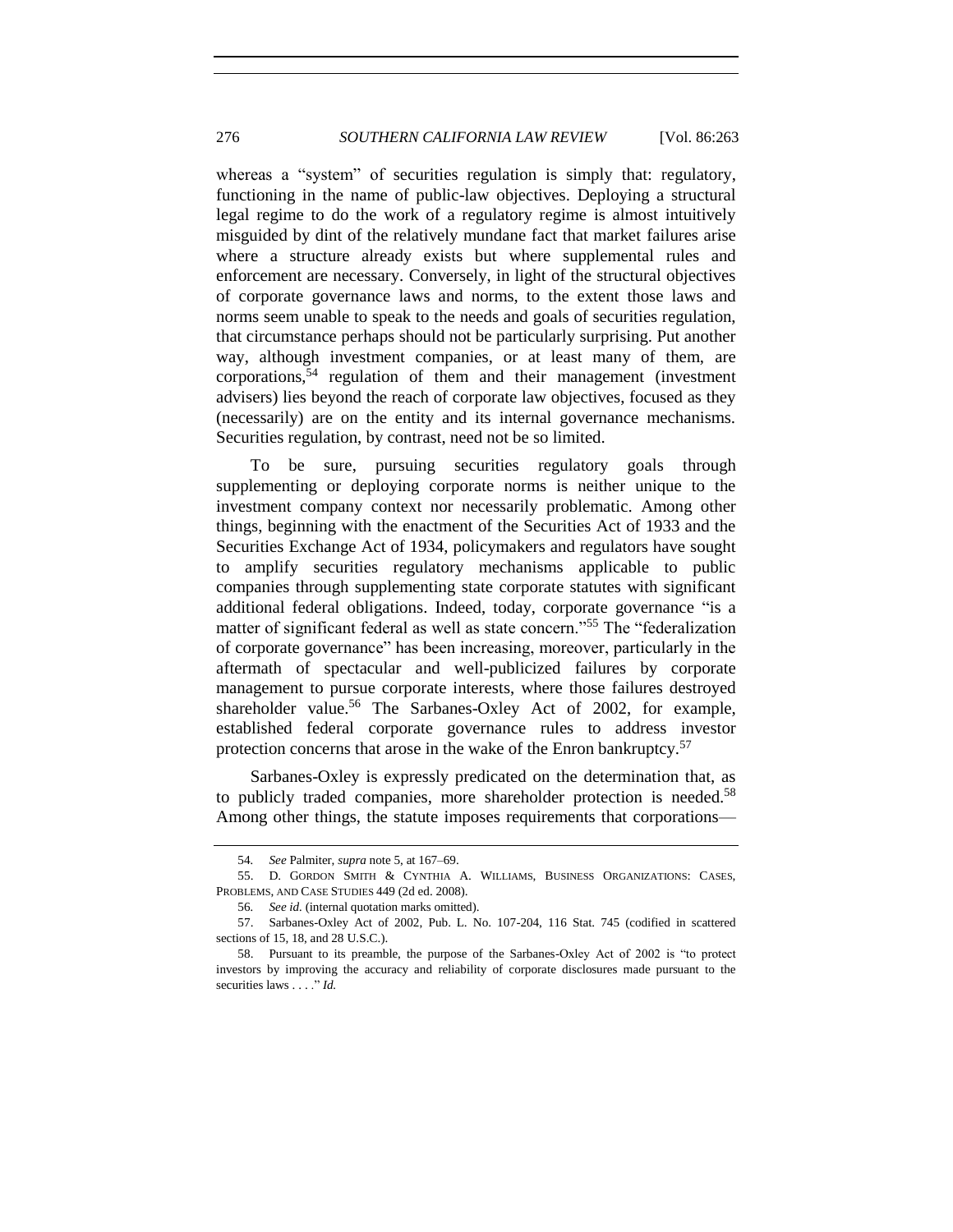meaning their boards of directors and officers—follow specific procedures in carrying out their management activities and oversight functions. Boards of directors must appoint audit committees that satisfy certain membership and operational requirements.<sup>59</sup> Boards must also follow certain procedures in evaluating internal controls.<sup>60</sup> These are matters traditionally within the realm of corporate governance that, absent the harm to shareholders as a result of corporate governance failures, we might otherwise expect would be left to private ordering and internal decision making procedures.<sup>61</sup> Of course, because Sarbanes-Oxley mandates specific procedures in the name of investor protection, there is nothing particularly constitutive about this supplemental regulation. That is, its setting forth mandatory rules for the furtherance of securities regulatory goals means that it does not comprise the sort of gap-filling default rules characteristic of corporate codes.<sup>62</sup> It is securities regulation achieved through pulling the levers of corporate governance. That fact is not, by itself, an independent basis of criticism: depending on the efficacy of Sarbanes-Oxley in achieving investor protection without unduly burdening corporate governance, the statute may demonstrate a productive synergy between corporate governance norms and securities regulation.

Corporate governance norms are apparent also in securities regulatory contexts beyond crisis policymaking. Regulators deploy those norms, for example, in the private-fund context—that is, in the regulation of investment advisers to hedge funds, private equity funds, and the like. Under that regulatory regime, investment advisers are to regard the funds they manage—rather than the investors in those funds—as their "clients" for purposes of complying with their regulatory obligations. $63$  That determination derives from a corporate governance paradigm, in that the investment adviser owes its duties to the entity (the hedge fund, for example) rather than to the entity's investors, much as the board of directors owes its fiduciary obligations to the corporation rather than to any of the corporation's shareholders. Employing corporate governance norms for the furtherance of securities regulation in this context is problematic

<span id="page-14-0"></span><sup>59</sup>*. Id.* § 301.

<sup>60</sup>*. Id.* § 404.

<sup>61</sup>*.* Lisa McCauley Parles, Susan A. O'Sullivan & John H. Shannon, *Sarbanes-Oxley: An Overview of Current Issues and Concerns*, 27 REV. BUS. 38, 42 (2007) ("With the enactment of Sarbanes-Oxley, the Federal government has stepped into many areas that were previously controlled in-house or traditionally regulated by state legislatures and state courts.").

<sup>62</sup>*. See* O'KELLEY & THOMPSON, *supra* not[e 50,](#page-12-0) at 15–17.

<sup>63</sup>*.* Anita K. Krug, *Institutionalization, Investment Adviser Regulation, and the Hedge Fund Problem*, 63 HASTINGS L.J. 1, 27–31 (2011).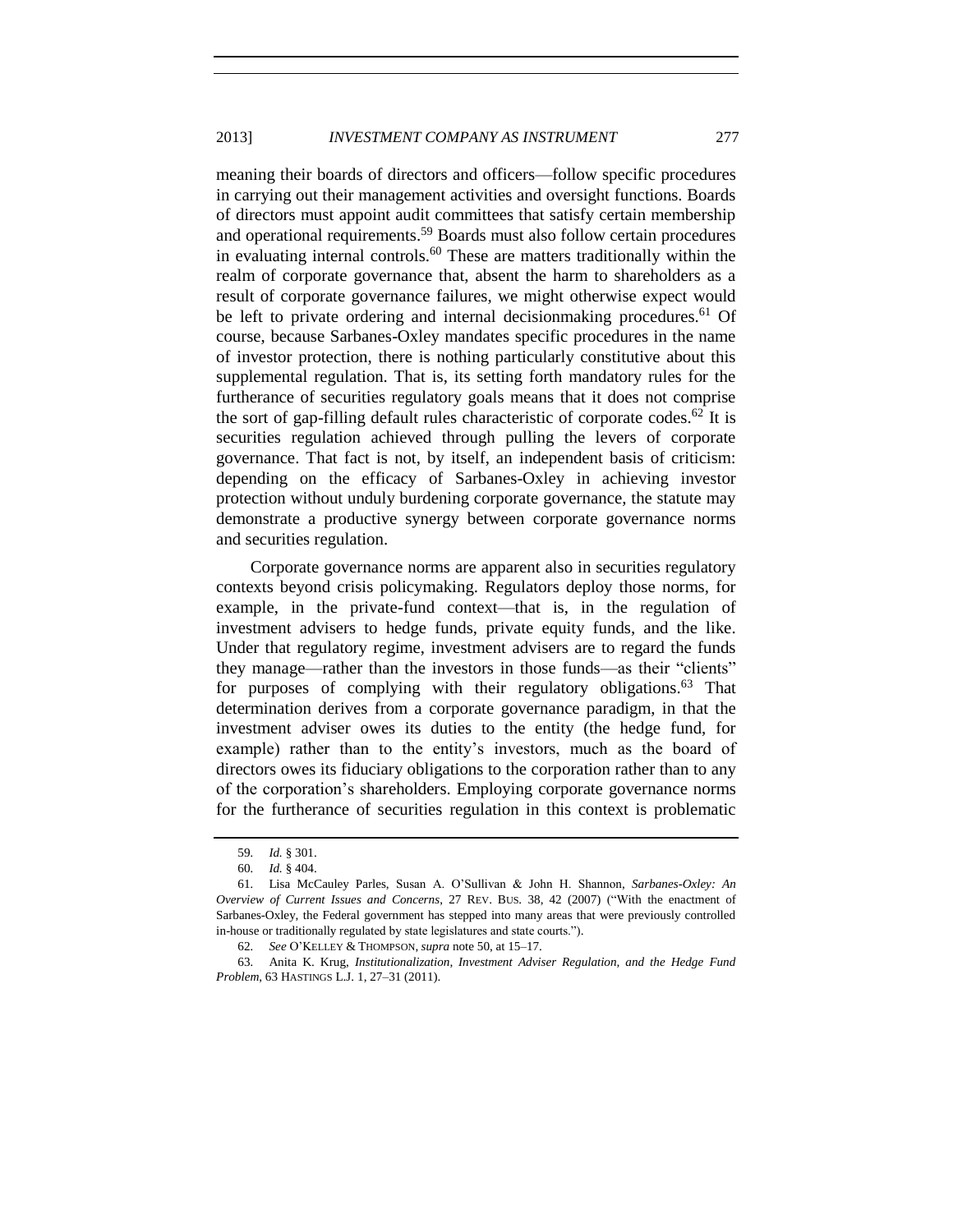because its result is that the investment adviser does not owe its obligations to those who have effectively engaged the adviser to provide advisory services—fund investors. $64$  However, because the regulatory structure governing private funds contemplates no formal role for boards of directors, it is more malleable than the regulatory structure for investment companies. Accordingly, to the extent private-fund regulation insufficiently protects fund investors, those concerns could be addressed through implementing additional protective measures sounding in securities regulation.

As the next two parts elaborate, the regulatory role of investment company boards, and the consequent formal (if not actual) control boards exert over investment companies' operations, either are ineffective in furthering the investor protection goals of securities regulation or, worse, affirmatively militate against furthering those goals. Part III delves into the conflicts of interest embedded in the relationship between investment company boards of directors, on one hand, and investment advisers, on the other, and the effects of those conflicts in muting boards' regulatory efficacy. Part IV then shows how, in investment company jurisprudence, the corporate governance paradigm leads courts both to defer (inappropriately) to state corporate governance norms and to import those norms into the investment company regulatory structure, similarly countering the ICA's regulatory objectives.

## III. CONFLICTING INTERESTS

<span id="page-15-1"></span><span id="page-15-0"></span>If regulation of investment companies should promote the stability, effectiveness, and competitiveness of the investment company industry, then, as much of the literature on investment company regulation in recent years has pointed out, there is substantial room for improvement on that front.<sup>65</sup> Indeed, myriad scholars and other commentators have variously observed that investment company regulation and management are fraught with problems, almost all of which fall within the heading of "management's" failing to uphold its obligations to the investment company and its shareholders.<sup>66</sup> A number of these problems are traceable

<span id="page-15-2"></span><sup>64</sup>*. Id*.

<sup>65</sup>*.* John C. Coates IV & R. Glenn Hubbard, *Competition in the Mutual Fund Industry: Evidence and Implications for Policy*, 33 J. CORP. L. 151, 154 & n.2 (2007) ("In the last five years, mutual fund industry critics have spoken out frequently and sharply about what they perceive to be the industry's shortcomings.") (citations omitted).

<sup>66</sup>*. See, e.g.*, Bogle, *The Alpha and the Omega*, *supra* note [24,](#page-7-0) at 418–21 (arguing that the interests of fund managers are favored too heavily at the moment); John C. Coffee, Jr., *A Course of*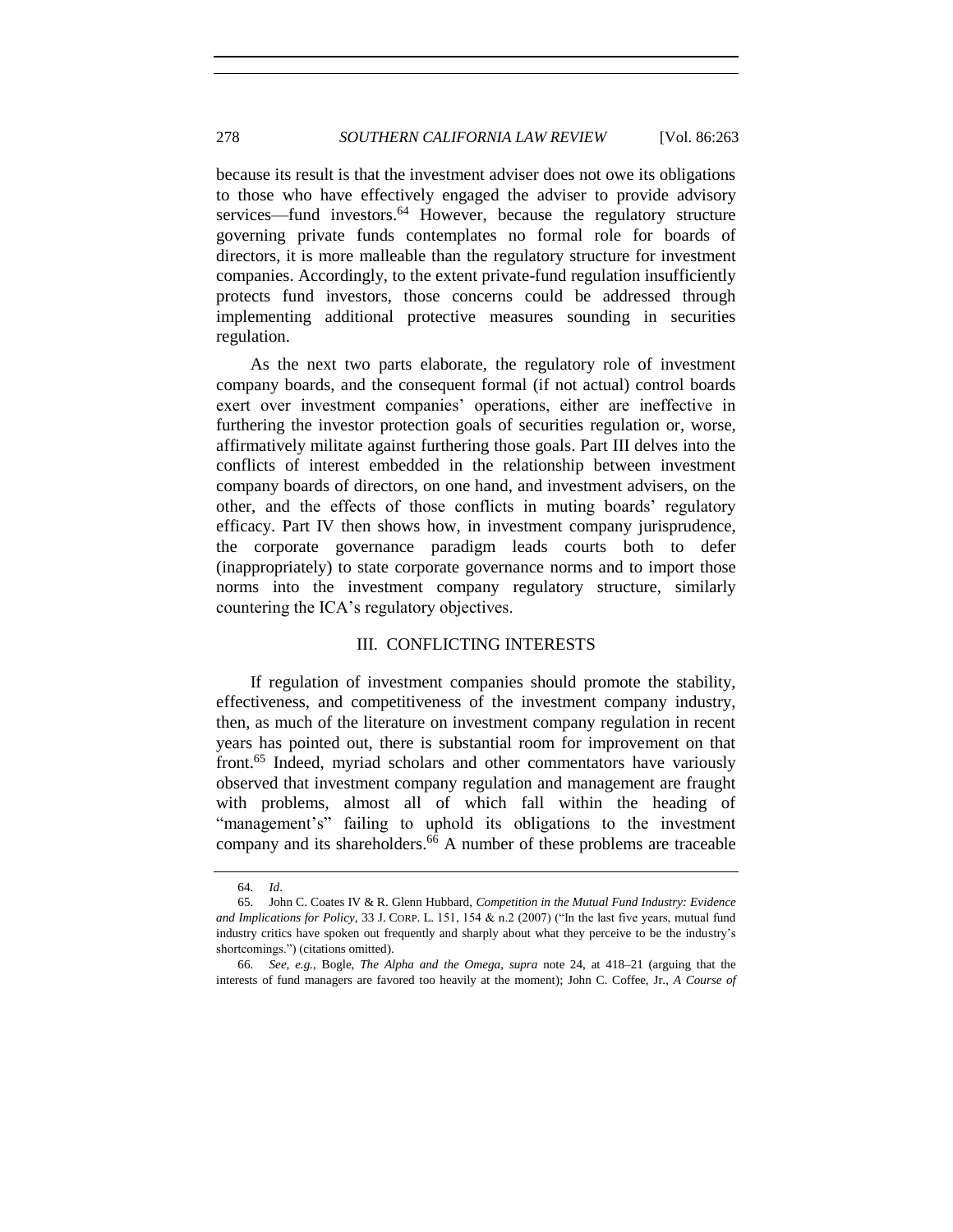to the investment company structure itself, in which the personnel responsible for the investment company's operations are "located" within the investment adviser, and to the special relationship between the board of directors and the adviser—and, in particular, that the investment company is effectively a creature of the adviser's making.<sup>67</sup> These factors both suggest that a board of directors is unable to act as an independent voice on shareholders' behalf and, importantly, foster conflicts on the adviser's part, as well as the board's. The board, in carrying out its oversight function, must depend on the investment adviser to bring matters to its attention, yet the adviser's incentives may hinder the necessary flow of information. Meanwhile, where the board is called upon to take action on a particular matter, it is arguable, if not likely, that it cannot do so truly independent of the adviser's wishes.<sup>68</sup> Characterizing these conflicts, respectively, as "structural" and "relational," this part discusses each in turn.

#### <span id="page-16-2"></span><span id="page-16-1"></span>A. STRUCTURAL CONFLICTS

<span id="page-16-3"></span><span id="page-16-0"></span>The corporate governance paradigm requires that investment company boards of directors perform the same control functions as the board of any corporation.<sup>69</sup> Accordingly, an investment company board has two primary management responsibilities, which are complementary to one another; two sides of the same coin. First, the board has formal responsibility for making affirmative decisions on the investment company's behalf.<sup>70</sup> In the

67*. See supra* text accompanying not[e 40.](#page-10-1)

68*. See* Jones v. Harris Assocs., L.P., 130 S. Ct. 1418, 1422 (2010) (observing that "[b]ecause of the relationship between a mutual fund and its investment adviser, the fund often cannot, as a practical matter[,] sever its relationship with the adviser" and that, as a result, "the forces of arm's-length bargaining do not work in the mutual fund industry in the same manner as they do in other sectors of the American economy") (internal quotation marks omitted). Because of advisers' dominance of most aspects of the investment companies they manage, the ICA's requirement that no more than 60 percent of an investment company's directors be affiliated with the investment adviser arguably has not provided the intended safeguard functions. *See* Investment Advisers Act of 1940, 15 U.S.C. § 80a-10(a) (2006)

69*. See* Warburton, *supra* not[e 9,](#page-3-0) at 751.

70*. See In re* Caremark Int'l Inc. Derivative Litig., 698 A.2d 959, 967 (Del. Ch. 1996) (noting that negligent or ill-advised decisions resulting in losses mark one of the "two distinct contexts" in

*Inaction: Where Was the SEC When the Mutual Fund Scandal Happened?,* 2004-APR LEGAL AFF. 46, 46–48 (2004) (explaining how the "self-interest of the fund manager" helped cause the recent waves of financial scandals); Freeman, *supra* note [1,](#page-2-1) at 746–52 (noting that the investment company's interests frequently conflict with shareholders' interests); Thomas R. Hurst, *The Unfinished Business of Mutual Fund Reform*, 26 PACE L. REV. 133, 134–39 (2005) (outlining the various management failings that contributed to recent scandals); Palmiter, *supra* not[e 5,](#page-3-3) at 165–66 (arguing that fund boards have "failed to respond to the 'cognitive biases' of fund investors"); Alan R. Palmiter, *Mutual Fund Voting of Portfolio Shares: Why Not Disclose?,* 23 CARDOZO L. REV. 1419, 1439–40 (2002) (noting that many observers "doubt whether the mutual fund industry is taking seriously its voting function").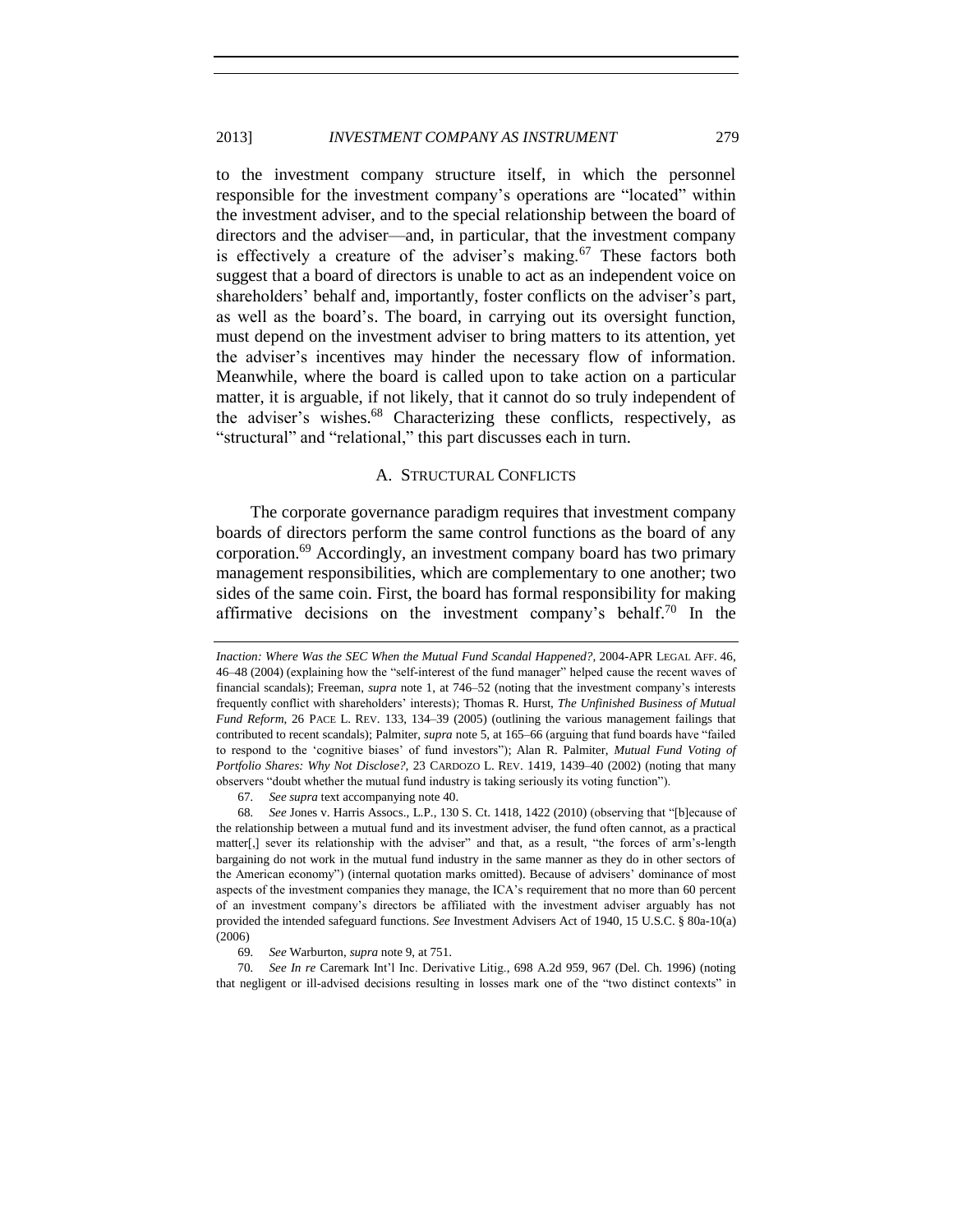investment company context, these include decisions to appoint a new distributor or other service provider, to pay the investment adviser at a particular fee rate, and to approve the policies and procedures that investment companies are required to implement under the  $ICA.^{71}$  Second, the board has formal responsibility outside of the decisionmaking context and, in particular, is charged with overseeing the company's operations and practices.<sup>72</sup> In carrying out this function under traditional corporate governance norms, the board has a responsibility to ensure that there exists a reporting system such that the board receives adequate and timely information about the company's activities—with "adequate" being evaluated based on the company's particular business activities and risks.<sup>73</sup> An effective system should permit the board to become aware of, and take action regarding, any material matters that may arise.<sup>74</sup>

<span id="page-17-1"></span><span id="page-17-0"></span>Although one might envision a wide range of information that should flow to the board of any company, certainly included in that spectrum is information about the company's and its personnel's compliance with applicable laws and regulations, whatever they may be.<sup>75</sup> An investment company board, however, cannot achieve exactly that type of oversight, given that, as discussed above, the investment company itself typically does not have officers or other personnel and, instead, relies on the investment adviser and its personnel for carrying out its day-to-day activities.<sup>76</sup> From that circumstance arises the conclusion that, for investment company boards of directors, equivalent oversight means obtaining information about the investment adviser's and its personnel's compliance with applicable laws and regulations, as well as the adviser's

which "[d]irector liability for a breach of the duty to exercise appropriate attention" may arise).

<sup>71</sup>*. See* Warburton, *supra* note [9,](#page-3-0) at 750 (observing that, under the ICA, the board is responsible for, among other things, "evaluating fees for services provided to the fund, policing operational conflicts, permitting certain transactions in the absence of SEC review, and establishing the fund's investment objective and policy").

<sup>72</sup>*. See In re Caremark*, 698 A.2d at 967 ("Second, liability to the corporation for a loss may be said to arise from an *unconsidered failure of the board to act* in circumstances in which due attention would, arguably, have prevented the loss.").

<sup>73</sup>*. See id.* at 970 (observing that directors' failure to implement an "adequate" information and reporting system may "render a director liable for losses caused by non-compliance with applicable legal standards").

<sup>74</sup>*. Id*.

<sup>75</sup>*. Id.* (holding that directors must be "assuring themselves that information and reporting systems exist in the organization that are reasonably designed to provide to senior management and to the board itself timely, accurate information sufficient to allow management and the board, each within its scope, to reach informed judgments concerning both the corporation's compliance with law and its business performance").

<sup>76</sup>*. See supra* text accompanying notes [36–](#page-10-2)[41.](#page-10-3)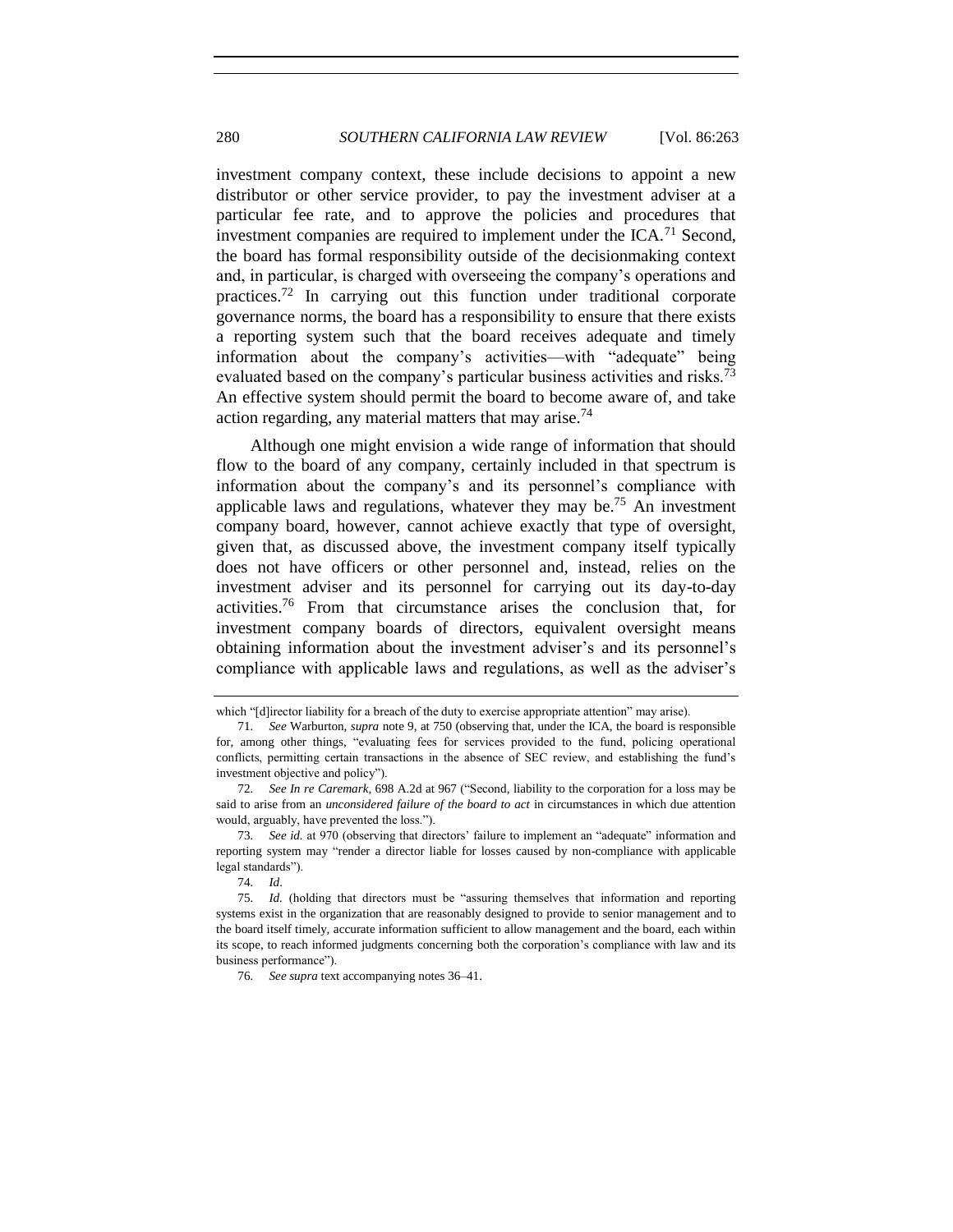activities as they relate to or potentially affect the investment company's best interests. Indeed, if the investment company board were to focus its oversight attention solely on the inner workings of the investment company, there would be little, if anything, to oversee, rendering the board's oversight function nigh illusory.

Assuming the board should instead direct its oversight focus to the investment adviser and its activities, however, it is not apparent that the board's oversight capability becomes any more meaningful. That is a product of the investment company structure and, specifically, the board's position within it. Because the investment adviser, rather than the investment company itself, is the locus of investment company personnel and day-to-day management functions, boards are effectively charged with exercising oversight of an entity in which they have no formal role. For an investment company board, therefore, performing its oversight function is equivalent to overseeing a veritable black box—that being the investment adviser, whose operations are not readily accessible to the board, either as a matter of corporate governance or (predictably) investment company regulation, relying as it does on corporate governance norms. As a result, in carrying out its oversight responsibilities, an investment company board cannot ensure the requisite flow of information through implementing its own system but, instead, must rely on the investment adviser to bring matters to its attention. That is a considerably more passive stance for the board than what corporate governance norms contemplate as necessary for effective management.<sup>77</sup>

Accordingly, the way in which investment companies are structured, with the investment adviser being a separate business enterprise, places the efficacy of board oversight into question. This structural obstacle, moreover, is exacerbated to the extent that directors have limited understandings of possible compliance weaknesses.<sup>78</sup> Nonetheless, the

<span id="page-18-0"></span><sup>77</sup>*. See supra* text accompanying notes [70–](#page-16-1)[75.](#page-17-0)

<sup>78.</sup> As some scholars have observed, even under more accommodating structural circumstances, oversight that may have curtailed certain problematic activities, such as "market-timing" activities of various larger investment company shareholders, may not have been a function that investment company boards, largely comprised of independent directors, are well equipped to do. Under the ICA and the SEC's rules under the ICA, a majority of an investment company's directors must be "independent" of the company's investment adviser. Investment Company Governance, 69 Fed. Reg. 46,378, 46,378–79, 46,381 (Aug. 2, 2004) (codified at 17 C.F.R. pt. 270). This requirement came about as a measure to help reduce conflicts of interest within the board. *See id.* Of course, given the investment company structure described in this Article, it is questionable whether, in fact, even independent directors are unconflicted in connection with their activities on behalf of the company. *See supra* text accompanying notes [42–](#page-11-1)[46.](#page-11-2) Beyond that, however, many independent directors may have lacked the expertise in the investment company industry that would have enabled them to seek out the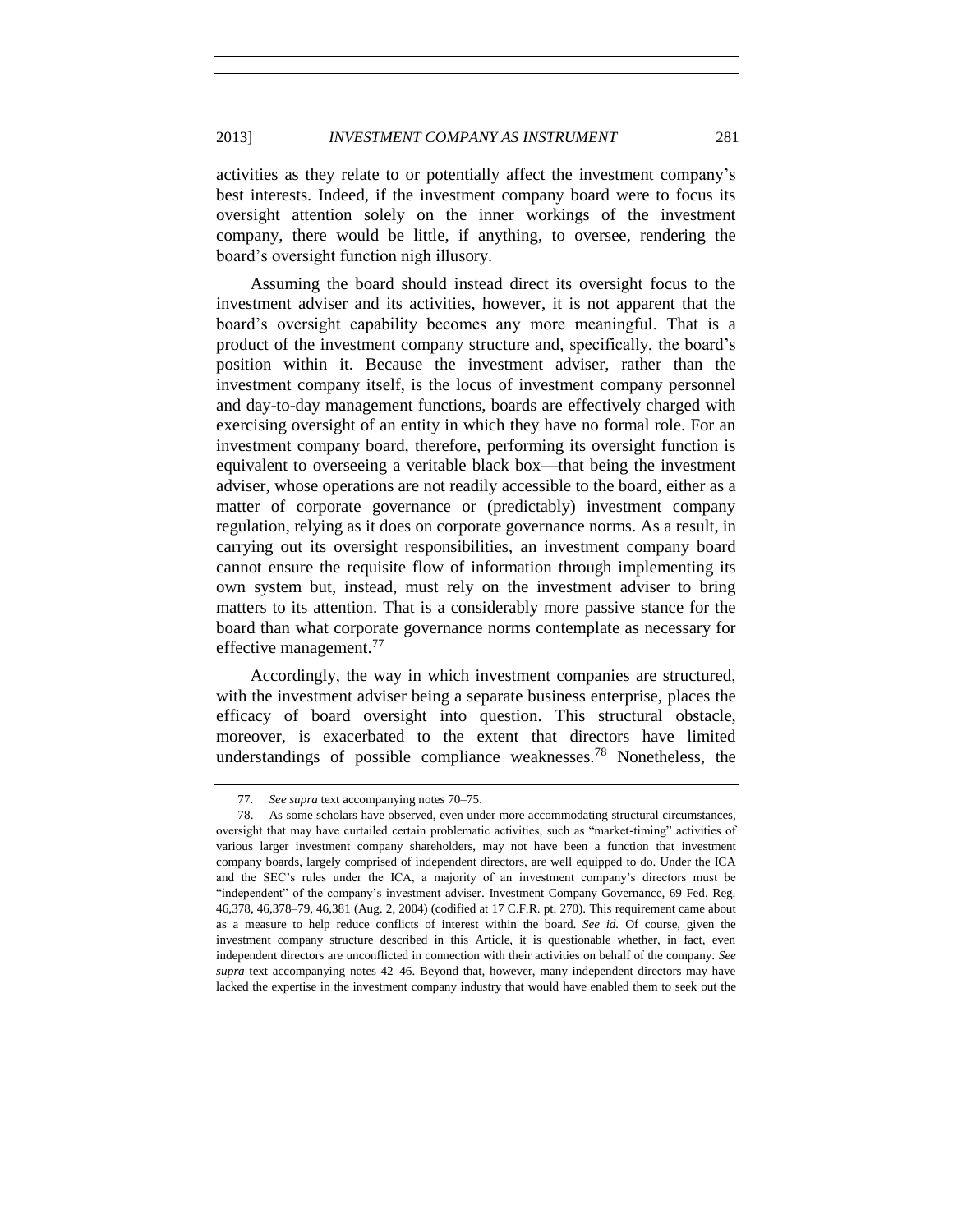structural circumstances that render board oversight problematic in the investment company context could be mitigated if investment advisers took it upon themselves to ensure the flow of information to investment company boards. The primacy of the corporate governance paradigm means that there is no guarantee that that will occur.

For one thing, because the investment adviser is a separate entity, with its business and operations distinct from the investment company's, there is no structural mandate for the flow of information from the adviser, as one independent entity, to the investment company, as another.<sup>79</sup> Compounding this structural impediment is that investment advisers simply may not have adequate incentives to seek to overcome the entity-based divide. An investment adviser's interests, after all, though presumably not dramatically opposed to those of the investment company, arguably are not aligned with them either. In particular, investment advisers, especially those with the size and capabilities to manage an investment company, typically manage a number of accounts, of which the investment company's account is only one.<sup>80</sup> Although investment advisers owe fiduciary duties to each of their clients, $81$  numerous (and perhaps competing) sources of obligation make the prospect of conflicts of interest unavoidable: an adviser's obligations to one client may affect its carrying out obligations to other clients.<sup>82</sup> From there, it is but a short step to

<span id="page-19-0"></span>sort of information necessary to know whether illegal or other ill-advised practices were afoot. Martin E. Lybecker, *Enhanced Corporate Governance for Mutual Funds: A Flawed Concept that Deserves Serious Reconsideration*, 83 WASH. U. L.Q. 1045, 1086 (2005). Lybecker paints a particularly bleak picture of independent directors' competence regarding the intricacies of investment company practices:

With respect, it is very hard indeed to understand how a mutual fund's board of directors with seventy-five percent independent directors, with an independent chair, meeting separately once a year, conducting an annual self-assessment, and having access to experts can bring the necessary skill set, surveillance tools, and adequate time to do due diligence to the tasks of (i) rooting out a determined late-trader, (ii) understanding the nuances of stock prices in a country facing a natural disaster that has imposed restrictions on repatriating profits, or (iii) anticipating a change in the Commission's position on the payment of brokerage commissions for executing portfolio transactions to a broker-dealer to which it is also selling shares of that mutual fund.

*Id.* at 1085. *See also* Margaret A. Bancroft, *Knowledge Is Power: What Went Wrong in the Mutual Fund Industry*, 1 J. BUS. & TECH. L. 145, 148–49 (2006).

<sup>79.</sup> This conclusion arises by (negative) implication from courts' analyses of directors' duty of oversight. *See In re* Caremark Int'l Inc. Derivative Litig., 698 A.2d 959, 967–70 (Del. Ch. 1996).

<sup>80.</sup> Indeed, a premise of the Investment Advisers Act of 1940 ("Advisers Act"), the federal statute that governs investment advisers, is that advisers manage the accounts of multiple clients. *See* Investment Advisers Act of 1940, 15 U.S.C. § 80b-3 (2006); *infra* not[e 81](#page-19-0) and accompanying text.

<sup>81</sup>*. See* SEC v. Capital Gains Research Bureau, 375 U.S. 180, 191–92 (1963).

<sup>82.</sup> One objective of federal regulation of investment advisers is to control advisers' potential conflicts. *See, e.g.,* 17 C.F.R. § 275.206(3)-2 (2012) (requiring that an adviser obtain written client consent for transactions that the adviser might wish to effect between client accounts—known as "agency-cross transactions").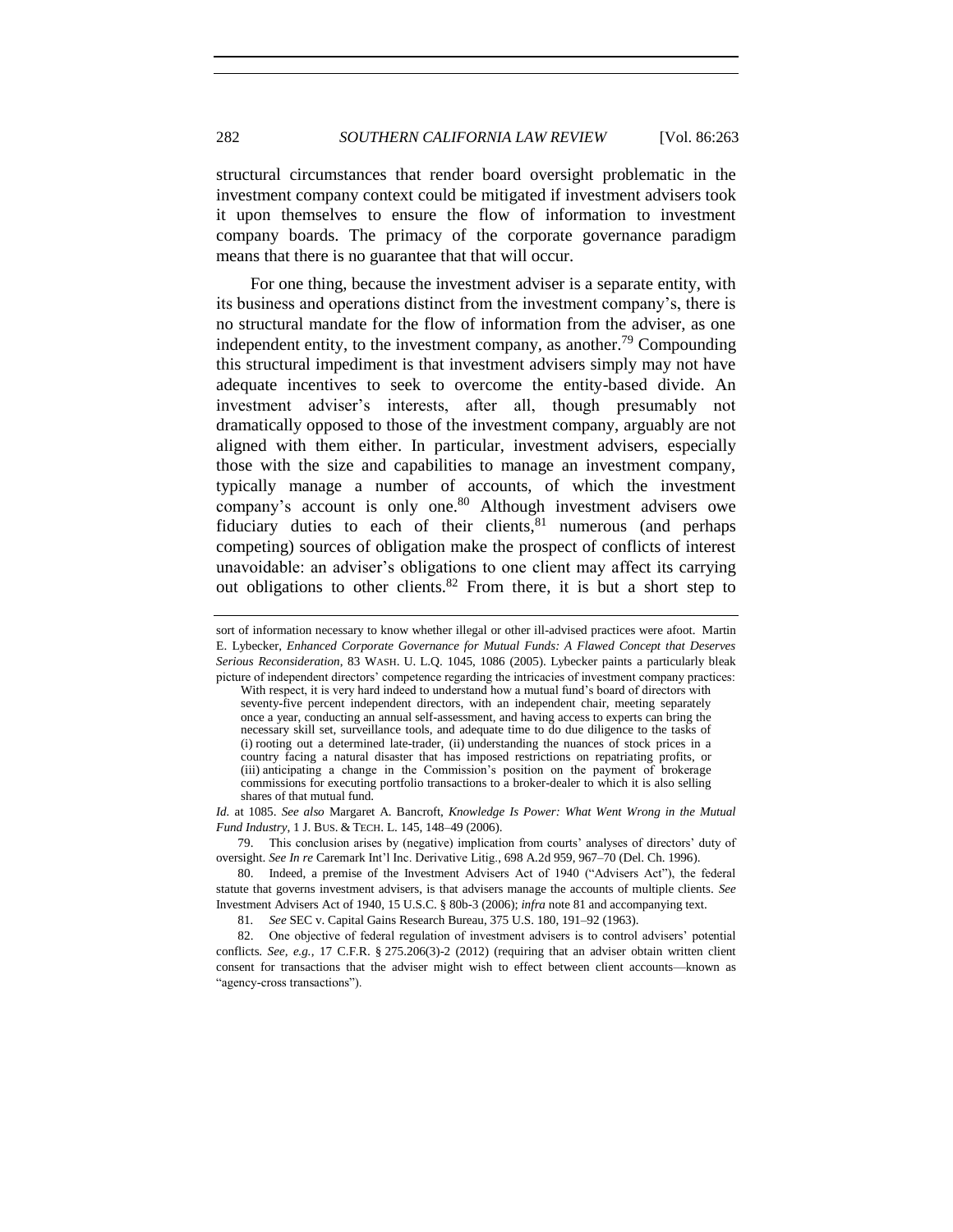<span id="page-20-0"></span>suppose that these conflicts may dampen advisers' motivations to provide operational transparency to the investment company's board—at least of the sort that a corporate board would, and should, otherwise expect.<sup>83</sup>

## B. RELATIONAL CONFLICTS

That an investment company's adviser is responsible for the company's existence and the identity of its board members means that boards are dependent on the adviser for the information that enables them to fulfill their oversight responsibilities. They are also beholden to the adviser—and, therefore, are not truly independent of it—particularly if they wish to have a board position with investment companies the adviser may form and manage in the future. This dynamic may be discerned in a number of contexts, foremost among which is the process by which advisory fees are established. In particular, a recurring argument has been that the fees advisers charge the investment companies they manage are, in some cases, excessive relative to the services provided and, therefore, harmful to shareholders.  $84$  To the extent that fee rates are too high, it is not difficult to discern how the board's relationship to the adviser may be responsible. After all, the board is the counterparty in the fee negotiations, acting on the investment company's (and, indirectly, the shareholders') behalf.<sup>85</sup> However, the board-adviser relationship means that the directors may be deemed interested in transactions the adviser proposes, including that the investment company be subject to a particular fee rate.<sup>86</sup> Therefore, the directors may not act as strong fiduciaries in negotiating the adviser's fees.<sup>87</sup> As described below, other contexts likewise suggest boards'

86*. See* Coates & Hubbard, *supra* note [65,](#page-15-1) at 158 (observing that an investment company's adviser appoints the fund's initial board of directors and that, according to critics of the investment company industry, advisers "control the fee approval process").

87*. See* William A. Birdthistle, *Compensating Power: An Analysis of Rents and Rewards in the Mutual Fund Industry*, 80 TUL. L. REV. 1401, 1423–26 (2006); Johnson, *supra* not[e 10,](#page-3-1) at 530–31. Of course, this circumstance might not be particularly problematic if investment companies were subject to market discipline, which might be imposed through shareholder activism (as one might expect in the

<span id="page-20-1"></span><sup>83</sup>*. See* Warburton, *supra* not[e 9,](#page-3-0) at 750 ("Because the adviser is a legally distinct entity from the fund and must seek higher profits for its owners, it has objectives that differ from those of mutual fund investors . . . .").

<sup>84.</sup> Although investment company shareholders have, on occasion, pursued this argument (under § 36(b) of the ICA), "there has not been a single adjudication of excessive fees since [§ 36(b)'s] enactment." James D. Cox & John W. Payne, *Mutual Fund Expense Disclosures: A Behavioral Perspective*, 83 WASH. U. L.Q. 907, 923 (2005).

<sup>85.</sup> Coates & Hubbard, *supra* note [65,](#page-15-1) at 158 ("The fees that an adviser charges a fund for the adviser's services require approval by the fund's board of directors . . . ."); Johnson, *supra* not[e 10,](#page-3-1) at 504 (noting that an investment company's board of directors negotiates and approves the contract with the investment company's adviser).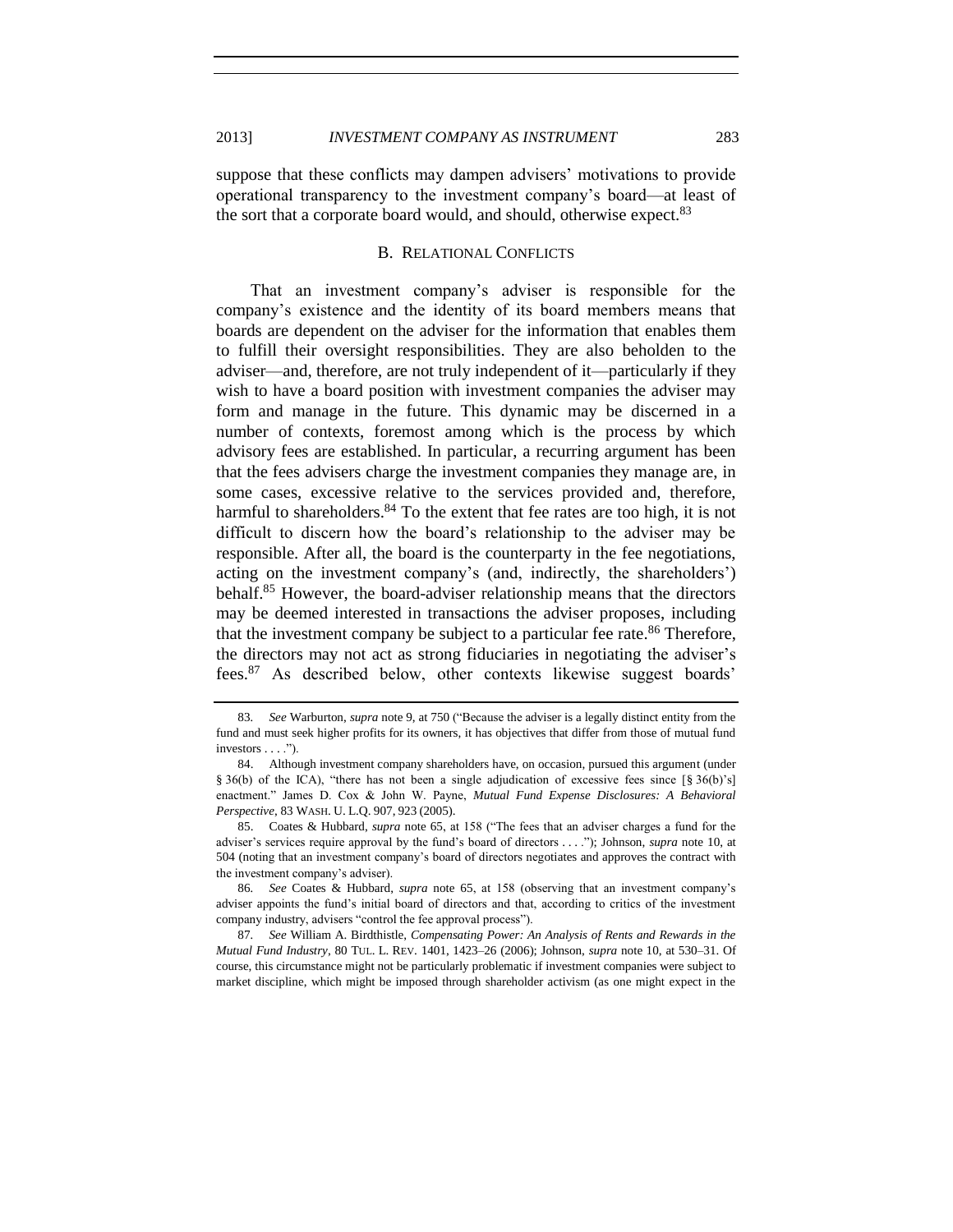conflict-based deficiencies, both in preventing harm to shareholders and in encouraging activities beneficial to them.

## <span id="page-21-0"></span>1. Shareholders as Arbitrageurs

<span id="page-21-1"></span>One example in recent years has been shareholder arbitrage practices, in which hedge funds and other institutional investors have transacted in investment company shares in order to take advantage of information that becomes known to the market but that is not reflected in the price of the shares.<sup>88</sup> One of the practices has involved buying shares at the day's closing valuation for those shares, which is determined at 4:00 p.m. each day, when information that would increase the price of those shares has become available after 4:00 p.m. (so-called late-trading arbitrage). $89$ Having bought the shares at a price determined prior to the time the market-moving information became available, the arbitrageur can sell them the next day (or some other later point) at a price that has come to reflect the new information.<sup>90</sup> Another arbitrage practice has involved buying shares of an investment company whose strategy revolves around trading in international stocks during a day in which U.S. stock prices have increased.<sup>91</sup> In that circumstance, the arbitrageur's expectation is that the prices of the international stocks will also increase once international markets resume trading, with the result that the investment company's share prices will increase as well the next day (so-called pricing arbitrage).<sup>92</sup>

Arbitrage activity increased rather significantly about a decade ago, likely a product of a number of factors, including heightened competition

operating company context) or redemptions. However, there are dramatically divergent analyses and conclusions as to whether market forces effectively monitor or counter the fee rates that investment advisers charge the investment companies they manage. Although some scholars have contended that, yes, market discipline thrives in the investment company context, others have concluded that competitive forces do not serve a disciplining function. *See* Coates & Hubbard, *supra* not[e 65,](#page-15-1) at 153– 54 (yes); Johnson, *supra* note [10,](#page-3-1) at 506 (no). Still others have concluded that the evidence points in both directions. *See* John Morley & Quinn Curtis, *Taking Exit Rights Seriously: Why Governance and Fee Litigation Don't Work in Mutual Funds*, 120 YALE L.J. 84, 111–12 (2010).

<sup>88</sup>*. See* William A. Birdthistle, *The Fortunes and Foibles of Exchange-Traded Funds: A Positive Market Response to the Problems of Mutual Funds*, 33 DEL. J. CORP. L. 69, 100–03 (2008).

<sup>89</sup>*.* Mercer E. Bullard, *The Mutual Fund as a Firm: Frequent Trading, Fund Arbitrage and the SEC's Response to the Mutual Fund Scandal*, 42 HOUS. L. REV. 1271, 1279–84 (2006).

<sup>90</sup>*. Id.* at 1279–80.

<sup>91</sup>*. Id..* at 1285–90.

<sup>92</sup>*. Id*. In other words, in the latter instance, the arbitrageurs are able to buy investment company shares valued on stock prices that, in light of the activity in the U.S. markets, have become "stale," with the objective of selling those shares once the valuation reflects the (delayed) increase in the value of the international stocks in which the investment company has invested. *Id.*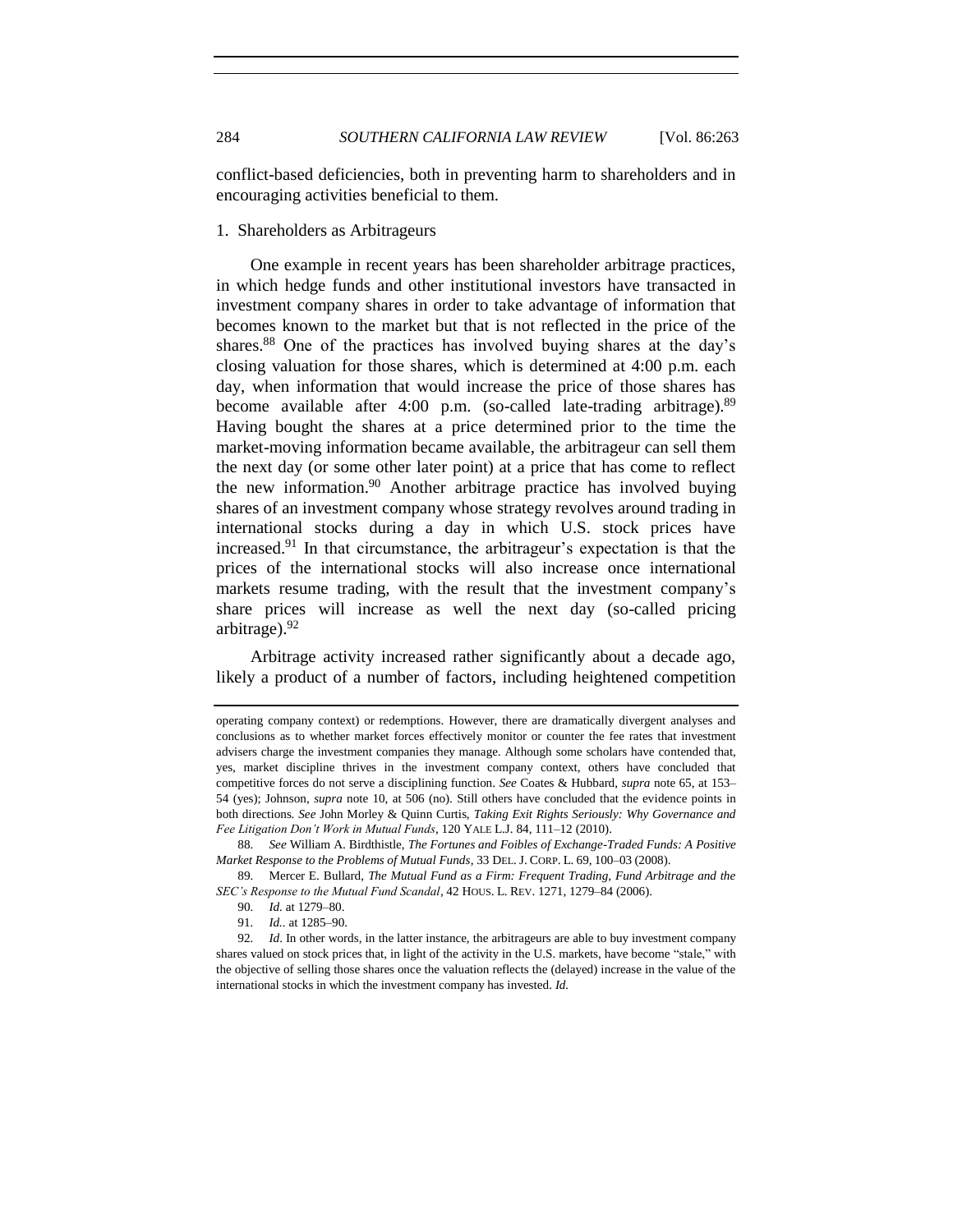<span id="page-22-1"></span>among investment companies (which may lead investment companies to welcome even short-term, arbitrage-related investments), an increasing number of ready and willing arbitrageurs (such as hedge funds), and ever more volatile securities markets, particularly in the wake of the dot-com crash.<sup>93</sup> That increased activity brought more intense regulatory scrutiny, including a number of SEC enforcement actions against investment companies or their advisers.<sup>94</sup> Thus blossomed the market-timing scandal, a relatively well-trod topic in the academic literature on investment companies.<sup>95</sup> Lest there be any question about what, exactly, was the scandalous aspect of arbitrage, it was this: arbitrage results in the unfair dilution of the investment company's longer-term shareholders, who must share gains from increases in the value of the company's investment portfolio with arbitrageurs who bought shares with the knowledge that the shares' price was likely to increase.<sup>96</sup> In other words, arbitrageurs unfairly take value away from the investment company's more stable base of shareholders.<sup>97</sup>

96*. See* Coffee, *supra* note [66,](#page-15-2) at 47 (noting that the "extraordinary rate of return" earned by arbitrageurs "comes at the expense of long-term mutual fund holders" whose gains "are diluted because they must be shared with . . . arbitrageurs" and whose mutual funds "must maintain an artificially high cash level . . . to handle the [arbitrageurs'] predictable redemptions"); Bullard, *supra* note [89,](#page-21-1) at 1280, 1286; Mercer E. Bullard, *Insider Trading in Mutual Funds*, 84 OR. L. REV. 821, 828–31 (2005) [hereinafter *Insider Trading*]; Markham, *supra* not[e 16,](#page-6-2) at 89.

97. Arbitrageurs are able to realize gains from portfolio stock price increases that they expect to occur "after hours" (as is the case with pricing arbitrage) or that have already occurred but that are not yet reflected in the investment company's shares (as is the case with late-trading arbitrage) because of the once-a-day pricing mechanism. *See* Bullard, *Insider Trading*, *supra* note [96,](#page-22-0) at 827 n.28. When investment company shareholders buy or redeem their shares, they do so at the price per share determined for the day on which the transaction occurs. *See id.* at 826–28. That price is equal to the fair market value of the investment company's net assets determined for that day, divided by the number of outstanding shares. *See* Morley & Curtis, *supra* note [87,](#page-20-1) at 102–03. The price, therefore, does not take into consideration any expectations as to whether the value of those assets will increase or decrease going forward, based on all available information. *See id.* at 103–05. The significance of that circumstance is more apparent when one compares it to the mechanism by which a shareholder of a publicly traded operating company is able to buy or dispose of shares. Such a shareholder generally may buy or sell shares only through transactions in the open market, and the price will reflect the market's expectations about the company's future performance, which may fluctuate continuously. Accordingly, whereas the investment company pricing mechanism raises the prospect of transactions at

<span id="page-22-2"></span><span id="page-22-0"></span><sup>93</sup>*. Id.* at 1288–90.

<sup>94</sup>*. See* William A. Birdthistle, *Investment Indiscipline: A Behavioral Approach to Mutual Fund Jurisprudence*, 2010 U. ILL. L. REV. 61, 65 ("In 2003, state and federal regulators unleashed scores of investigations of investment advisors whom they accused of mismanaging clients' funds.").

<sup>95</sup>*. See generally, e.g.*, Stephen Choi & Marcel Kahan, *The Market Penalty for Mutual Fund Scandals*, 87 B.U. L. REV. 1021 (2007) (examining investor response to mutual fund scandals from 1999–2004); Jeff Schwartz, *Mutual Fund Conflicts of Interest in the Wake of the Short-Term Trading Scandals: Encouraging Structural Change Through Shareholder Choice*, 2 N.Y.U. J.L. & BUS. 91 (2005) (arguing that market-timing scandals are evidence that the mutual fund industry is in need of reform).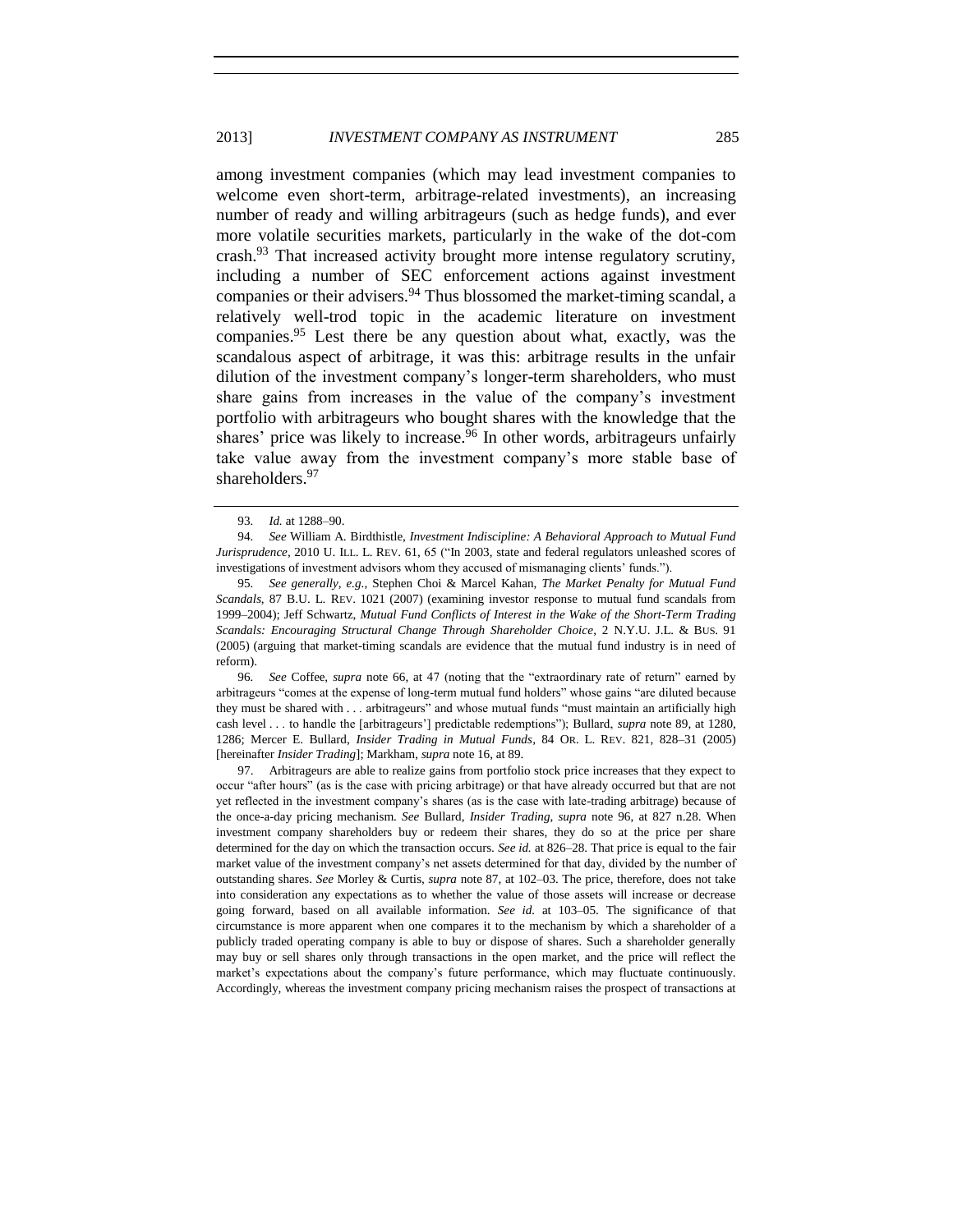For present purposes, the interesting aspect of arbitrage activity lies in the board's role in permitting it. In at least some instances, would-be arbitrageurs sought permission for their arbitrage practices from the targeted investment companies (and their investment advisers).<sup>98</sup> Yet boards' evaluations of arbitrage practices, quite possibly already numbed by insufficient industry expertise, may have been muted still further by the board-adviser relationship. Specifically, even were we to assume that a board considering such a proposal would undertake an independent evaluation of it, it was plausible that the board would not have discerned a problem with the proposed arrangement—at least not unless one of the board members "understood what this new form of market timing entailed, why it worked, what the dynamics of the daily pricing of fund shares were," and the "fundamental genesis" of the SEC's rule that prohibits an investor's buying shares "at an older, lower, and obviously stale price."<sup>99</sup> As suggested above, however, the prospect that directors did not have that degree of understanding is at least a reasonable one.<sup>100</sup> To be sure, independent directors of operating companies may be similarly limited in their firm-specific expertise.<sup>101</sup> The problem is exacerbated in the investment company context, however, precisely because there is reason to question the hypothetical assumption above regarding the board's undertaking an independent evaluation. That, again, is a product of an adviser-board relationship that perversely incentivizes boards to defer to the investment adviser in acting on matters before them.<sup>102</sup>

<sup>&</sup>quot;stale" prices, the operating company pricing mechanism does not. *See id*.

<sup>98.</sup> Advisers were prone to countenance arbitrage arrangements, despite the possible administrative costs they might impose on the relevant investment company, if, for example, the arbitrageur agreed to invest significant long-term capital in the investment company, which would benefit the adviser through the fees payable on those long-term assets. *See* Birdthistle, *supra* not[e 94,](#page-22-1) at 76 ("[S]everal investment advisors—in contravention of their statements expressly prohibiting market timing in their own prospectuses—countenanced such trading by institutional investors" on the basis that, "as a quid pro quo for market timing one mutual fund, the institutional investors would typically park 'sticky assets' in a related but separate mutual fund").

<sup>99.</sup> Bancroft, *supra* not[e 78,](#page-18-0) at 147–48 ("[F]amiliarity with the mechanics of mutual fund share pricing and the policies underlying Rule 22c-1, as well as with the new market-timing strategy afoot, would have been essential to understanding the issues . . . .").

<sup>100</sup>*. See supra* not[e 78](#page-18-0) and accompanying text.

<sup>101</sup>*. See* Ronald J. Gilson & Reinier Kraakman, *Reinventing the Outside Director: An Agenda for Institutional Investors*, 43 STAN. L. REV. 863, 874–75 (1991) ("[O]utside directors lack the time, expertise, staff, and information to challenge management . . . .").

<sup>102</sup>*. See supra* text accompanying notes [39–](#page-10-4)[46](#page-11-2) [& 65](#page-15-1)[–68.](#page-16-2)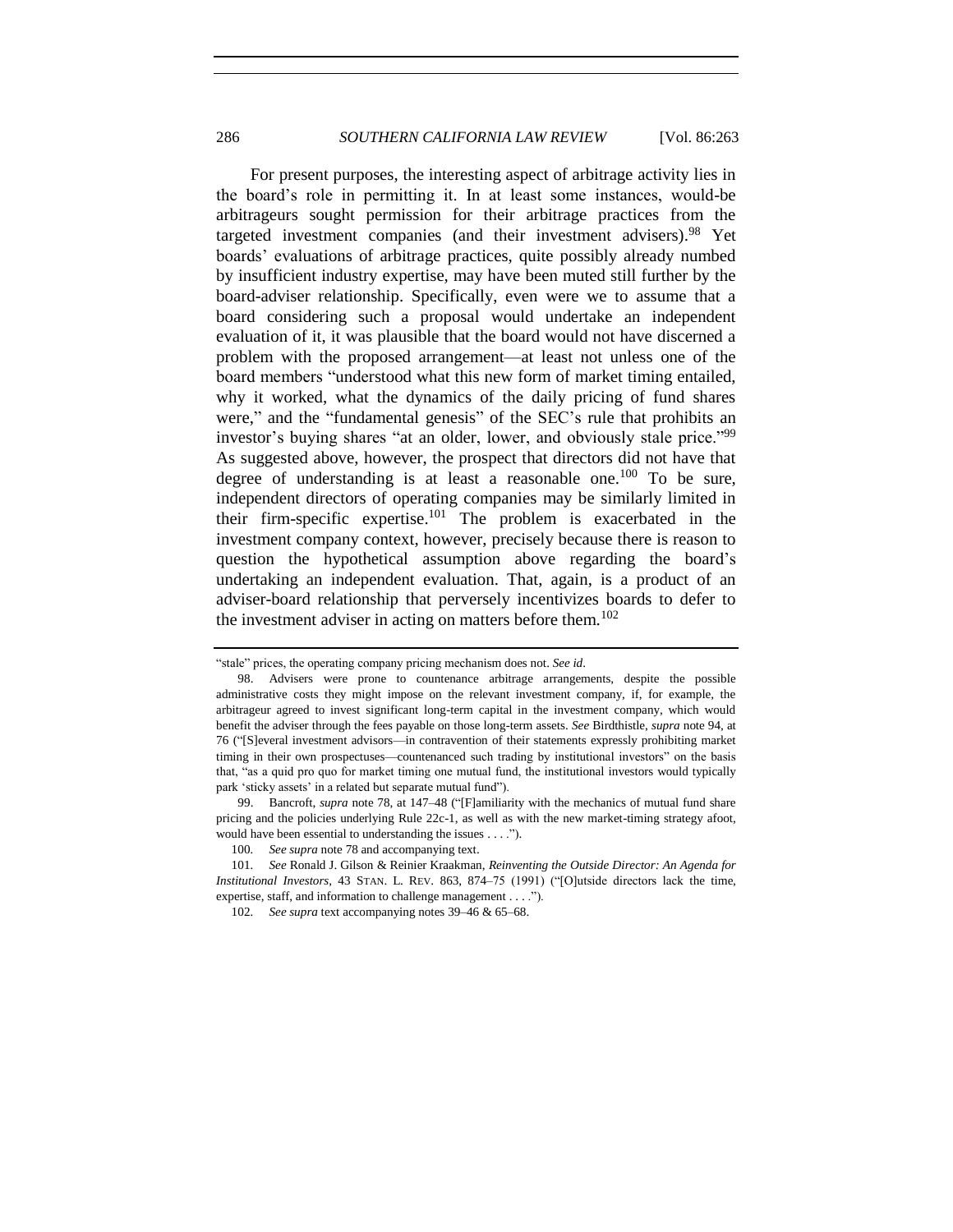#### <span id="page-24-0"></span>2. Investment Company (In)Activism

A second example of investment companies' conflict-based deficiencies may be discerned in their relative "inactivism" as shareholders of companies in their portfolios. Beyond taking positions on corporate questions through voting proxies, investment companies, like any portfolio company shareholder, may have the desire or inclination to pursue incremental governance changes through more aggressive modes of corporate involvement, such as through seeking to influence particular decisions of portfolio company boards of directors, proposing proxy initiatives or alternative slates of board candidates, or coordinating with other shareholders on voting decisions—and possibly acquiring large blocks of stock in order to pursue those ends better. <sup>103</sup> Indeed, investment companies are better suited to assume activist shareholder roles than are smaller, more dispersed shareholders.<sup>104</sup> Among other things, they have greater resources to deploy toward challenging corporate management and, importantly, they (meaning the investment advisers managing them) have more expertise in evaluating companies and management as compared with their smaller, and arguably less sophisticated, counterparts.<sup>105</sup>

To be sure, it is an open question as to whether investment companies' assuming a more activist role vis-à-vis corporate management is normatively desirable. As one might expect, there is disagreement on that point. For one thing, it may be that the balance between managerial authority and accountability that the present corporate-structural regime has achieved is appropriate and best furthers investors' interests.<sup>106</sup> If that is the case, then there is little need for the additional monitoring that activist investment companies might bring to the table. Second, even if the accountability / authority balance is not presently optimal, with managers' discretion insufficiently constrained by their obligations to shareholders, it may be that investment companies are not the best candidates for filling the monitoring void.<sup>107</sup> That might be so, for example, either if the shareholder activism that investment companies pursue serves only the investment companies' interests without also furthering the interests of the investment companies' fellow shareholders or, perhaps worse, if the activism serves

<sup>103</sup>*. See* Robert C. Illig, *The Promise of Hedge Fund Governance: How Incentive Compensation Can Enhance Institutional Investor Monitoring*, 60 ALA. L. REV. 41, 48–49 (2008).

<sup>104</sup>*. See id.*

<sup>105</sup>*. See id.*

<sup>106</sup>*. See id.* at 53 ("[M]any conservative legal scholars are fairly sanguine about the current state of corporate accountability and so oppose any efforts to reform America's governance system.").

<sup>107</sup>*. Id.* at 54.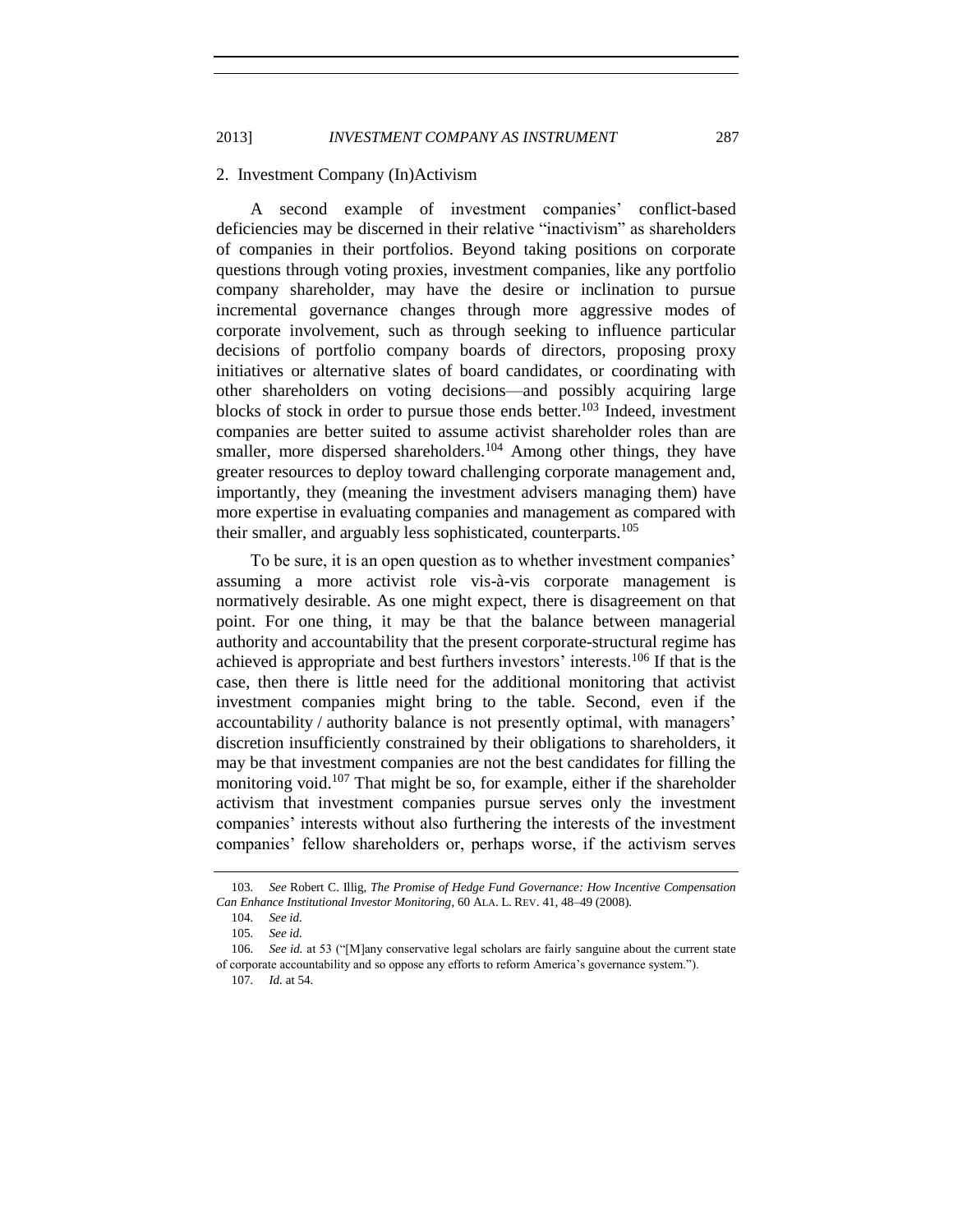only the interests of the investment advisers managing the activist investment companies without also furthering the interests of the investment companies' shareholders.<sup>108</sup>

The important point in all of this, however, is that, regardless of the potential for or desirability of investment companies' greater shareholder activism, investment companies have in fact not been particularly activist shareholders, especially when compared with their private equity and hedge fund counterparts.<sup>109</sup> Rather, investment companies have tended to express their dissatisfaction with corporate management by simply selling their shares and moving on, $110$  forgoing action that potentially could benefit not only their own shareholders but also fellow portfolio company shareholders. One plausible reason for investment companies' inactivism is that investment companies have no particular incentive to be activist—or, more accurately, their investment advisers have no particular incentive to cause them to be activist.

From the investment adviser's perspective, the most that activism can achieve is to increase the investment company's net asset value and, therefore, the incremental fee payable to the adviser.<sup>111</sup> That is, unlike advisers to private equity funds, for example, the adviser is not itself entitled to a portion of the profit an investment company earns as a result of its activism.<sup>112</sup> That incremental increase in assets presumably does not give the adviser sufficient incentive for activism, both because the same increase could be achieved, at lower expense and with less risk, by causing the investment company to seek out investments in other portfolio companies and because performance may not play a significant role in attracting new shareholders.<sup>113</sup> However, if, in fact, a more activist investment approach could have substantial effects on a portfolio company's performance, thereby benefitting the investment company's current shareholders (even if only incrementally), one might reason that the investment company board of directors is aptly positioned to step in to

<sup>108</sup>*. See id.* (noting that one concern about activism by institutional investors is that those investors "would cause corporations to pursue policies that would be detrimental to investors whose time horizons, risk tolerances, and political goals differ").

<sup>109</sup>*. See id.* at 42.

<sup>110</sup>*. See id.* (noting that "most institutional investors [have] remained largely passive in their investment outlook" and that, when a portfolio company fails to perform, they "typically exit the investment rather than seek to translate their influence into better performance").

<sup>111.</sup> Robert C. Illig, *What Hedge Funds Can Teach Corporate America: A Roadmap for Achieving Institutional Investor Oversight*, 57 AM. U. L. REV. 225, 231–32 (2007).

<sup>112</sup>*. Id*. at 231.

<sup>113</sup>*. See id.* at 322–30.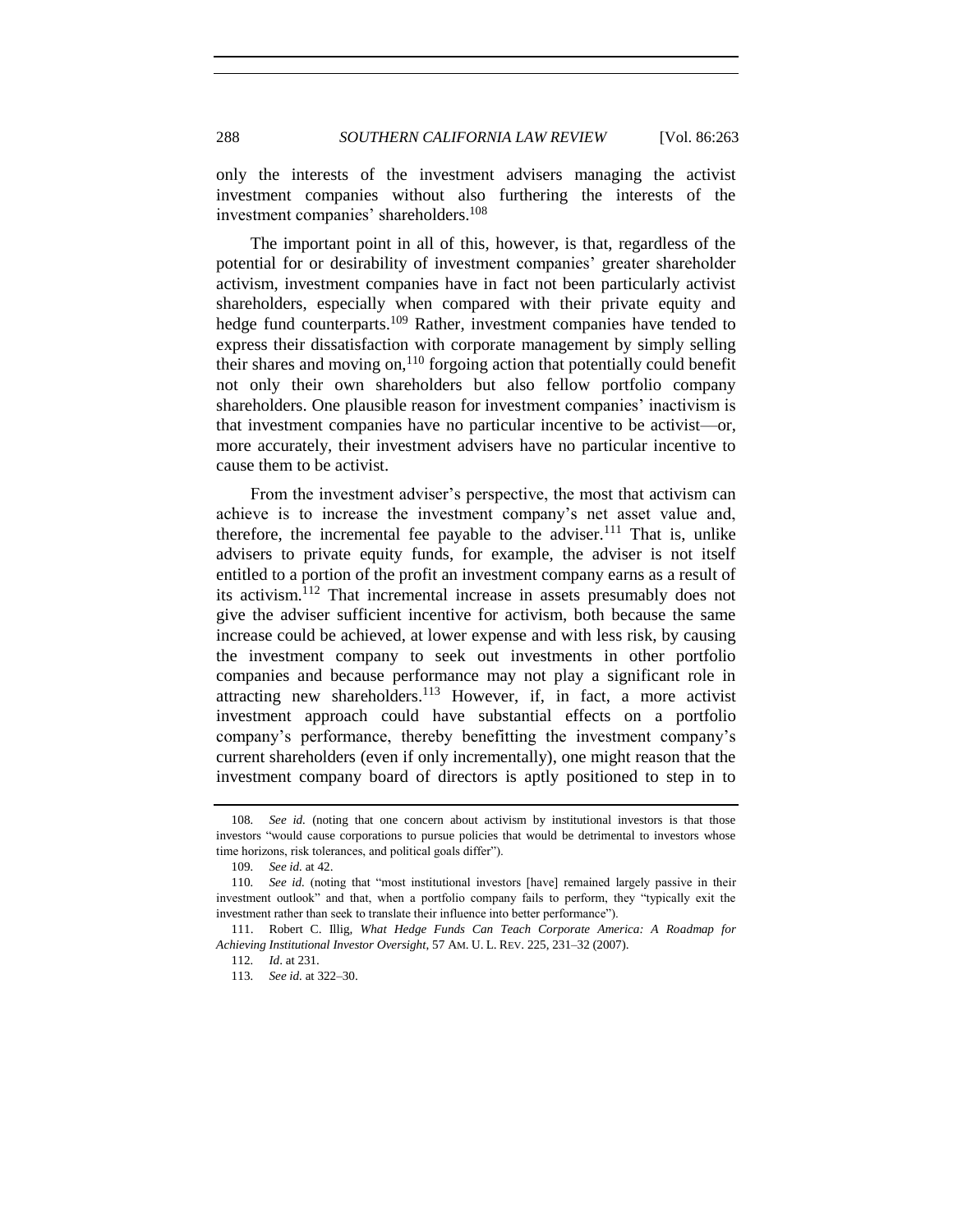evaluate pursuing that approach. Although further exploration of this prospect is warranted, the conclusion may well be that the board's voice is not, and cannot be, an effective, independent check on the adviser's.<sup>114</sup>

## <span id="page-26-0"></span>IV. COURTS AND CORPORATE GOVERNANCE NORMS

As Part III suggests, directors' and advisers' interests are conflicted. On one hand, advisers are fiduciaries to the investment company; on the other hand, they operate businesses apart from the investment company and have fiduciary duties to other advisory clients.<sup>115</sup> On one hand, boards are fiduciaries to the investment company; on the other hand, they are incentivized to accede to the investment adviser's wishes, whether that be to allow a favored investment company shareholder to trade the company's shares more frequently than other shareholders or to eschew activist activities that may redound to the benefit of the company's portfolio.<sup>116</sup> These conflicts of interest, however, constitute only one way in which the corporate governance paradigm militates against securities regulatory objectives. As this part elaborates, the corporate governance paradigm produces additional adverse consequences by virtue of authorizing, if not encouraging, courts to apply corporate law principles that arguably are inconsistent with those objectives. This may occur in two contexts: First, in evaluating shareholder claims involving corporate governance questions, courts afford excessive deference to answers supplied by state corporate law.<sup>117</sup> Second, in evaluating shareholder claims of securities fraud or other securities regulatory matters, courts deploy an entity-centric analysis deriving from corporate governance norms, ignoring that investment

<sup>114.</sup> Of course, to the extent that investment advisers are driven by particular incentives, one might assume that investment company boards of directors could be similarly motivated. Boards of directors of operating companies, for example, may be incentivized to play a strong fiduciary role toward the company and its shareholders to the extent they receive stock or stock options or other forms of compensation that are tied to the company's performance over time. Troy A. Paredes, *A Systems Approach to Corporate Governance Reform: Why Importing U.S. Corporate Law Isn't the Answer*, 45 WM. & MARY L. REV. 1055, 1085 (2004) ("[S]tock options, restricted stock, and other forms of incentive-based compensation . . . encourage directors and officers to maximize corporate profits."). Directors owning stock options should have incentives to prevent or at least question actions by executives and other personnel that seem adverse to shareholder interests, to make major board-level decisions in a manner that increases value, and to implement oversight procedures designed to give them an accurate picture of the company's compliance with applicable laws and regulations. *See id.* In the investment company context, however, directors' compensation necessarily consists primarily of cash. *See infra* text accompanying note[s 174](#page-35-0)[–76.](#page-36-1)

<sup>115</sup>*. See supra* Part III.A.

<sup>116</sup>*. See supra* Part III.B.

<sup>117</sup>*. See infra* Part IV.A.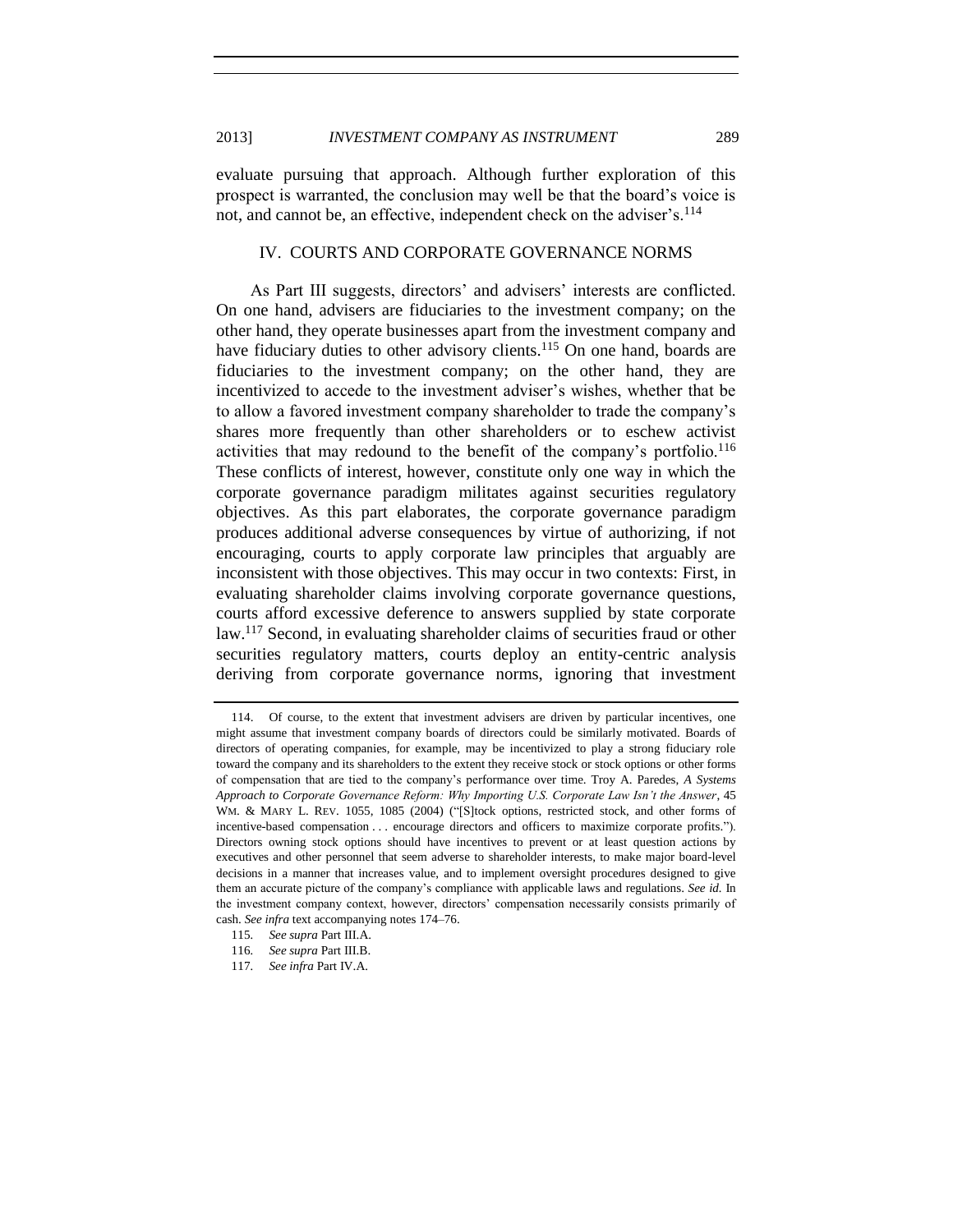<span id="page-27-0"></span>companies are effectively super-entity enterprises.<sup>118</sup>

#### A. COURTS' DEFERENCE TO CORPORATE LAW

Exacerbating the effects of investment adviser domination of investment company boards is the judiciary's apparent eagerness to refer to state corporate law to determine shareholder rights in the absence of express ICA rules.<sup>119</sup> Two prominent examples come to mind: First, the standards courts apply in determining the reasonableness of fees charged by investment advisers derive from state corporate law principles.<sup>120</sup> Second, in shareholder derivative lawsuits, courts have deferred to state corporate law to determine the threshold question of whether plaintiffs should be required to make demands on boards of directors before proceeding with the litigation.<sup>121</sup> As this section describes, in both of these circumstances, courts' decisions have been based on the corporate governance foundation of investment company regulation rather than—as should have been the case—that regulation's investor protection objectives.<sup>122</sup>

#### <span id="page-27-1"></span>1. Evaluating Advisory Fees

In *Jones v. Harris Associates, L.P.*, the Supreme Court evaluated the standard by which courts should evaluate whether an investment adviser breached its "fiduciary duty with respect to the receipt of compensation for services," which § 36(b) of the ICA imposes on investment advisers. $123$ Section 36(b) is a relatively new provision of the ICA, which Congress adopted in 1970 to bolster the Act's protection of shareholders.<sup>124</sup> In *Jones*, investment company shareholders claimed that the fees charged by the investment adviser were too high, in that they were "disproportionate to the services rendered."<sup>125</sup> At issue for the Court was whether the test for

125*. Id.* at 1424.

<sup>118</sup>*. See infra* Part IV.B.

<sup>119</sup>*. See* Langevoort, *supra* note [8,](#page-3-2) at 1026–27 (noting that the Supreme Court looks "to state law where the matter is not specifically addressed in the [ICA]" because "there is no federal common law of corporations for mutual funds").

<sup>120.</sup> *See infra* Part IV.A.1.

<sup>121.</sup> *See infra* Part IV.A.2.

<sup>122</sup>*. See* Kamen v. Kemper Fin. Servs., Inc., 500 U.S. 90, 108–09 (1991) (holding that federal courts should apply state law governing the authority of independent directors); Burks v. Lasker, 441 U.S. 471, 486 (1979) (same).

<sup>123.</sup> Jones v. Harris Assocs., L.P., 130 S. Ct. 1418, 1422 (2010) (quoting 15 U.S.C. § 80a-35(b)) (internal quotation marks omitted).

<sup>124</sup>*. See id.* (explaining that the 1970 amendments also required that not more than 60 percent of an investment company's directors be affiliated with the company's investment adviser).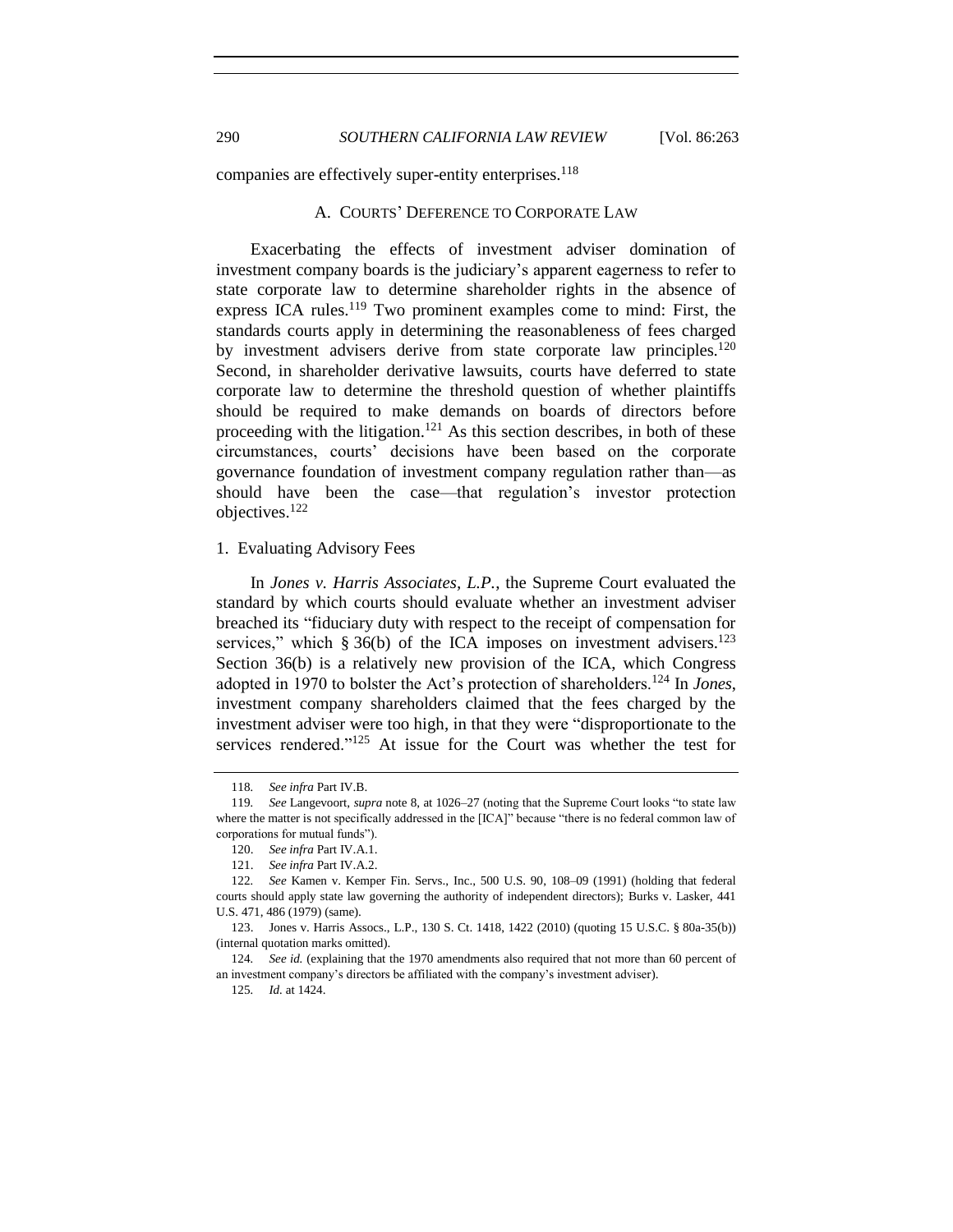evaluating investment company fees developed by the Second Circuit twenty-five years ago was the appropriate one.<sup>126</sup> Under that test—dubbed the *Gartenberg* standard—an investment adviser breaches its § 36(b) obligations by "charg[ing] a fee that is so disproportionately large that it bears no reasonable relationship to the services rendered and could not have been the product of arm's-length bargaining."<sup>127</sup> Applying that standard, the District Court for the Northern District of Illinois had granted summary judgment to the adviser.<sup>128</sup> Although the Seventh Circuit affirmed, it did so by rejecting *Gartenberg* and formulating a new test based on fiduciary principles under trust law.<sup>129</sup> Under the Seventh Circuit's test, provided an adviser has made full disclosure to the board and otherwise has "play[ed] no tricks," the amount an adviser charges is relevant only if it is "so unusual as to give rise to an inference that deceit must have occurred, or that the persons responsible for [the] decision have abdicated."<sup>130</sup>

Justice Alito began the Court's analysis with the history of § 36(b), observing that its fiduciary standard reflected "a delicate compromise."<sup>131</sup> In particular, prior to Congress's adoption of § 36(b) in 1970, a challenge under state law to the fees charged by an investment adviser needed to meet "common-law standards of corporate waste, under which an unreasonable or unfair fee might be approved unless the court deemed it unconscionable or shocking."<sup>132</sup> Moreover, such a challenge brought under the ICA could succeed only with a showing of "gross abuse of trust."<sup>133</sup> In an effort to provide shareholders with greater recourse, Congress considered a provision empowering the SEC to challenge fees that it deemed unreasonable.<sup>134</sup> After investment company industry representatives expressed concerns that such an approach would effectively give the SEC "ratemaking authority," Congress adopted a fiduciary standard as a compromise approach.<sup>135</sup> The *Jones* Court, acknowledging that § 36(b)'s

<sup>126</sup>*. Id.* at 1425–26 (citing Gartenberg v. Merrill Lynch Asset Mgmt., Inc., 694 F.2d 923, 928–30 (2d Cir. 1982)).

<sup>127.</sup> *Gartenberg*, 694 F.2d., at 928 (citation omitted).

<sup>128</sup>*. Jones*, 130 S. Ct. at 1424.

<sup>129.</sup> *See id.*

<sup>130</sup>*. Id.* (quoting Jones v. Harris Assoc., L.P., 527 F.3d 627, 632 (2008)) (internal quotation marks omitted).

<sup>131</sup>*. Id.* at 1423.

<sup>132</sup>*. Id.* (quoting Daily Income Fund, Inc. v. Fox, 464 U.S. 523, 540 n.12 (1984)) (internal quotation marks omitted).

<sup>133</sup>*. Id.* (quoting *Daily Income Fund*, 464 U.S. at 538).

<sup>134</sup>*. Id.*

<sup>135</sup>*. Id.* (quoting *Daily Income Fund*, 464 U.S. at 538).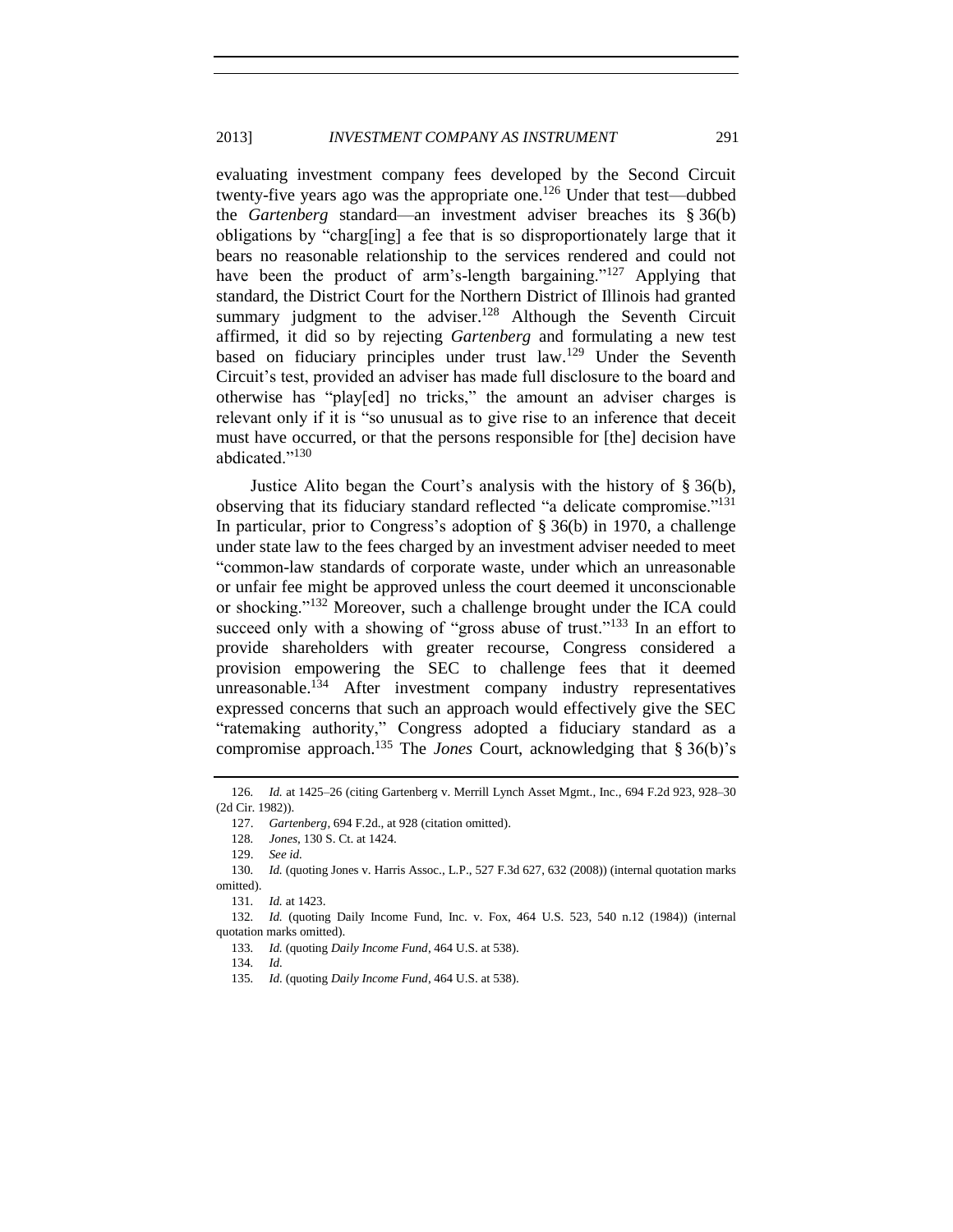reference to advisers' fiduciary duties regarding fees was "hardly pellucid," nonetheless concluded that *Gartenberg* correctly articulates what § 36(b) requires.<sup>136</sup>

The Court reasoned that the *Gartenberg* standard "reflects § 36(b)'s . . . relationship to the other protections that the [Investment Company] Act affords investors"—particularly the protections provided by the board of directors:<sup>137</sup>

Under the Act, scrutiny of investment adviser compensation by a fully informed mutual fund board is the "cornerstone of the . . . effort to control conflicts of interest within mutual funds." The Act interposes disinterested directors as "independent watchdogs" of the relationship between a mutual fund and its adviser. . . .

In recognition of the role of the disinterested directors, the Act instructs courts to give board approval of an adviser's compensation "such consideration . . . as is deemed appropriate under all the circumstances."<sup>138</sup>

Based on this formulation, the Court concluded both that the "appropriate measure of deference [to a board's judgment] varies depending on the circumstances" and that the *Gartenberg* standard "heeds these precepts."<sup>139</sup> For example, under *Gartenberg*, "where the board's process was deficient or the adviser withheld important information, the court must take a more rigorous look" at the amount of the fee.<sup>140</sup> With that, the Court seemed to suggest more rigorous scrutiny of advisory fees than what is implied by the Seventh Circuit's "full disclosure" approach.

Yet, in explicating the *Gartenberg* standard, the Court came precariously close to endorsing the Seventh Circuit's approach, at least in substance. Specifically, recalling Congress's rejection of "reasonableness" requirement, the Court noted that the § 36(b) standard for fiduciary breach "does not call for judicial second-guessing of informed

<sup>136</sup>*. Id.* at 1426.

<sup>137</sup>*. Id.* at 1427.

<sup>138</sup>*. Id.* at 1427–28 (quoting Burks v. Lasker, 441 U.S. 471, 482 (1979)) (internal quotation marks omitted).

<sup>139</sup>*. Id.* at 1428. ("*Gartenberg* advises that 'the expertise of the independent trustees of a fund, whether they are fully informed about all facts bearing on the [investment adviser's] service and fee, and the extent of care and conscientiousness with which they perform their duties are important facts to be considered in deciding whether they and the [investment adviser] are guilty of a breach of fiduciary duty in violation of § 36(b).'") (quoting Gartenberg v. Merrill Lynch Asset Mgmt., Inc., 694 F.2d 923, 930 (2d Cir. 1982)).

<sup>140</sup>*. Id.* at 1430.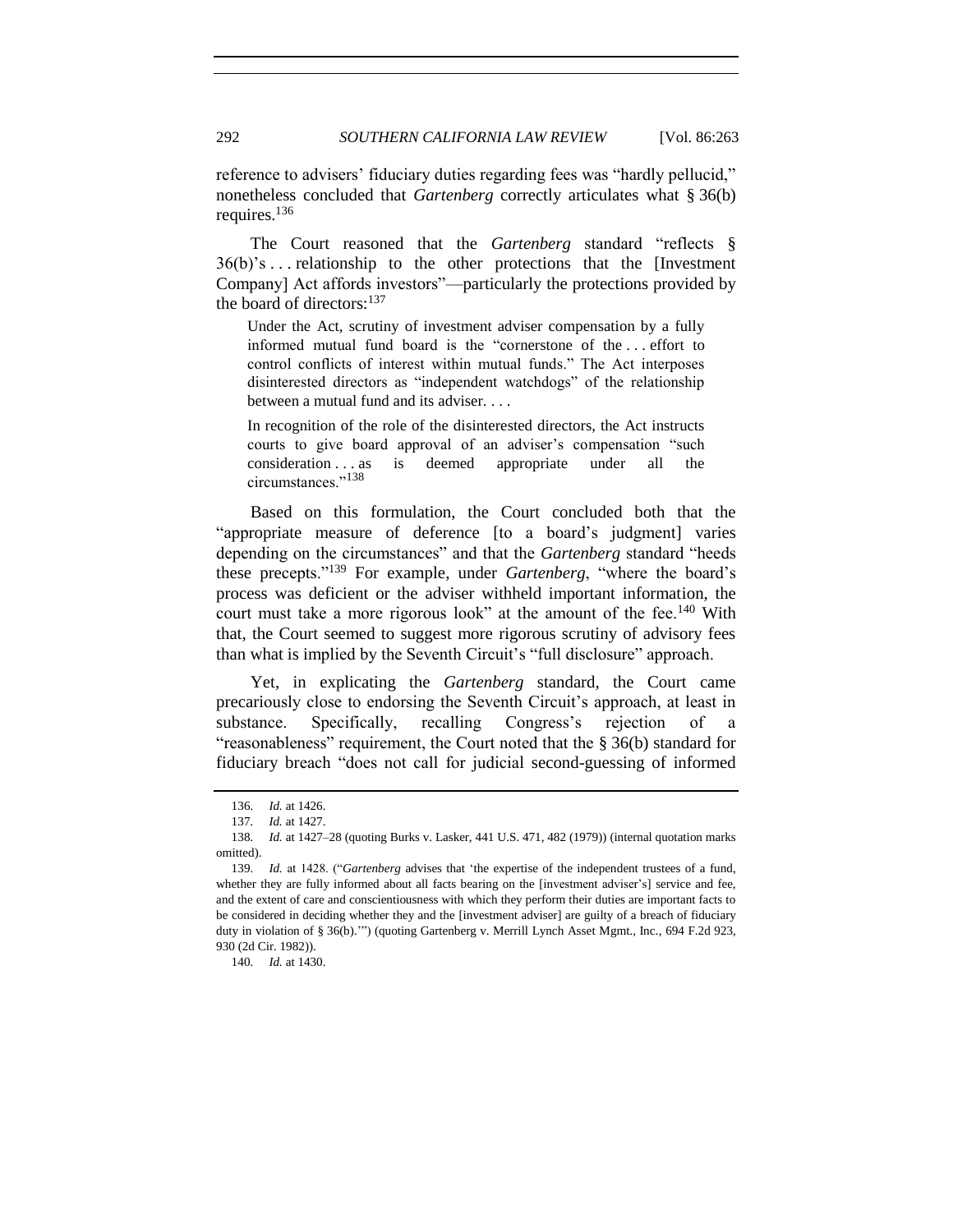## 2013] *INVESTMENT COMPANY AS INSTRUMENT* 293

board decisions."<sup>141</sup> Accordingly, although boards' conflicting interests may "justify some restraints" on directors' unfettered discretion in negotiating an adviser's fees, those conflicts "do not suggest that a court may supplant the judgment of disinterested directors apprised of all relevant information, without additional evidence that the fee exceeds the arm's-length range." $142$  Therein lies the difficulty, however: the relationship between advisers and boards means that there necessarily is no way to determine what fee levels fall within arm's-length range particularly because the Court did not provide any guidance on that point, other than to confirm that courts need to consider "all relevant factors."<sup>143</sup> It is difficult to discern, then, how courts might ever conclude that an adviser has breached its fiduciary duties with respect to fees, so long as the board's process in reviewing the fee was not "deficient,"<sup>144</sup> however that might be defined. Indeed, the deference suggested by this analysis seems strikingly similar to the (substantial) deference bestowed on boards by the business judgment rule under state corporate law norms.<sup>145</sup>

## <span id="page-30-0"></span>2. Derivative Shareholder Litigation

A second prominent example of courts' deference to state corporate governance norms arises in the context of more general shareholder claims of breach of fiduciary duty. More particularly, there has arisen the question of whether those claims should be brought as derivative claims on behalf of the investment company rather than as direct claims of shareholders. Under state corporate law, such claims generally are brought derivatively on the basis that the harm alleged is to the company.<sup>146</sup> Accordingly, the company

146*.* O'KELLEY & THOMPSON, *supra* not[e 50,](#page-12-0) at 398 (identifying a derivative claim as "an action on behalf of the corporation for harm to it") (quoting Joy v. North, 692 F.2d 880, 887 (2d Cir. 1982)).

<sup>141</sup>*. Id.*

<sup>142</sup>*. Id.* (citing *Burks*, 441 U.S. at 481)

<sup>143.</sup> *See id.* at 1428 (citing § 80a-35(b)(2) (2006)). The Court expressly rejected suggestions that comparisons to the fees an adviser charges other funds or clients or fees charged to investment companies by other advisers are probative on the "arm's-length" question. *Id.* at 1429. Indeed, it pointed out that "[e]ven if the services provided and fees charged to an independent fund are relevant, courts should be mindful that the [ICA] does not necessarily ensure fee parity between mutual funds and institutional clients." *Id.* at 1429. By the same token, the Court thought that comparing fees charged other investment companies is "problematic because these fees . . . may not be the product of negotiations conducted at arm's-length." *Id.*

<sup>144</sup>*. Id.* at 1430.

<sup>145.</sup> At the least, the Court appeared strikingly unconcerned with the conflicts of interest that inhere in board-adviser relationships—conflicts that, in the operating company context, would arguably suggest duty of loyalty concerns and remove the analysis from the umbrella of the business judgment presumption. *See, e.g.*, Weinberger v. UOP, Inc., 457 A.2d 701, 710 (Del. 1983) ("When directors of a Delaware corporation are on both sides of a transaction, they are required to demonstrate their utmost good faith and the most scrupulous inherent fairness of the bargain.").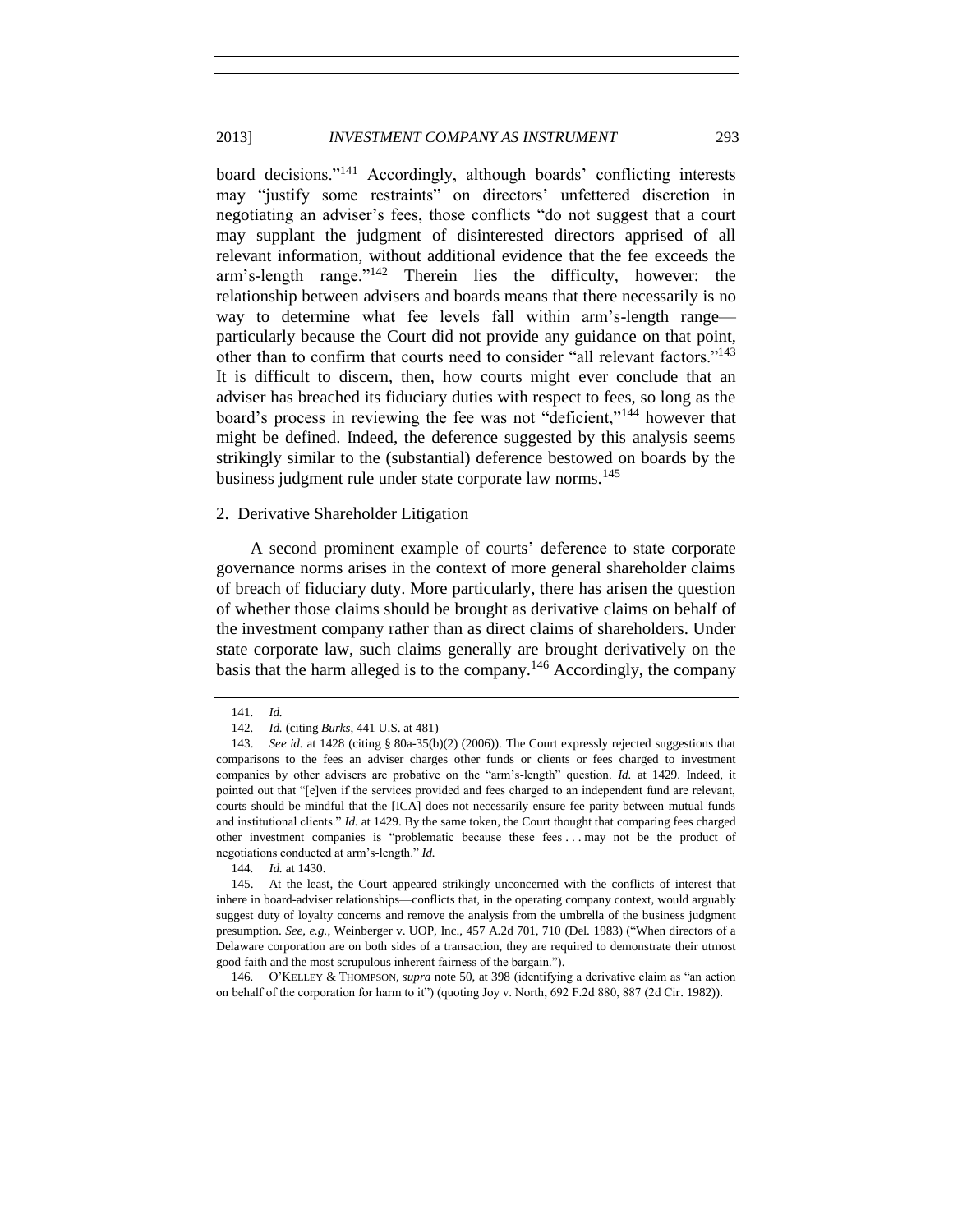has the cause of action, rather than its shareholders.<sup>147</sup>

The distinction between direct and derivative litigation is important because of the so-called "demand" requirement. In some states, if a claim is derivative in nature, shareholders are able to pursue it on the company's behalf only if they first requested that the board of directors pursue the claim, and the board refused to do so.<sup>148</sup> This is a "universal demand" requirement, which, as its name suggests, requires that all would-be plaintiffs ask the board to proceed with the lawsuit before they are able to move forward derivatively.<sup>149</sup> In other states, including Delaware, shareholders generally are required to make demand on the board but are excused from doing so in circumstances of demand futility—that is, where shareholders allege with particularity that the board lacks the independence or disinterestedness necessary to objectively consider the demand.<sup>150</sup> The prospect of demand futility means that demand has become a threshold query in most derivative lawsuits, one that often halts shareholder litigation in deference to the board's managerial role.<sup>151</sup>

So it is in the investment company context as well. Courts considering claims by investment company shareholders have generally determined (based on state corporate law principles) that those claims are derivative, rather than direct, on the basis that the harm arising from a breach is harm to the investment company rather than to its shareholders.<sup>152</sup> Moreover, in a 1979 case, *Burks v. Lasker*, the Supreme Court determined that, in evaluating derivative claims brought by investment company shareholders, courts should, in conducting demand analysis, defer to the corporate law of the state in which the investment company was incorporated.<sup>153</sup> In reaching

<sup>147</sup>*. See id*.

<sup>148</sup>*. See id.* at 399.

<sup>149</sup>*. Id*.

<sup>150.</sup> *See, e.g.*, Scalisi v. Fund Asset Mgmt., L.P., 380 F.3d 133, 139 (2d Cir. 2004) (quoting Werbowsky v. Collomb, 766 A.2d 123, 144 (Md. 2001) (explaining that under Maryland's statute, demand will be deemed futile only if the plaintiffs' allegations clearly demonstrate that making demand would cause irreparable harm to the corporation or that "a majority of the directors are so personally and directly conflicted or committed to the decision in dispute that they cannot reasonably be expected to respond to a demand in good faith and within the ambit of the business judgment rule").

<sup>151</sup>*. See* Carol B. Swanson, *Juggling Shareholder Rights and Strike Suits in Derivative Litigation: The ALI Drops the Ball*, 77 MINN. L. REV. 1339, 1362–65 (1993) ("The plaintiff must overcome the business judgment rule's presumption that management acted properly in rejecting the shareholder demand.").

<sup>152.</sup> Langevoort, *supra* note [8,](#page-3-2) at 1025–26 ("By and large, courts have found most claims of breach of fiduciary duty under the [ICA] to be ones where the harm is to the fund rather than shareholders and hence must be brought derivatively, which is consistent with corporate law as generally understood.").

<sup>153</sup>*.* Burks v. Lasker, 441 U.S. 471, 777–78 (1979). *See also* Kamen v. Kemper Fin. Servs., Inc.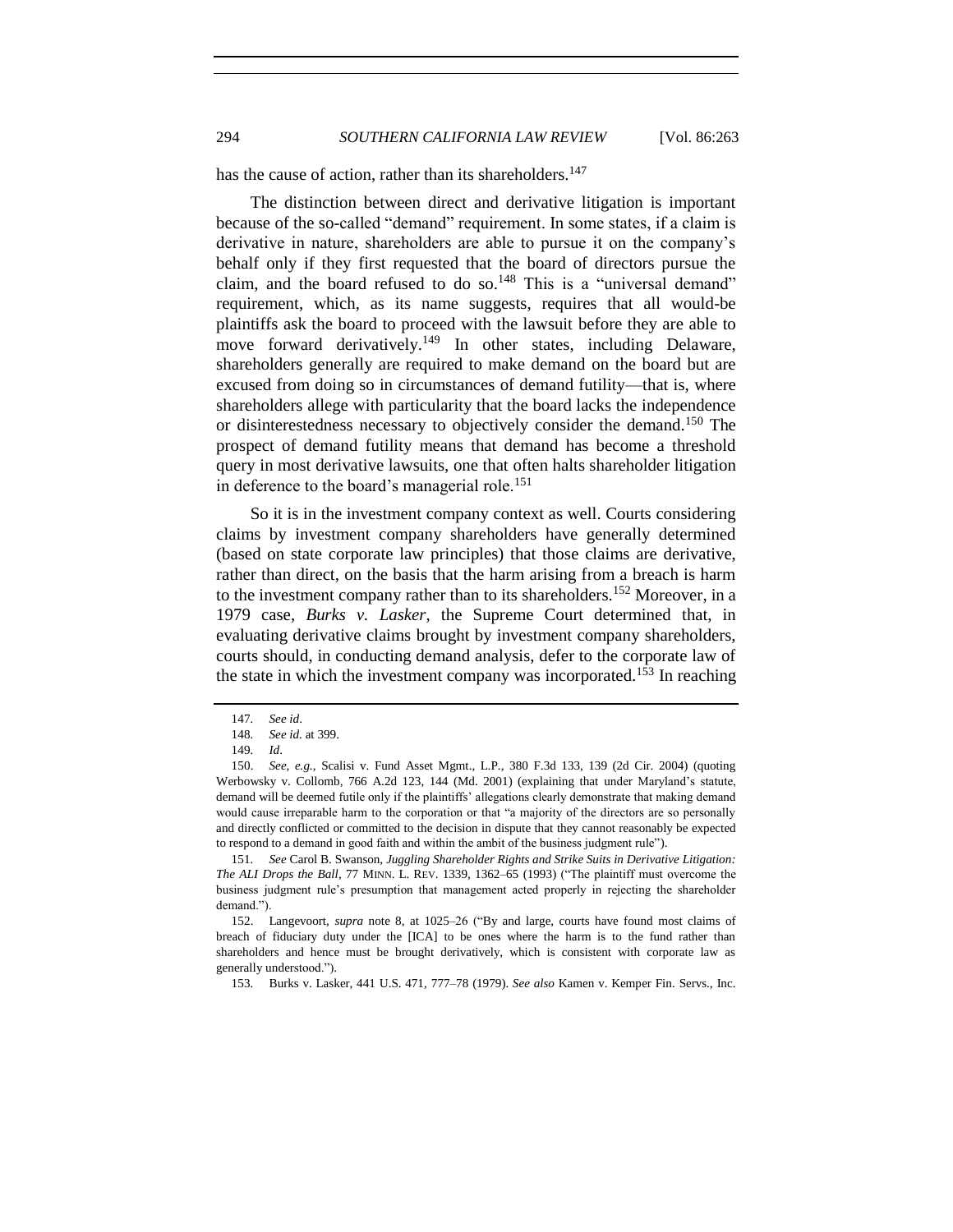its conclusion, the *Burks* Court focused on the ICA's role in investment companies' operations: "Since the ICA does not purport to be the source of authority for managerial power but instead functions primarily to impose controls and restrictions on the internal management of investment companies, the ICA . . . do[es] not require that federal law displace state laws governing the powers of directors  $\dots$ <sup>154</sup> Despite recognizing the role of state corporate law in investment company governance, however, the *Burks* Court also recognized that state corporate law should not be deployed to thwart the ICA's regulatory objectives.<sup>155</sup> Accordingly, it articulated an important caveat—namely, that state corporate law should not be applied to the extent it permits actions that the ICA prohibits or if "[its] application would be inconsistent with the federal policy underlying the cause of action."<sup>156</sup> Indeed, according to the Court, "federal courts must be ever vigilant to insure that application of state law poses no significant threat to any identifiable federal policy or interest."<sup>157</sup>

Barring the courts' ability or willingness to create federal common law on the point,<sup>158</sup> the *Burks* caveat seems necessary, given that "so much of the [ICA] rests on a repudiation of the traditional protections of state corporate law."<sup>159</sup> That might seem particularly the case in light of the special circumstances of directors' service on investment company boards of directors. An investment company's adviser typically manages more than that one investment company and, indeed, usually manages a number of investment companies—a "complex" or a "family" of funds, in the jargon of the industry.<sup>160</sup> And, typically, the investment adviser will appoint the same persons as board members for many, if not all, of the investment companies that the adviser manages.<sup>161</sup> In the parlance of the industry, a board serving in that capacity for multiple, related investment companies is a "unitary" board.<sup>162</sup> As one might expect, to the extent

159. Langevoort, *supra* note [8,](#page-3-2) at 1027.

<sup>500</sup> U.S. 90, 90 (1991) ("A court entertaining a derivative action under the ICA must apply the demand futility exception as it is defined by the law of the State of incorporation.").

<sup>154.</sup> *Burks*, 441 U.S. at 471–72.

<sup>155</sup>*. See id.* at 479.

<sup>156</sup>*. Id.* (quoting Johnson v. Ry. Express Agency, 421 U.S. 454, 465 (1975)).

<sup>157</sup>*. Id.* (quoting Wallis v. Pan Am. Petroleum Corp., 384 U.S. 63, 68 (1966)) (internal quotation marks omitted).

<sup>158</sup>*. Id*. at 477 (noting that, although "in certain areas we have held that federal statutes authorize the federal courts to fashion a complete body of federal law," corporate law "is not such an area").

<sup>160</sup>*. See* Brown v. Calamos, 664 F.3d 123, 130 (7th Cir. 2011) ("Like most advisors Calamos Advisors runs multiple funds . . . .").

<sup>161</sup>*. See id.* (noting that the adviser "uses the same six-member board of trustees, five of whom are 'independent' within the meaning of the [ICA], to oversee all the funds").

<sup>162</sup>*. Id.*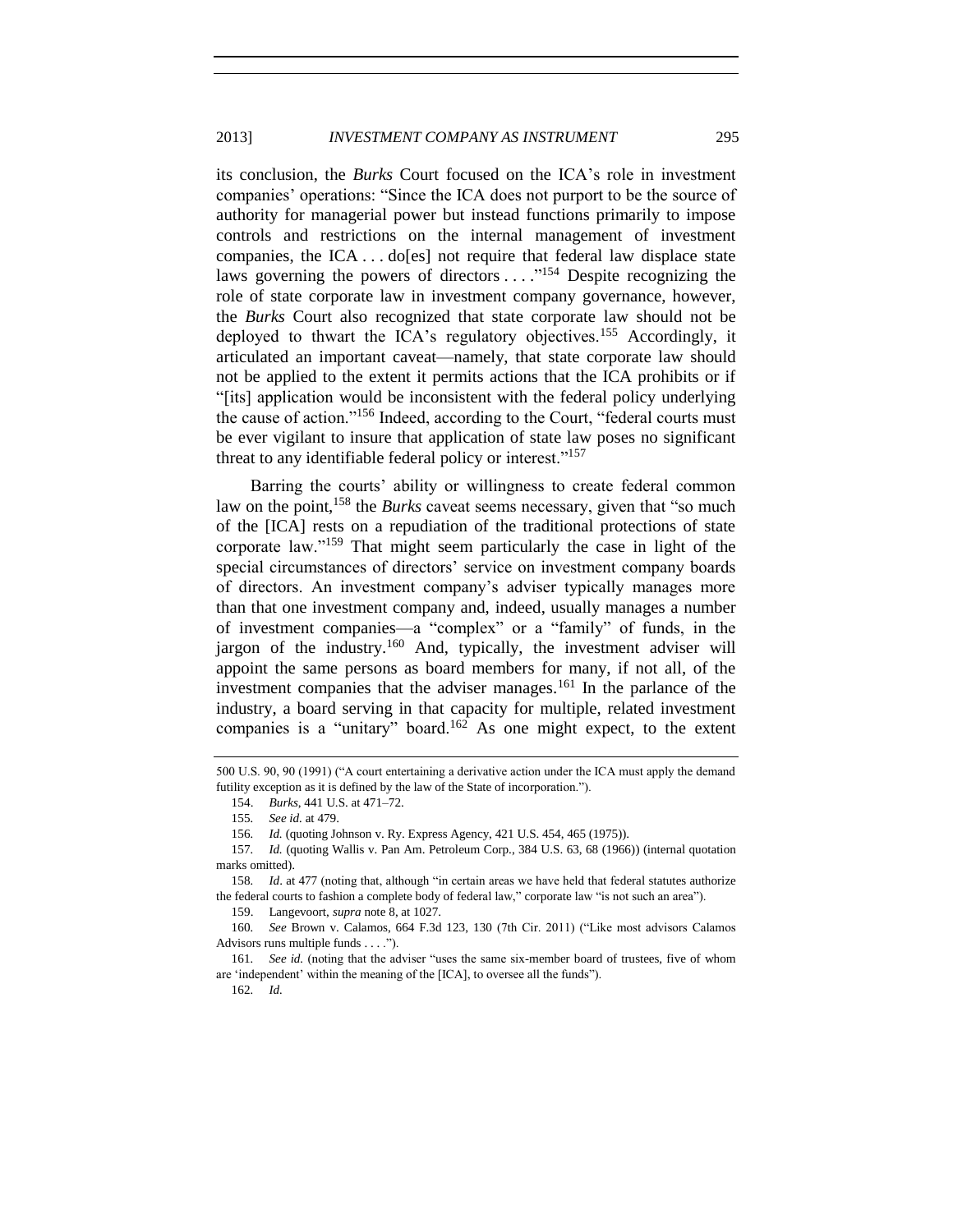shareholders' claims are against the investment adviser, the adviser's role in selecting board members may create conflicts for board members in evaluating the shareholders' demand. After all, if a board member desires to continue to serve as such for other investment companies managed—and to be managed in the future—by the investment adviser, the board member arguably may be reluctant to support bringing a lawsuit against the investment adviser.<sup>163</sup> Yet this special circumstance is not one that courts have countenanced as permitting a conclusion that demand was futile.<sup>164</sup>

Indeed, any chastening effect that the ICA, combined with *Burks*, may have had on courts' analyses of shareholder derivative claims has been minimal (at best). Rarely has a court evaluating whether shareholderplaintiffs should have made demand on the board of directors determined that demand was futile, $165$  and only rarely have courts so much as mentioned the *Burks* caveat.<sup>166</sup> Accordingly, dogged application of corporate governance norms has effectively meant that shareholders will encounter substantial difficulty showing that directors were sufficiently interested as to be unable to evaluate a demand. That means that investment company shareholders stand on more or less the same ground as operating company shareholders in terms of their ability to pursue fiduciary duty claims on behalf of the company. Yet, if investment company regulation exists because state corporate governance norms, by themselves, are insufficiently protective of investors, then, at the least, courts should pause before reverting to those norms when doing so accomplishes nothing more than impeding shareholders' ability to enforce the ICA's protections.

<sup>163</sup>*. See, e.g.*, Alexander v. Allianz Dresdner Asset Mgmt. of Am. Holding, Inc., 509 F. Supp. 2d 190, 196–97 (D. Conn. 2007) ("The plaintiffs allege that the trustees are interested because each of the trustees was appointed by the Investment Adviser Defendants and is therefore 'beholden to the Investment Adviser Defendants for his or her position and substantial compensation as a Director.'").

<sup>164</sup>*. See, e.g.*, Seidl v. Am. Century Cos., Inc., 713 F. Supp. 2d 249, 261 (S.D.N.Y. 2010), *aff'd*, 427 Fed. Appx. 35 (2d Cir. 2011) ("[W]here, as here a derivative suit brought on behalf of one fund might have some adverse impact on other funds managed by the same investment adviser and overseen by the same board of directors, it cannot be held that, as a matter of law, directors are so personally conflicted that they could not consider a demand in good faith and within the ambit of the business judgment rule."); *Alexander*, 509 F. Supp. 2d at 197 ("[S]ervice on multiple boards is common practice and not a basis for finding a trustee 'interested.'").

<sup>165</sup>*. See, e.g.*, Scalisi v. Fund Asset Mgmt., L.P., 380 F.3d 133, 140 (2d Cir. 2004) ("*Werbowsky* sets forth . . . Maryland's standards for determining whether demand on a corporation's directors is excused. We see no reason to believe that Maryland would depart from those standards in the case of a registered investment company."); *Seidl*, 713 F. Supp. 2d at 258 n.12 (noting the absence of authority to support the plaintiff's suggestion that "a more lenient standard for proving demand futility should apply to the directors of mutual funds").

<sup>166</sup>*. See* Strougo v. Bassini, 282 F.3d 162, 169 (2d Cir. 2001) ("We must fill a gap in the ICA with rules borrowed from state law unless . . . application of those rules would frustrate the specific federal policy objectives underlying the ICA.").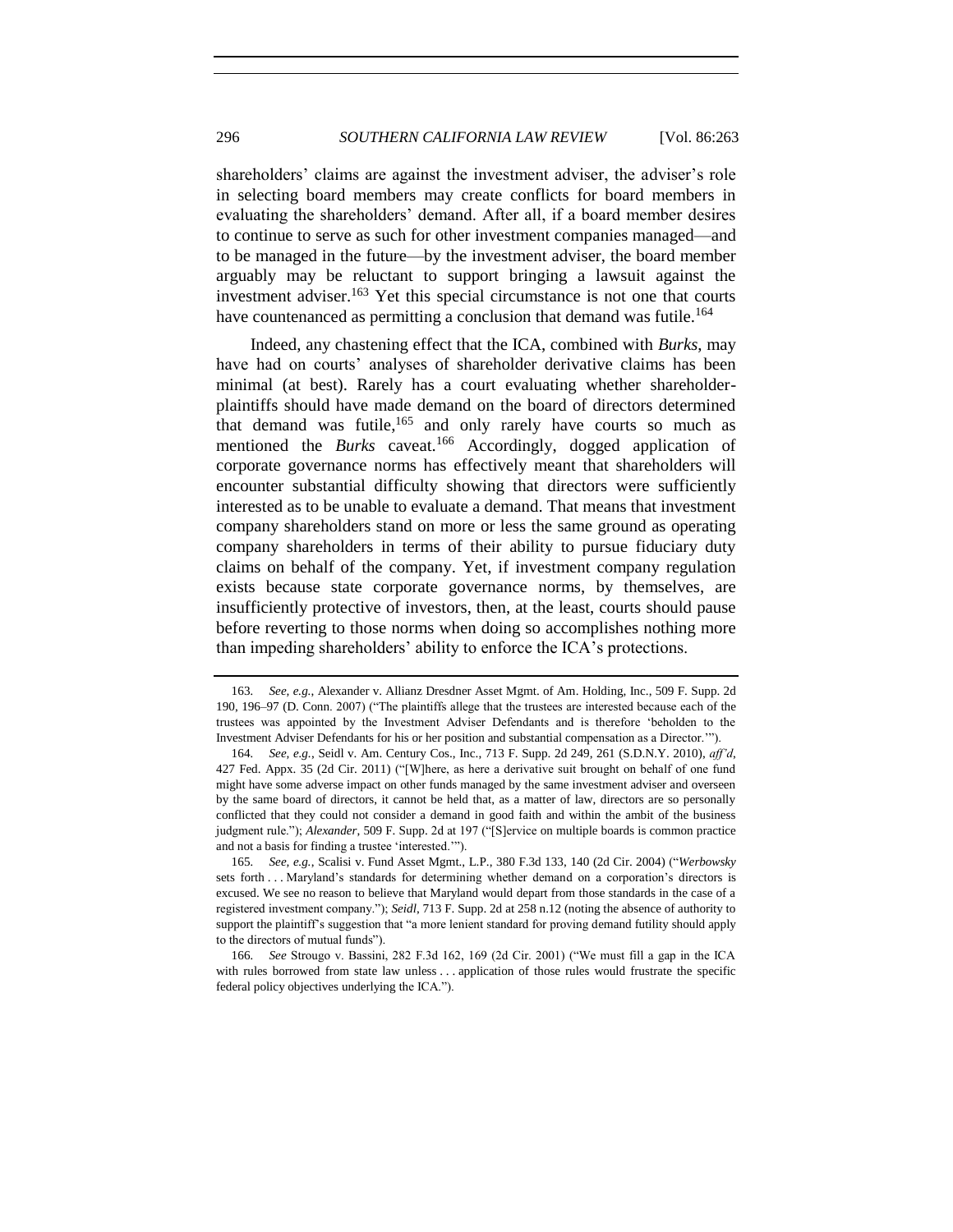Additional concerns have arisen from the courts' demand analysis. Specifically, the Seventh Circuit, in evaluating a failure of complaining shareholders to make a demand on the board, has gone so far as to suggest that the fiduciary duties boards of directors owe investment companies are less robust than those boards owe to operating companies. Under Judge Posner's reasoning, directors of any one investment company must be mindful of their (possibly) competing obligations to other investment companies in the same family—including investment companies that do not yet exist:<sup>167</sup>

[A] unitary board [is] responsible to the entire family of funds, including future funds because the present value of an enterprise is the discounted value of its future earnings. This responsibility may require the board to make tradeoffs to the disadvantage of investors in one of the funds for the sake of the welfare of the family a whole.<sup>168</sup>

With that, Judge Posner suggests that any particular investment company, in fact, is not really an enterprise unto itself but, rather, is but a piece of a larger enterprise that must be considered in its totality. As discussed below, that analysis, on its own, is compelling.<sup>169</sup> However, when deployed for the purposes of heightening standards shareholders must meet to move forward with their claims, it militates against the federal policy motivating the ICA—and turns the *Burks* caveat on its head. The upshot is that if courts should consider the ICA's policy objectives in applying state corporate law, it is difficult to discern that that is actually happening. This is not to say that allegations of conflicts based on a unitary board structure should always or in any particular case be deemed sufficient to allow plaintiffs to proceed with their claims. However, courts' failure to evaluate the concern with more than a passing reference to strict standards mandated by the applicable state law at least suggests an additional weakness in the investment company regulatory regime. It is, moreover, another weakness that derives from the intrusion of the corporate governance paradigm in securities regulatory objectives.

Judge Posner's conclusion that an investment company "enterprise" includes all of the investment companies, present or future, within the same family suggests doctrinal avenues that are more protective of shareholders, provided we put aside the corporate governance paradigm. In particular, if we move beyond the entity focus of that paradigm, we should be able to move beyond the notion that shareholder lawsuits to enforce fiduciary

<sup>167</sup>*.* Brown v. Calamos, 664 F.3d 123, 130 (7th Cir. 2011).

<sup>168</sup>*. Id.* (citations omitted)

<sup>169</sup>*. See infra* text accompanying notes [171](#page-35-1)[–78.](#page-36-2)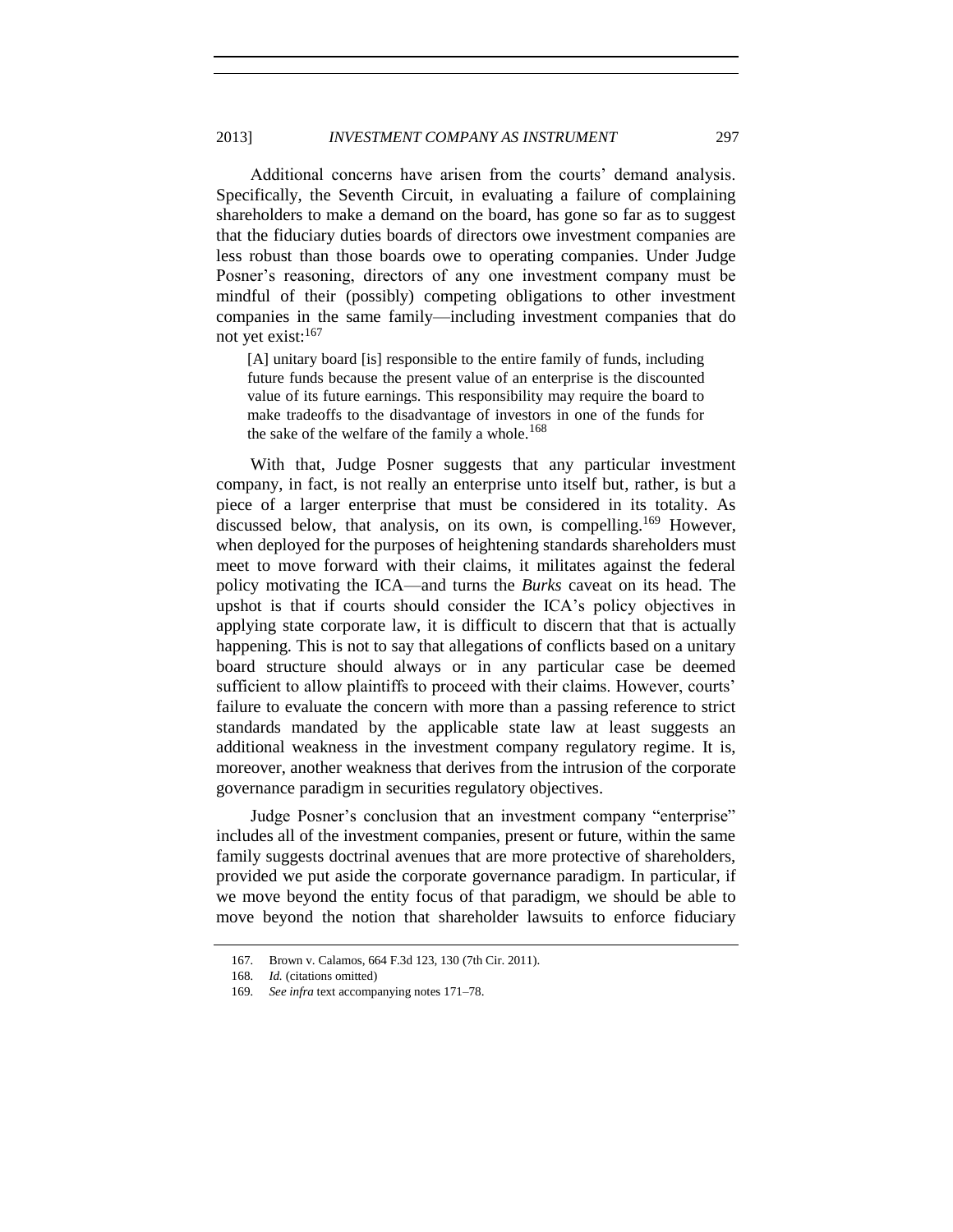<span id="page-35-1"></span>duties need ever be derivative in nature. Indeed, some plaintiffshareholders have raised this prospect, arguing that the court should regard their claims as direct because investment companies are "mere shell[s]. $170$ Because the net asset value of investment company shares, unlike that of operating company shares, is calculated on a daily basis,  $171$  the argument goes, "any increase or decrease in fund assets is immediately passed on directly to the fund investors."<sup>172</sup> Courts have swiftly rejected such arguments on the basis that they do not, in fact, demonstrate a distinction between investment companies and operating companies. For example, one such court, acknowledging that increases and decreases in an investment company's net assets "may be calculated on a nearly continuous basis as the per share net asset value," nonetheless concluded that "such a calculation is no different than the fluctuating daily prices of shares held by stockholders of publicly traded corporations" and, in any event, assets of either type of company are those of the company until distributed to shareholders.<sup>173</sup>

Not surprisingly, when the corporate governance paradigm is at play, arguments supporting direct shareholder claims have little purchase. However, if the analysis is not confined by its entity-centric perspective, it becomes evident that investment companies are different in kind from operating companies, for the reasons that the plaintiffs noted above have suggested. That is a combination of the three characteristics of investment companies on which their argument relies. First, an investment company's shares are valued on a daily basis based solely on the value of the securities the investment company holds—rather than the prospects for future appreciation in those shares.<sup>174</sup> Second, shareholders may redeem their

<span id="page-35-0"></span><sup>170</sup>*. See* Tannenbaum v. Zeller, 552 F.2d 402, 405 (2d Cir. 1977) ("A mutual fund is a 'mere shell,' a pool of assets consisting mostly of portfolio securities that belongs to the individual investors holding shares in a fund.").

<sup>171</sup>*. See* Stegall v. Ladner, 394 F. Supp. 2d 358, 365–66 (D. Mass. 2005). To determine an investment company's "per share net asset value" on any particular day, the company's liabilities (which largely are fees payable to the investment adviser) are subtracted from the market value of the company's portfolio securities (plus any other assets the company holds), and the result is divided by the number of shares outstanding. *Id.*

<sup>172.</sup> Everett v. Bozic, 2006 U.S. Dist. LEXIS 55824, at \*12 (S.D.N.Y. Aug. 3, 2006) (emphasis omitted). *See also Stegall*, 394 F. Supp. 2d at 365 (reciting plaintiff-shareholders' argument that injury caused by an investment adviser's breach of fiduciary duty "flows by its nature directly to shareholders"); Strigliabotti v. Franklin Resources, Inc., 2005 U.S. Dist. LEXIS 9625, at \*25 (N.D. Cal. Mar. 7, 2005) ("[T]he financial harm from overcharges is harm to the individual investors, who own the Funds' assets and bear its expenses directly . . . .").

<sup>173.</sup> *Everett*, 2006 U.S. Dist. LEXIS, at \*13. *Accord Stegall*, 394 F. Supp. 2d at 366.

<sup>174</sup>*. See supra* not[e 97](#page-22-2) and accompanying text.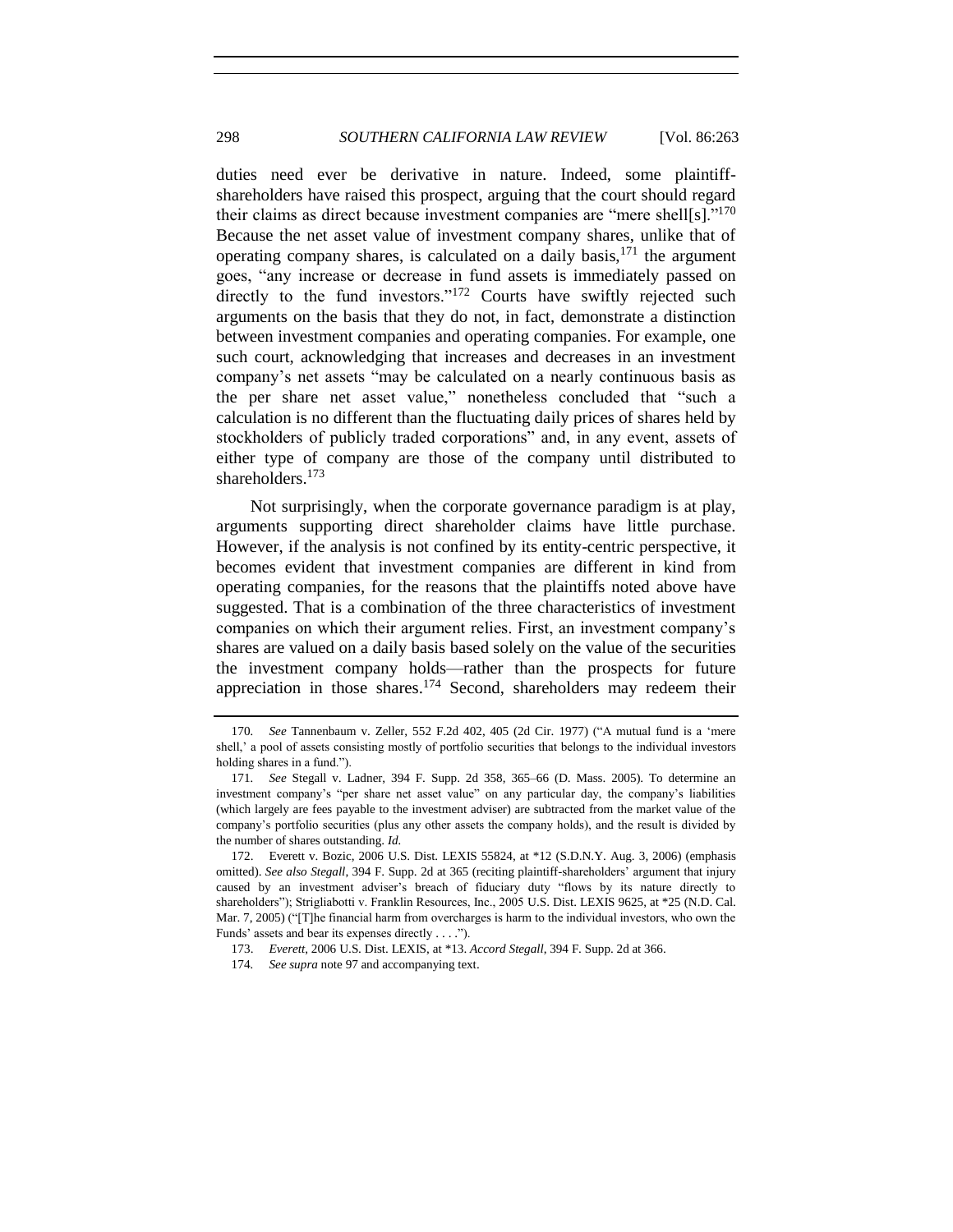## 2013] *INVESTMENT COMPANY AS INSTRUMENT* 299

shares at any time at the current daily net asset value.<sup>175</sup> Finally, investment companies' assets comprise simply the aggregate capital contributed by their shareholders (as that capital, invested in securities, may appreciate or depreciate), meaning that no portion of an investment company's assets is attributable to equipment, inventory, intellectual property, or any other assets that often appear on operating companies' balance sheets.<sup>176</sup> Those three characteristics render investment companies "transparent" in the sense that, but for the interposition of the entity that is the investment company, there is nothing about an investment company that is additive to what shareholders seek from it—namely, investment of their capital by an adviser they have selected. Derivative litigation principles of corporate law and the entity-centric focus of corporate governance are based on the notion that the entity's interests are not necessarily coextensive with those of its owners. That is a considerably more difficult case to make in the case of investment companies, and, therefore, there is a much stronger case for allowing direct claims by investment company shareholders.

## <span id="page-36-2"></span>B. CORPORATE GOVERNANCE AND SECURITIES FRAUD

<span id="page-36-0"></span>The entity centrism of the corporate governance paradigm may be discerned also in the 2011 Supreme Court decision, *Janus Capital Group, Inc. v. First Derivative Traders*. <sup>177</sup> The facts in *Janus* are relatively straightforward: shareholders of Janus Capital Group, Inc. ("JCG") filed a class action against the firm, alleging that Janus Capital Management, LLC ("JCM"), a wholly owned subsidiary of JCG, violated  $\S 10(b)$  of the Securities Exchange Act of 1934 and SEC Rule 10b-5 under that Act in connection with statements made in the prospectus of an investment company managed by JCM, Janus Investment Fund ("Janus Fund").<sup>178</sup> The relationship among these Janus entities was typical of investment company complexes. In particular, JCG, a publicly traded firm, created the Janus Fund (as well as other investment companies), which engaged JCM as its investment adviser and administrator.<sup>179</sup> Like any other investment company, the Janus Fund was a legal entity separate from both JCG and JCM—and, like any other investment company, its shareholders were

<span id="page-36-1"></span>

<sup>175</sup>*. See* Palmiter, *supra* not[e 66,](#page-15-2) at 1433 ("The dominant mutual fund form, the open-end fund, must be able to redeem investors' shares overnight on demand.").

<sup>176</sup>*. See* Morley & Curtis, *supra* note [87,](#page-20-1) at 92 ("A mutual fund is a pool of investment securities that . . . is composed almost entirely of debt or minority equity holdings in many companies.").

<sup>177.</sup> Janus Capital Group, Inc. v. First Derivative Traders, 131 S. Ct. 2296 (2011).

<sup>178</sup>*. Id.* at 2299.

<sup>179</sup>*. Id.*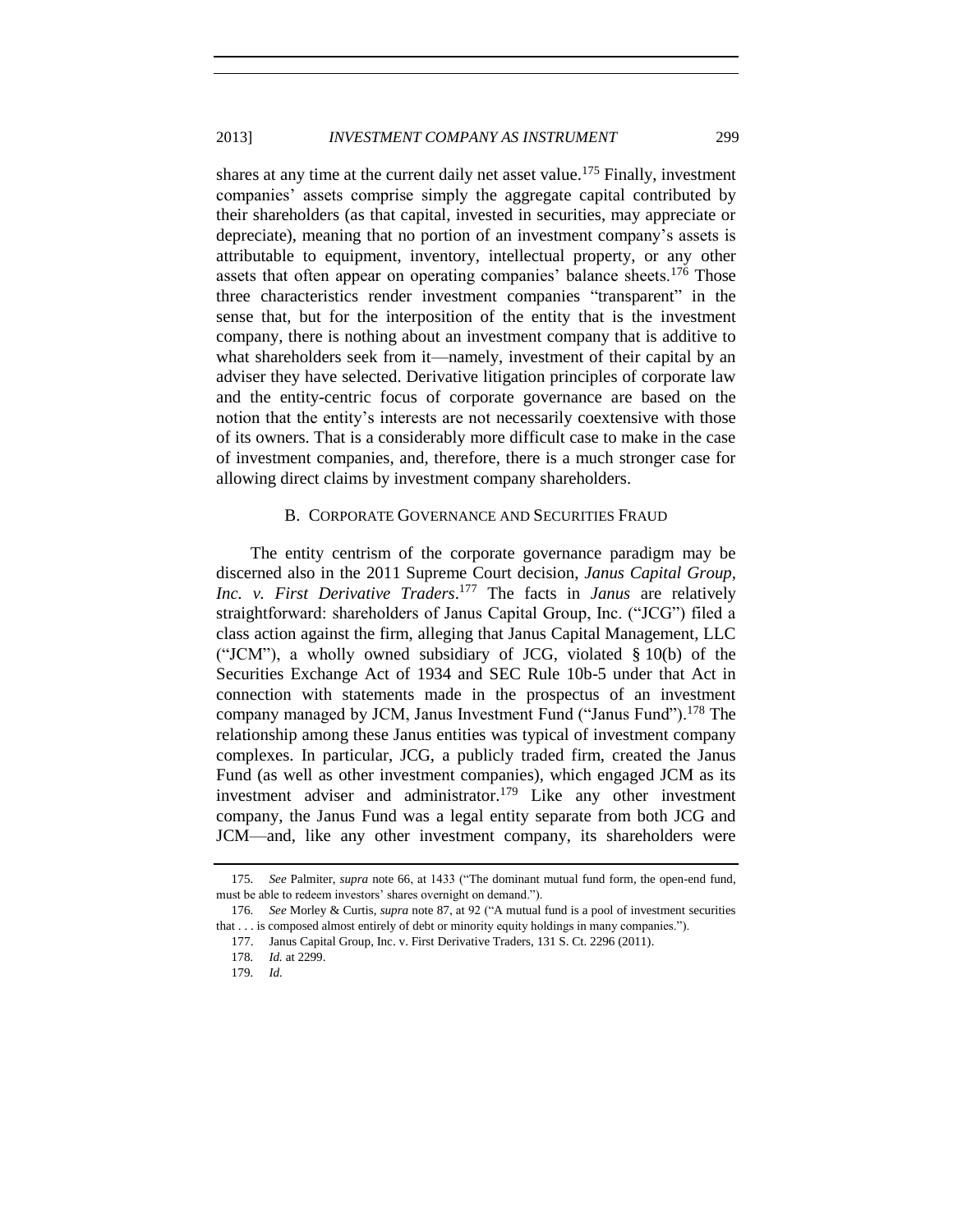investors who contributed capital for investment purposes.<sup>180</sup> Moreover, like any investment company, JCM, as the investment adviser, provided investment-advisory services to the Fund, which included "the management and . . . operation of Janus Fund."<sup>181</sup>

In its action under Rule 10b-5, which forbids "any person . . . [t]o make any untrue statement of a material fact in connection with the purchase or sale of securities,"<sup>182</sup> First Derivative Traders ("First Derivative"), representing the plaintiff class, alleged that JCG and JCM made false statements in the Janus Fund prospectus by virtue of representations that the Fund "w[as] not suitable for market timing."<sup>183</sup> First Derivative further alleged that the allegedly false statements ultimately adversely affected the price of its JCG stockholdings.<sup>184</sup> Specifically, the New York attorney general had brought an action against JCG and JCM alleging that JCG had "entered into secret arrangements to permit market timing in several funds run by JCM."<sup>185</sup> When those allegations became public, Janus Fund shareholders withdrew significant amounts of capital from the Fund. As a result of the diminution in the Janus Fund's assets, JCM received substantially less compensation because that compensation was based on the amount of Fund assets. Because the fee compensation earned by JCM "comprised a significant percentage of JCG's income," JCG's stock price suffered a significant reduction in value.<sup>186</sup>

First Derivative argued that JCM and JCG should be liable for the losses JCG shareholders suffered on the basis that JCG and JCM "caused mutual fund prospectuses to be issued . . . and made them available to the investing public, which created the misleading impression that JCG and JCM would implement measures to curb market timing in the Janus [Fund]."<sup>187</sup> First Derivative asserted that, if the truth had been disclosed, the Janus Fund "would have been less attractive to investors, and consequently, JCG would have realized lower revenues," with the result that JCG's shares would have traded at a commensurately lower price.<sup>188</sup> At issue, then, was whether JCM, in light of its relationship to the Janus Fund—which, again, was typical of adviser-investment company

<sup>180</sup>*. Id.*

<sup>181</sup>*. Id.* (alterations omitted) (internal quotation marks omitted).

<sup>182.</sup> *Id.* at 2301 (quoting 17 C.F.R. § 240.10b-5(b) (2010)) (internal quotation marks omitted).

<sup>183.</sup> *Id.* at 2300.

<sup>184</sup>*. Id.*

<sup>185</sup>*. Id.* 

<sup>186</sup>*. Id.*

<sup>187</sup>*. Id.* (alterations omitted) (internal quotation marks omitted).

<sup>188</sup>*. Id.* (alterations omitted) (internal quotation marks omitted).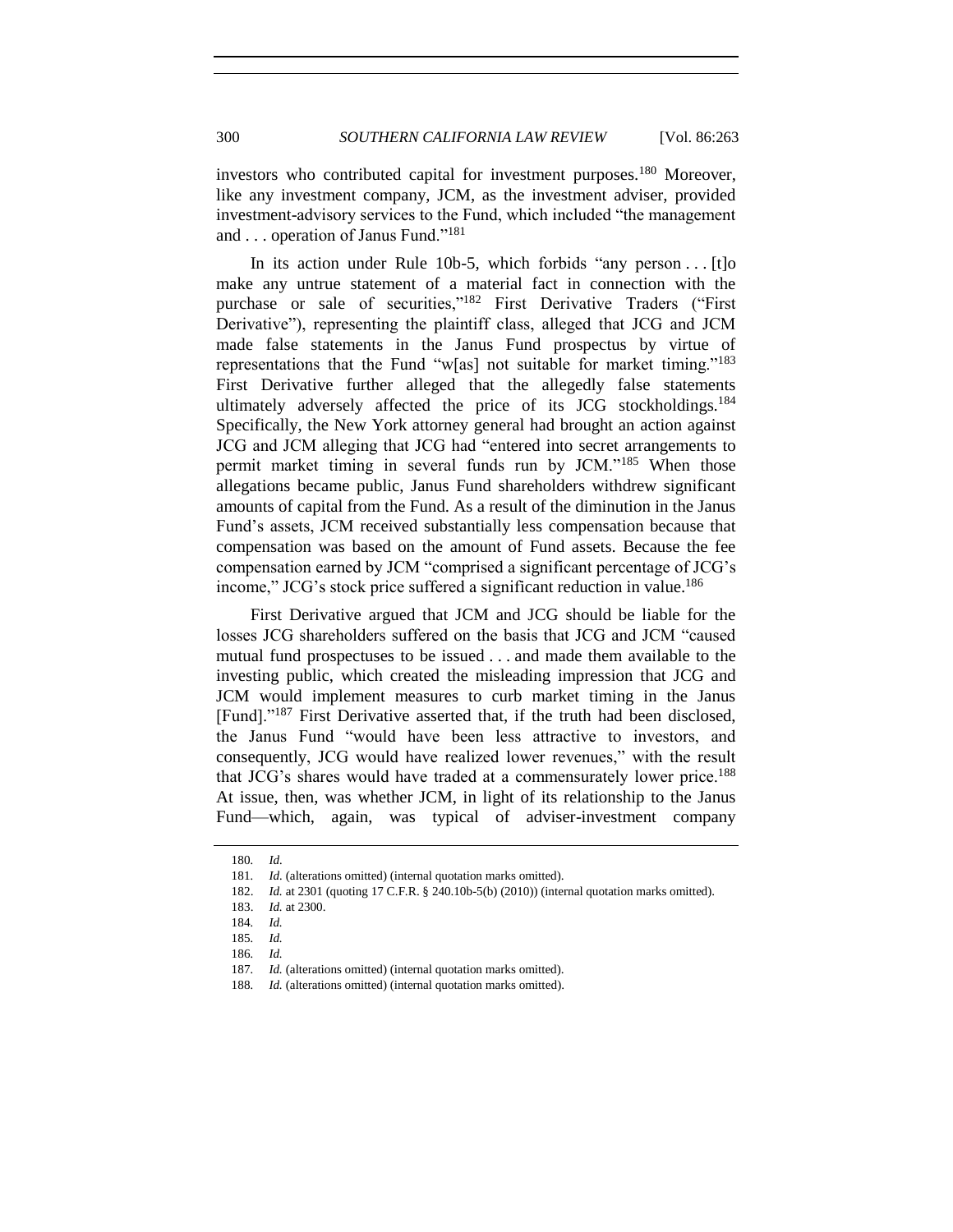relationships—could be deemed to have made statements disseminated by and about the Janus Fund.<sup>189</sup> The District Court for the District of Maryland had dismissed the complaint on the basis that it failed to state a claim on which relief could be granted.<sup>190</sup> However, the Fourth Circuit Court of Appeals reversed, reasoning that First Derivative "had sufficiently alleged that 'JCG and JCM, by participating in the writing and dissemination of the prospectuses, *made* the misleading statements contained in the documents."<sup>191</sup>

Determining that JCM did not "make" the material misstatements in the Janus Fund prospectus, Justice Thomas, writing for the Supreme Court, concluded that JCM could not be held liable for losses arising from those misstatements.<sup>192</sup> The rule on which the Court based its conclusion was that "the maker of a statement is the person or entity with ultimate authority over the statement, including its content and whether and how to communicate it."<sup>193</sup> According to the Court,

JCM did not "make" any of the statements in the Janus Investment Fund prospectus; Janus Investment Fund did. Only Janus Investment Fund not JCM—bears the statutory obligation to file the prospectuses with the SEC. The SEC has recorded that Janus Investment Fund filed the prospectuses. There is no allegation that JCM in fact filed the prospectuses and falsely attributed them to Janus Investment Fund. Nor did anything on the face of the prospectuses indicate that any statements therein came from JCM rather than Janus Investment Fund—a legally independent entity . . . .<sup>194</sup>

The First Derivative argument had emphasized the relationship between JCM and the Janus Fund<sup>195</sup> and the circumstance that investment advisers play a—if not "the"—primary role in formulating the disclosure

<sup>189</sup>*. See id.* at 2301.

<sup>190</sup>*. Id.*

<sup>191</sup>*. Id.* (quoting another source). The Fourth Circuit also found that JCG could be liable only as a "control person" of JCM under § 20(a) of the Securities Exchange Act of 1934 because, while JCG shareholders would infer that JCM "played a role in preparing or approving the content of the Janus fund prospectuses," they would not infer the same about JCG. *Id.* (citations omitted) (quoting another source). Accordingly, before the Supreme Court, First Derivative sought to hold JCG liable only as a control person of JCM, while continuing to assert that JCM made the allegedly false statements. *See id.*

<sup>192</sup>*. Id.* In reaching its conclusion, the Court observed that it must be careful not to expand the private right of action implied under § 10(b). *Id.* at 2301–02.

<sup>193</sup>*. Id.* at 2302.

<sup>194</sup>*. Id.* at 2304–05 (citations omitted).

<sup>195.</sup> In his dissent, Justice Breyer described that relationship in greater detail: "[JCM] . . . manages the purchase, sale, redemption, and distribution of the [Janus] Fund's investments. [JCM] prepares, modifies, and implements the Janus Fund's long-term strategies. And [JCM] . . . carries out the Fund's daily activities." *Id.* at 2306 (Breyer, J., dissenting).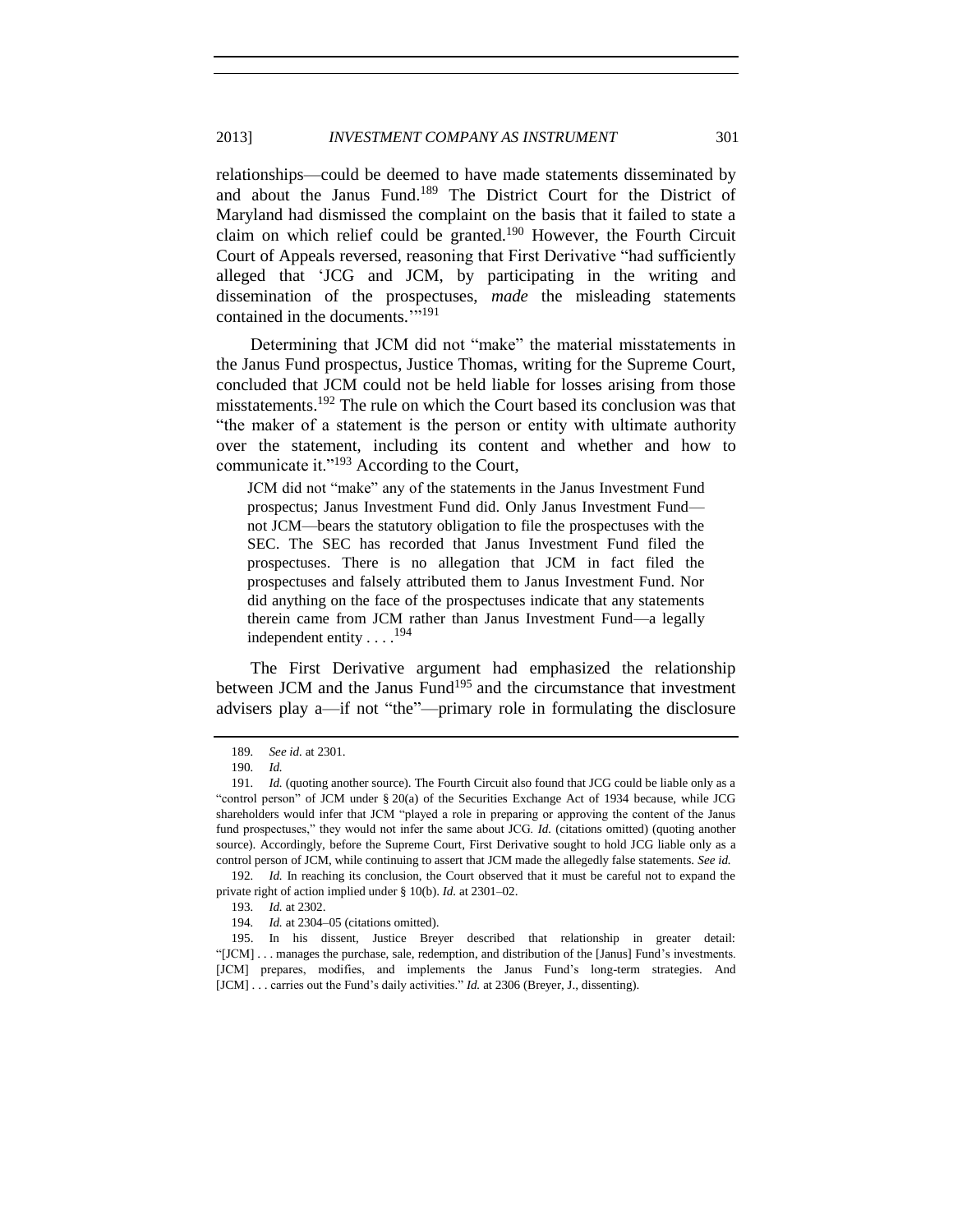made by the investment companies they manage, just as advisers control most aspects of investment companies' operations.<sup>196</sup> The Court paraphrased First Derivative's argument as follows:

First Derivative suggests that the "well-recognized and uniquely close relationship between a mutual fund and its investment adviser" should inform our decision. It suggests that an investment adviser should generally be understood to be the "maker" of statements by its client mutual fund, like a playwright whose lines are delivered by an actor.<sup>197</sup>

First Derivative's claim that JCM made statements in the Janus Fund's prospectus merely recognized that investment advisers and the investment companies they manage are integral, if not inseparable, components of the same enterprise: providing discretionary investment-advisory services to a group of investors. However, retreating to the fact that "corporate formalities were observed," that JCM and the Janus Fund were "legally separate entities," and that the Janus Fund's board "was more independent than the statute requires," the Court "decline[d] [First Derivative's] invitation to disregard the corporate form."<sup>198</sup>

The Court foreshadowed its holding in its observation that the relationship between an investment company and its adviser is similar to the relationship between a speechwriter and a speaker. "Even when a speechwriter drafts a speech," Justice Thomas observed, "the content is entirely within the control of the person who delivers it."<sup>199</sup> Like a speechwriter, JCM may have helped the Janus Fund craft the content of the prospectuses, but the Janus Fund was the speaker who actually made the statements in the prospectuses.<sup>200</sup> Or, put more generally, the investment company is the independent, autonomous being making a statement on its own behalf, even though it had assistance in determining what to say.

Characterized in this way, of course, the relationship of an investment adviser to an investment company is effectively the inverse of a playwright-actor relationship. Accordingly, whereas First Derivative viewed the investment company (the speaker) as merely an agent acting on behalf of and under the control of the investment adviser (the writer), Justice Thomas viewed the investment company (the speaker) as a principal whose investment adviser (the writer) acts on the investment company's behalf and under its control. Presumably Justice Thomas

<sup>196</sup>*. See id.* at 2304.

<sup>197</sup>*. Id.* (citations omitted).

<sup>198</sup>*. Id.*

<sup>199</sup>*. Id.* at 2302.

<sup>200</sup>*. Id.* at 2305.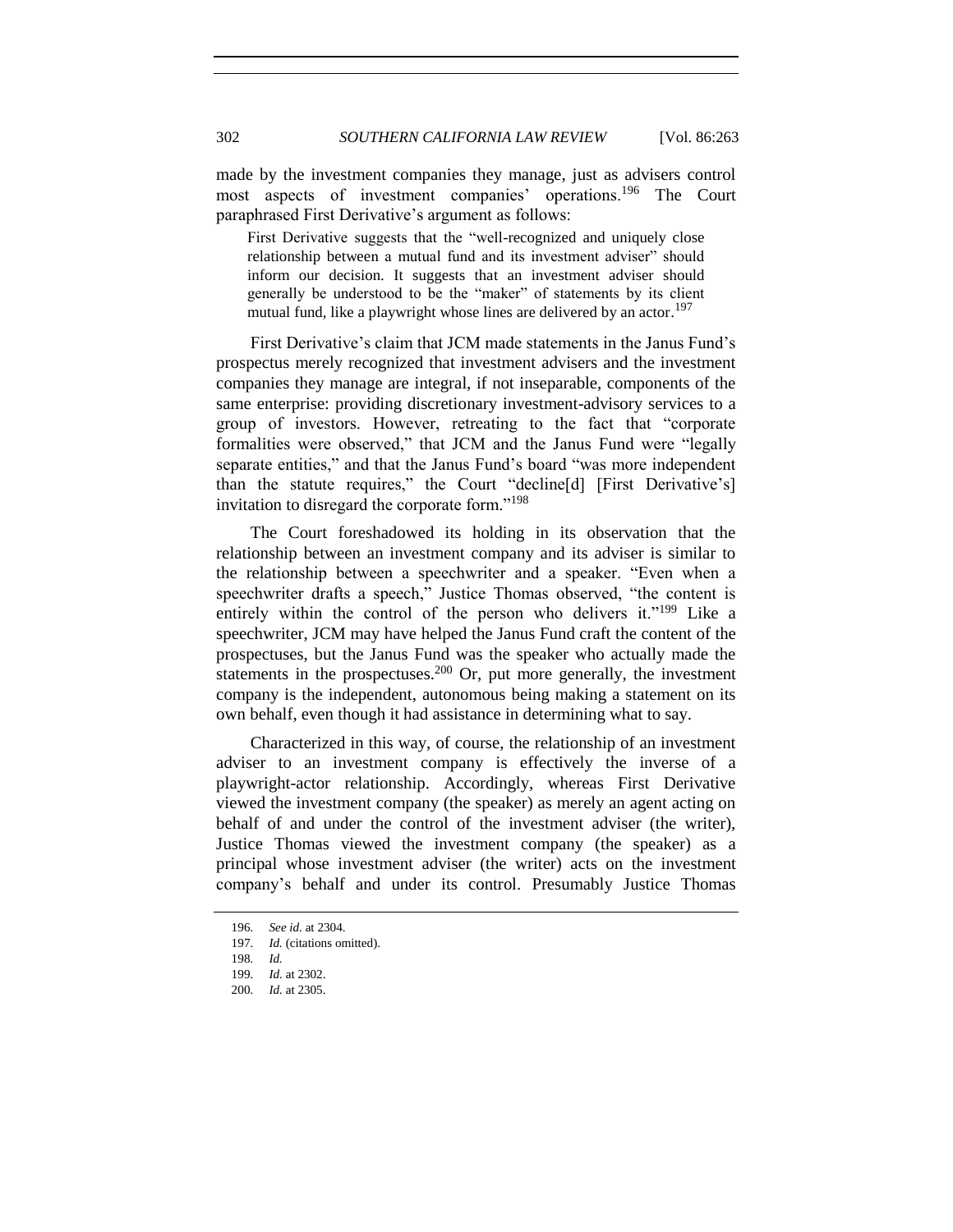preferred the speechwriter-speaker analogy over the playwright-actor analogy because it supports corporate personhood and the distinction between corporate beings. On the basis of that comparison, the Court was able to characterize an adviser's role in preparing a misleading prospectus to that of aiding and abetting—activities that do not give rise to a private right of action under Rule  $10b-5$ <sup>201</sup>

The Court's holding in *Janus* derives from, and further supports, the corporate governance paradigm, to the detriment of investor protection. In his dissent, Justice Breyer highlighted the potential anomalies wrought by the Court's decision, describing a not implausible scenario in which "guilty management [that is, the investment adviser] writes a prospectus (for the board) containing materially false statements and fools both board and public into believing they are true."<sup>202</sup> In light of the rule the majority articulated, noted Justice Breyer, in those circumstances "*no one* could be found to have 'ma[d]e' a materially false statement."<sup>203</sup> Indeed, that would seem to be the potential consequence of the Court's holding: the adviser cannot be liable under Rule 10b-5 because it did not formally issue the prospectus, and the investment company itself cannot be liable either because the board deferred to the adviser, who—as the repository of the investment company's "outsourced" personnel—was the only party with the requisite information about the matters to be disclosed in the prospectus. In other words, the Court's holding does not recognize that, in the investment company context, the corporation "making" the statements is not a freestanding entity unto itself. Rather, a component of the directorofficer-shareholder corporate law triumvirate is housed in a different entity entirely (the adviser), and together the investment adviser and the company constitute the equivalent of a single corporate person. By not acknowledging the adviser-investment company relationship, *Janus*  imports to securities regulation considerations of formalities and separateness that are at home only in the corporate governance realm.<sup>204</sup>

<sup>201</sup>*. See id.* at 2302 ("[S]uits [] against entities that contribute 'substantial assistance' to the making of a statement but do not actually make it [] may be brought by the SEC . . . but not by private parties.") (citations omitted).

<sup>202</sup>*. Id.* at 2310 (Breyer, J., dissenting).

<sup>203</sup>*. Id.*

<sup>204.</sup> The dissent appropriately eschewed reliance on the corporate governance paradigm but did not fully articulate the special relationship between adviser and investment company. In particular, Justice Breyer compared an adviser's relationship to the investment company to that between corporate managers and the corporation. *See id.* at 2307 ("The English language does not impose upon the word 'make' boundaries of the kind the majority find determinative. Every day, hosts of corporate officials make statements with content that more senior officials or the board of directors have 'ultimate authority' to control."). Accordingly, just as an executive can make statements attributable to the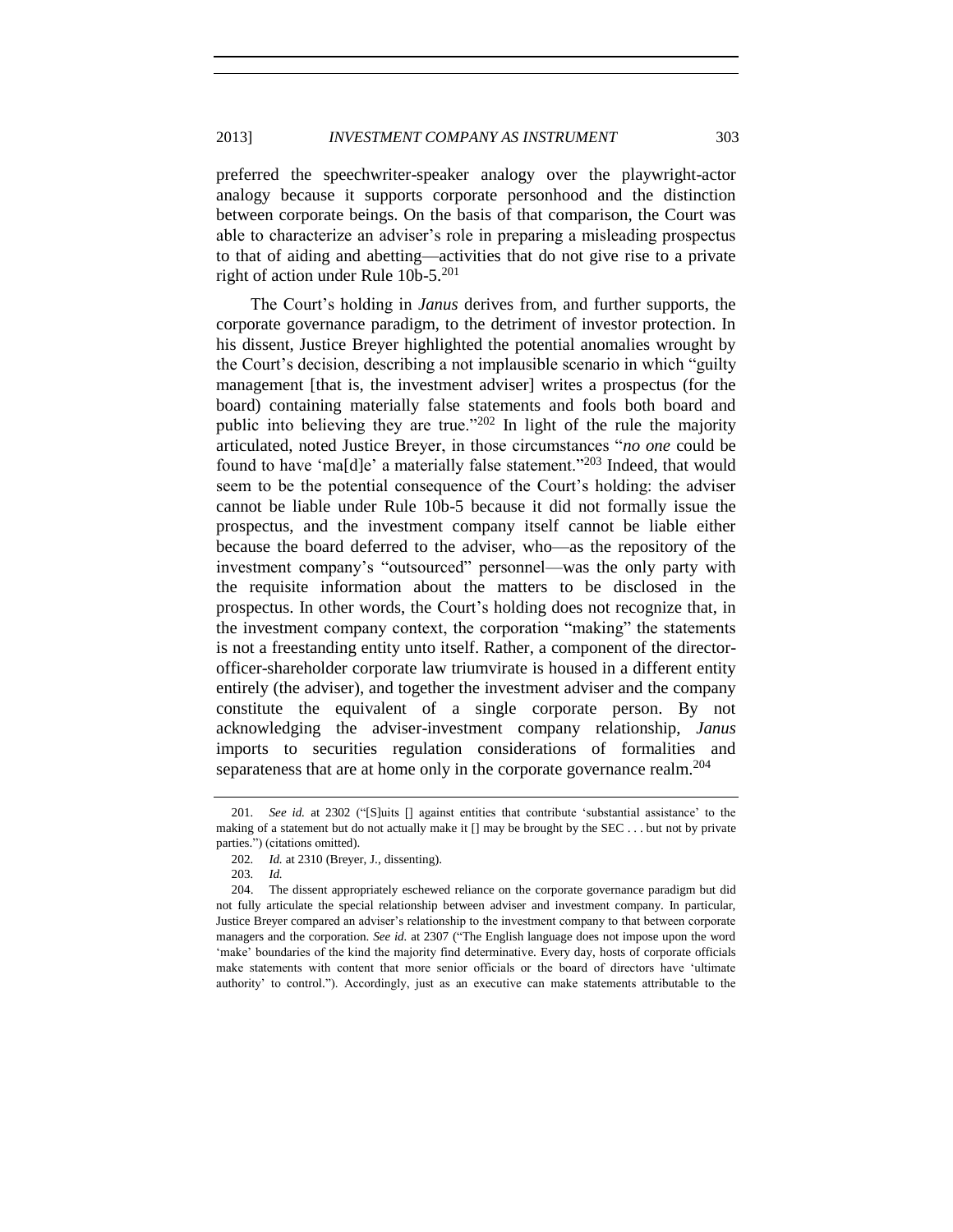\* \* \*

Parts III and IV set forth (very different) ways in which the corporate governance paradigm thwarts the objectives of securities regulation. The paradigm produces ineffective investment company management and oversight, inappropriate judicial reliance on state corporate governance norms, and undue emphasis on the sanctity of the entity—all to the detriment of investment company shareholders. The theme that may be distilled from the this discussion is that regulatory reliance on the corporate governance paradigm is counterproductive: boards of directors are ineffective in carrying out their decisionmaking and oversight functions, at least relative to their operating company counterparts, largely because they are dependent on, and defer excessively to, investment advisers. Investment advisers, for their part, may be motivated as much—if not more—by desires to maintain or increase fee levels as by achieving strong long-term performance. Finally, shareholders, fully aware that "selling" their shares means nothing more than selling them back to the issuer without any prospect of realizing a control premium, arguably perceive scant reward in monitoring their investment company positions.<sup>205</sup> If this state of affairs is not corporate governance at its best, it surely cannot be securities regulation at its best.

#### V. AN ALTERNATIVE MODEL OF REGULATION

<span id="page-41-0"></span>The corporate governance model of investment company regulation is one possible regulatory approach. That model relies on the circumstance that investment companies are formally structured like operating companies, in that they are governed by boards of directors who, as fiduciaries, represent and speak for the investment company, including in negotiating an advisory contract with the company's investment adviser, overseeing the adviser's activities, and monitoring the adviser's potential conflicts of interest relating to the company.<sup>206</sup> Regulation in this model specifies how directors' monitoring functions are to be carried out and the constraints on investment advisers' discretionary activities, all with a view

corporation that employs him, an investment company's statements can be attributable to its investment adviser. *See id.* at 2312. With that comparison, however, Justice Breyer suggested that an investment company is, in some sense, an agent of the investment adviser—or, in First Derivative's framework, the actor speaking the playwright's words. That analogy is likewise inapt, however, because it squarely contradicts the adviser's actual, formal status as an agent of the investment company.

<sup>205.</sup> Langevoort, *supra* note [8,](#page-3-2) at 1031 (observing that "in the world of mutual funds" neither "power of institutional investors who can actually threaten to exercise their voting rights" nor "a reasonably active market for corporate control" exist in any meaningful way).

<sup>206</sup>*. See supra* text accompanying notes [69–](#page-16-3)[74.](#page-17-1)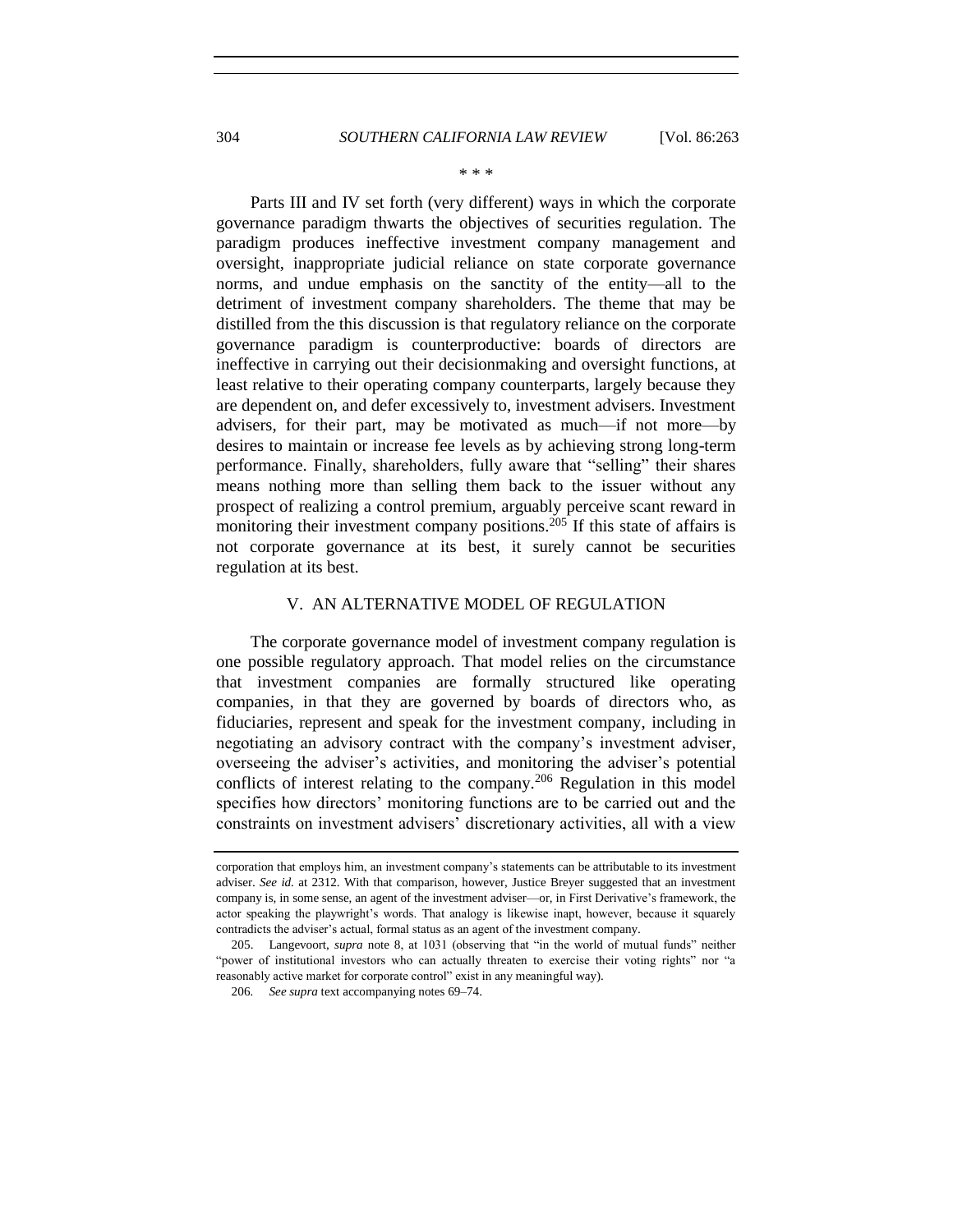## 2013] *INVESTMENT COMPANY AS INSTRUMENT* 305

toward ensuring that, in this assumed business enterprise, those in control are adequately accountable to those in the position of passive owner.<sup>207</sup> This model seeks to achieve the goals of securities regulation through a regulatory regime grounded in the rules and norms of corporate governance—rather than securities regulation—and fails in that effort.<sup>208</sup> Accordingly, as this part discusses, better regulation of investment companies could be achieved by recognizing that that regulation should be placed within the auspices of securities regulation.

#### A. THE FINANCIAL SERVICES PARADIGM

<span id="page-42-0"></span>As discussed above, the prospect that corporate law may not be the appropriate model for investment company regulation becomes evident when we evaluate how investment companies have shed their operating company roots and today hardly resemble their predecessors.<sup>209</sup> In that regard, perhaps most important is the relatively straightforward matter of how an investment company comes to be, particularly as compared with the inception process for operating companies. In the operating company context, one or more entrepreneurs determine to organize production through a corporation, which, governed by corporate law, generally involves a governing board of directors and one or more shareholders, who may be active participants in the business or passive investors.<sup>210</sup> From that basic determination almost naturally derives corporate governance concerns and decisions, involving maintaining a balance between the firm's ability to adapt to new circumstances and its accountability to shareholders.<sup>211</sup> On an ongoing basis, shareholders evaluate their continued holdings in the company based on its particular activities—the services it provides or the products it produces—and its management's ability to exploit those activities to the company's best financial advantage.  $2^{12}$ Shareholders' analyses revolve around what the company is and does that sets it apart from its competitors or from other potential investments (generally thought to be evident in the company's share price). 213

<sup>207</sup>*. See supra* text accompanying notes [32–](#page-9-0)[35.](#page-9-1)

<sup>208</sup>*. See supra* Parts III & IV.

<sup>209</sup>*. See supra* text accompanying notes [36–](#page-10-2)[41.](#page-10-3)

<sup>210</sup>*.* O'KELLEY & THOMPSON, *supra* not[e 50,](#page-12-0) at 153–58.

<sup>211</sup>*. See id.* at 15.

<sup>212</sup>*. See* Lawrence A. Cunningham, *A New Legal Theory to Test Executive Pay: Contractual Unconscionability*, 96 IOWA L. REV. 1177, 1187 (2011) ("For centuries, shareholders have been seen as interested in maximization of firm profits and managerial performance was evaluated in those terms.").

<sup>213</sup>*. Id.* ("Beginning in the 1960s, it became fashionable to . . . see stock market price as a proxy for both the shareholder interest and firm value.").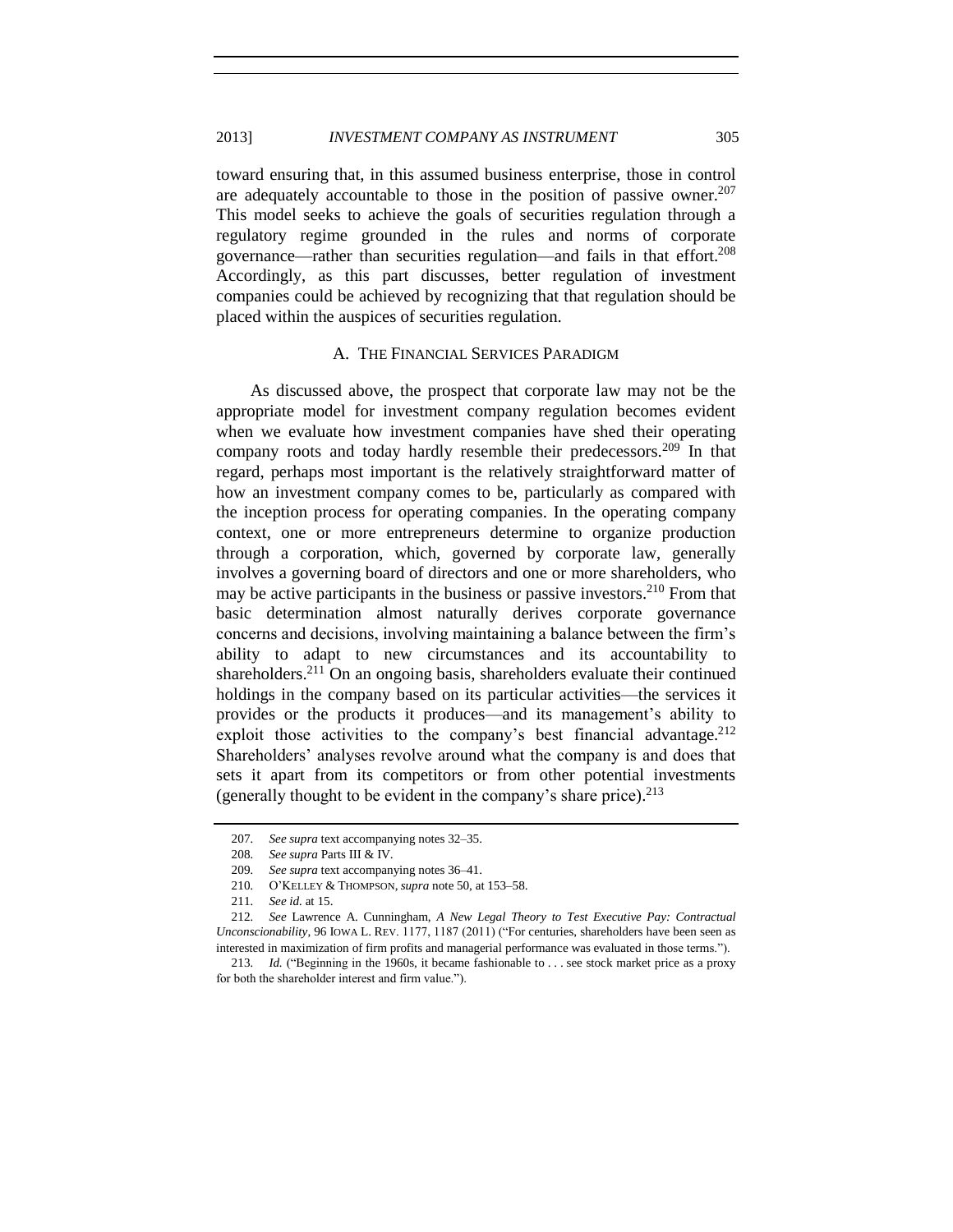In the investment company context, whether in the United States or elsewhere, the "entrepreneur" is typically the investment adviser, with hopes of managing an investment company with substantial assets and, therefore, the ability to generate sizable fees. In the United States, that investment adviser then forms the investment company and effectively sets the terms under which the company will operate (subject, of course, to compliance with the ICA and SEC regulations).<sup>214</sup> Among other things, therefore, the investment adviser chooses the company's name, selects its board of directors, determines its share class structure, and dictates the content of its certificate of incorporation or other constitutive document.<sup>215</sup> Beyond that, the adviser also selects the other service providers to the company—its auditor, distributor, and administrator, for example negotiates their services contracts on behalf of the company, and oversees the service providers' performance of their responsibilities.<sup>216</sup> However, the adviser has no real role within the enterprise given that that the adviser does not occupy one of the three defining roles within a company: it is neither a director, nor an officer, nor a shareholder. Rather, the adviser's relationship with the company is merely contractual in nature, governed by the investment-advisory agreement between the adviser and the company, the terms of which are largely proposed by the adviser and formally ratified by the board of directors. $2^{17}$ 

Moreover, the relationship between the entrepreneur and the shareholders differs from that in the operating company context. Shareholder analysis of an investment company does not depend on what the company does or produces, as it neither does anything nor produces anything that is not reducible to the controlling influence of the investment adviser. The investment company's success depends on the ability of the investment adviser to achieve the goals established for the investment company, including to make decisions that increase, rather than reduce, the value of the assets that shareholders have invested. <sup>218</sup> That means that the

<sup>214</sup>*. See* Burks v. Lasker, 441 U.S. 471, 480–81 (1979) (quoting S. REP. NO. 91-184, at 5 (1969), *reprinted in* 1970 U.S.C.C.A.N 4897, 4901) ("[M]utual funds, with rare exception, are not operated by their own employees. Most are formed, sold, and managed by external organizations, [called 'investment advisers,'] that are separately owned and operated . . . .").

<sup>215</sup>*. Cf. id.* at 481 (noting that the investment adviser of a "typical" investment company provides the company "with almost all management services").

<sup>216</sup>*. Cf.* Tannenbaum v. Zeller, 552 F.2d 402, 405 (2d Cir. 1977) ("The adviser . . . operates or supervises most of the . . . phases of the fund's business.")*.*

<sup>217</sup>*. See supra* text accompanying notes [42–](#page-11-1)[46.](#page-11-2)

<sup>218</sup>*. See Tannenbaum*, 552 F.2d at 405*.* ("The management of [an investment company] is largely in the hands of an investment adviser . . . . [which] either selects or recommends the fund's investments and rate of portfolio turnover . . . .").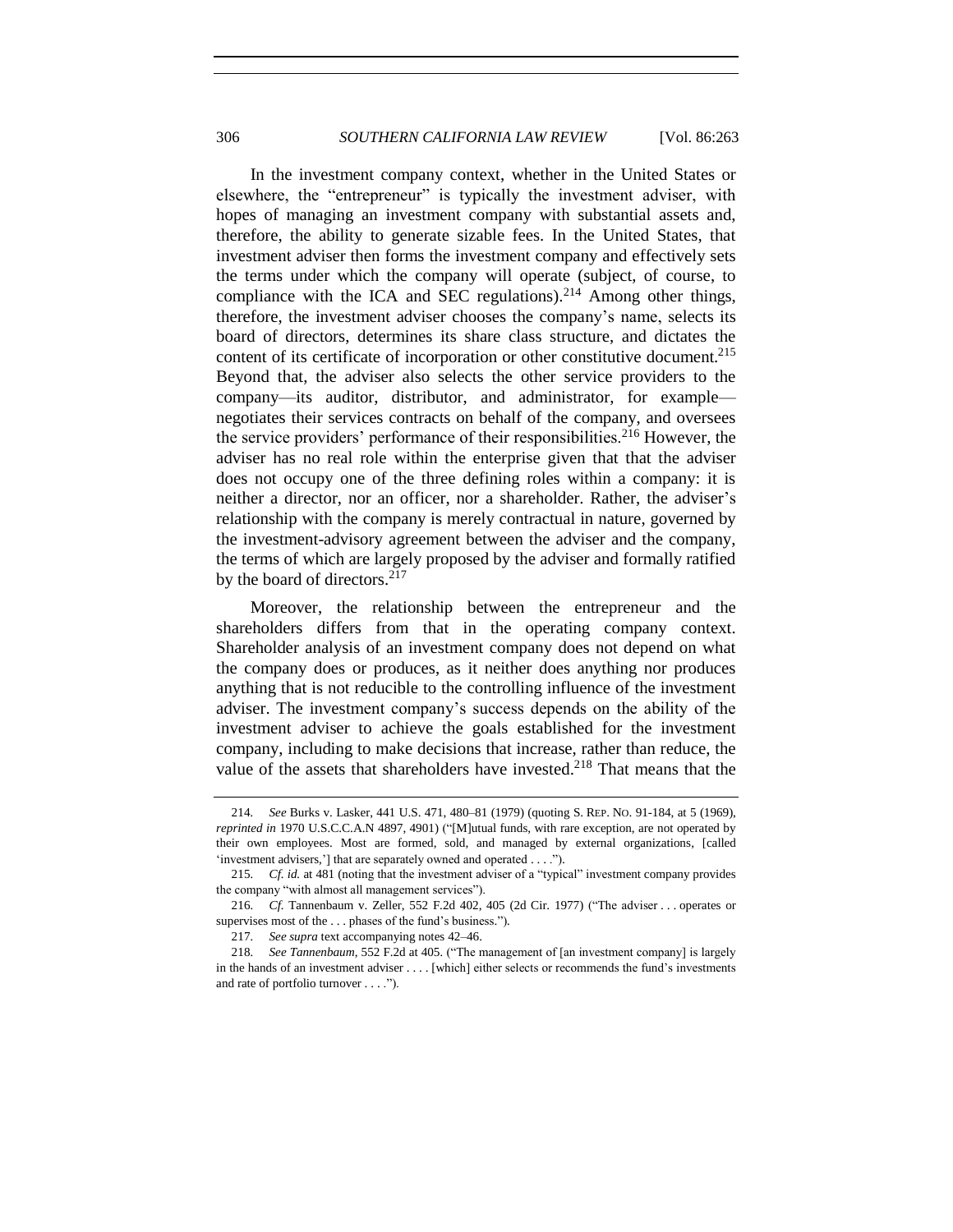entity itself is subordinate to the role of the investment adviser—and, with the diminished significance of the entity and its activities, there arises a more direct connection between the investment adviser and shareholders. Shareholders invest their capital in an investment company because of the investment adviser, whether on the basis of its reputation or its performance or, perhaps, its popularity; the investment adviser, in turn, provides services to those shareholders.<sup>219</sup> To be sure, those services are provided indirectly, through an intermediating entity (the investment company), but the entity serves merely a facilitating function. It is but an instrument.

<span id="page-44-0"></span>Accordingly, a shareholder's investment in an investment company effectively establishes a services relationship between the shareholder and the investment adviser that manages the company (even though the adviser does not have a direct or personal relationship with each shareholder to whom it provides its services). As discussed further below, that characterization also suggests that the investment constitutes something different than the shareholder's simply buying a financial product, akin to a certificate of deposit or a credit-default swap. Moreover, with that characterization in mind, one might be less inclined to think that an approach based on the legacy of operating companies is an ideal approach. Instead, it would seem that regulation of investment companies should pay greater attention to investment advisers' responsibilities, including to manage client assets in accordance with the relevant investment objectives, to place client interests ahead of their own, to manage and mitigate conflicts of interest, to disclose material facts to clients, and to provide clients with information about their portfolio holdings on an ongoing basis. 220

<sup>219.</sup> *See* Craig S. Tyle & Young Seo, *The Revolution in Investment Company Governance: New SEC Rules & the Challenge of Implementation, in* PRACTICING LAW INST., MUTUAL FUND CORPORATE GOVERNANCE 563, 584 (2004) (observing that "[w]hen investors become shareholders of a fund, they have already made a deliberate decision to select an investment manager whom they believe will implement their investment strategy and provide shareholder services suitable to their needs at an acceptable cost" and that "[i]nvestors do not expect the fund's directors to choose a new manager for them except in very unusual circumstances"); Ben L. Fernandez, *The Duties of Mutual Fund Trustees With Respect to the Investment Advisory Fee* 41-APR B.B.J. 12, 13 (1997) ("[Mutual fund] shareholders effectively choose the investment adviser by investing in the fund.").

<sup>220.</sup> This approach is consistent with sentiments expressed by industry professionals, including Eric Roiter, in his capacity as a senior vice president of Fidelity Management & Research Company:

Mutual funds, although taking separate legal form as corporations or business trusts, do not produce goods or deliver services. Rather, mutual funds are the vehicles *through which* investors consume a service. That service is collective investment management provided by the fund's adviser. A mutual fund, while having a separate legal existence, in its most fundamental sense is essentially a means by which consumers jointly obtain the services of an investment adviser. In contrast to distinct groups of shareholders and customers of an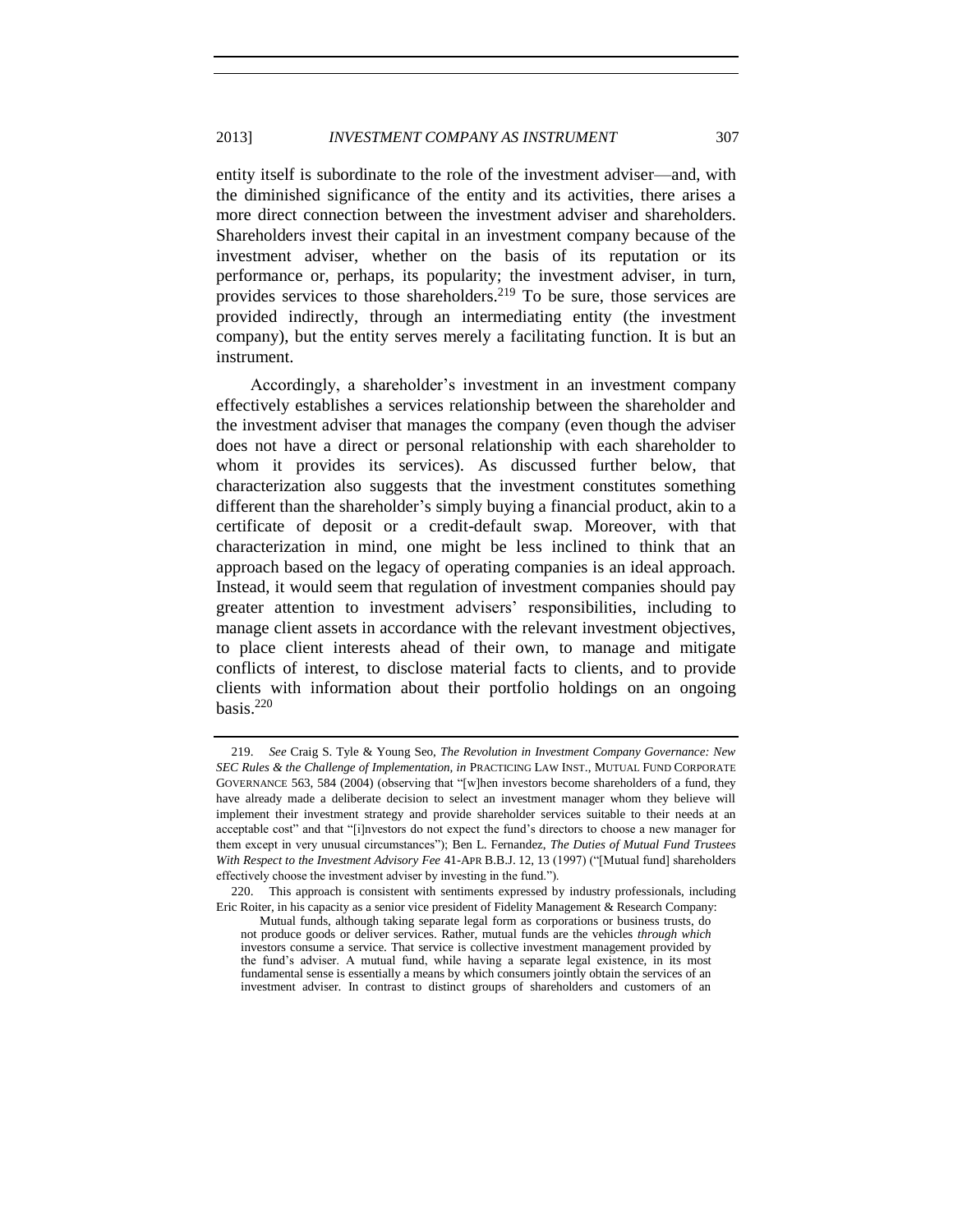If those responsibilities should be the focus of investment company regulation, then we are directed toward a model of regulation that substantially resembles the regulation governing investment advisers' relationships with "clients" that are not investment companies (or investment company shareholders) but that instead are individuals or institutions that have engaged the adviser to directly manage their assets (in a nonpooled manner), separately from the assets of any other client. In the direct-client context, the obligations fall squarely on the shoulders of the investment adviser.<sup>221</sup> Applied to investment companies, this model would render the adviser responsible for its own actions and inactions, including its engaging in "conflict" transactions with or on behalf of the investment company or its charging the investment company a fee in excess of what is normal in the market. The adviser, moreover, would be directly answerable to regulators for its missteps, and possibly also to shareholders, to the extent that the regulatory regime endows them with a private right of action. In this picture, the board of directors has been excised, as has any possibility that the investment adviser may engage in questionable activities or transactions simply by virtue of having obtained official board approval or ratification of them.

In such an alternative approach, then, whether the investment company has a board of directors and, presumably, the structure of the investment company, would be irrelevant. Instead, the investment adviser would be the sole repository of investment company governance, and regulation would focus on the position of the investment adviser vis-à-vis the investment company's shareholders and, more importantly, the nature of the adviser's relationship to the investment company. Ultimately, this approach would regard that relationship as just one type of relationship among many in which an investment adviser provides services to "clients," with the clients in this case (functionally, if not formally) being the shareholders that invest, collectively, in a "pool" that the adviser then manages as a single account. With that understanding of the adviser's role as the basis of regulation, regulatory requirements should be directed

operating company, there is complete convergence among shareholders and customers of a mutual fund. They are one and the same group.

Eric D. Roiter, Senior Vice President and Gen. Counsel of Fidelity Mgmt. & Research Co., An Apology for Mutual Funds: Delivering Fiduciary Services to Middle and Working Class Investors, Remarks Before the Annual Review of Banking and Financial Law Annual Dinner (March 29, 2004), *in* 23 ANN. REV. BANKING & FIN. L. 851, 860 (2004).

<sup>221</sup>*. See* Investment Advisers Act of 1940, 15 U.S.C. §§ 80b-1 to 80b-21 (2006) (requiring investment advisers to register with the SEC, with that registration subject to suspension or revocation for improper behavior, prohibiting them from effecting certain types of transactions, and imposing various other obligations).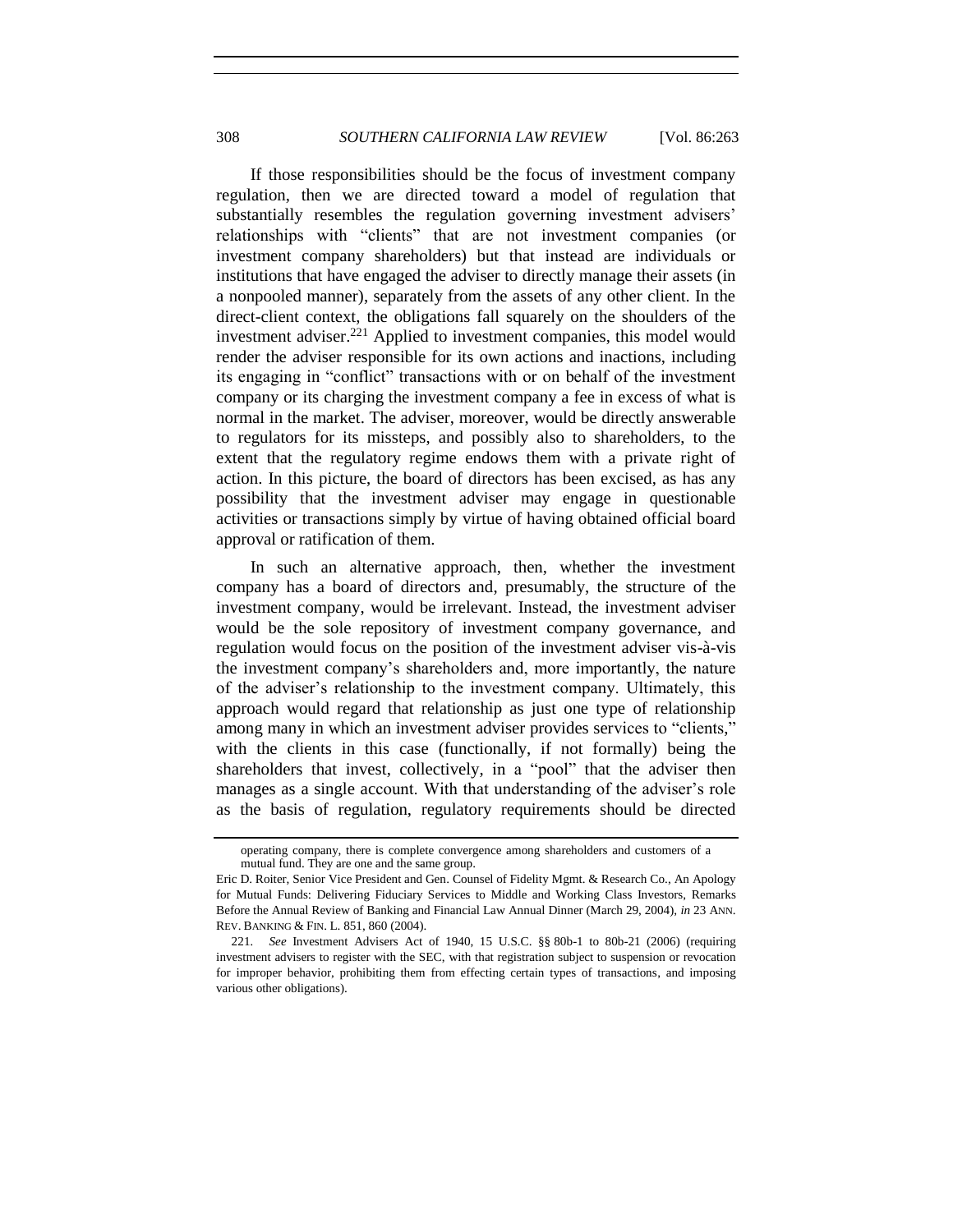almost exclusively toward the investment adviser and specify what is to be done and what is not to be done in connection with the adviser's managing the investment company's assets, communicating with shareholders, engaging in personal securities transactions, managing other client accounts, and so forth.

<span id="page-46-0"></span>To be sure, this alternative approach to regulation—which may aptly be called a "financial services" approach and which prevails in the European Union<sup>222</sup>—embodies certain similarities to the U.S. corporate governance approach. For example, both recognize and impose on investment advisers certain transaction-related restrictions designed to mitigate or eliminate conflicts of interest.<sup>223</sup> However, the models are largely dissimilar overall, given the importance that the corporate governance model places on oversight by boards of directors and the fact that the financial services model would provide no regulatory role for boards of directors. For example, the European Union's regulation of UCITS (essentially, publicly offered, open-end investment companies<sup>224</sup>) makes no mention of directors, nor does it suggest that investment companies themselves (through a board of directors or other governance mechanism) should play a role in management-type activities. Indeed, the E.U. Directive setting forth investment company regulation notes that investment companies need not even be structured as "companies."<sup>225</sup> Rather, "[s]uch undertakings may be constituted according to law, either under the law of contract (as common funds managed by management companies) or trust law (as unit trusts) or under statute (as investment companies)."<sup>226</sup>

<sup>222.</sup> The financial services regulatory approach has been embraced by other countries as well. *See*  Palmiter, *supra* note [5,](#page-3-3) at 205 (observing that "[t]he regulatory focus [in most other countries] is on the management firm, not the investment pool or its legal supervisor" and, further, that, in those countries, regulation of fees, management services, custodial arrangements, and fund marketing "is a matter of government agency supervision, with residual oversight by self-regulatory organizations and courts under a regime of fiduciary duties that fall on the management firm").

<sup>223</sup>*. See* 15 U.S.C. § 80b-6(3) (prohibiting transactions on behalf of clients where the investment adviser acts as a principal for its own account, unless the adviser first obtains the clients' written consent); Council Directive 85/611, On the Coordination of Laws, Regulations, and Administrative Provisions Relating to Undertakings for Collective Investment in Transferable Securities (UCITS), art. 5f § 2, 1985 O.J. (L 375) 3 (EC), at \*11 (as amended) [hereinafter E.U. Directive], *available at* http://eur-lex.europa.eu/LexUriServ/LexUriServ.do?uri=CONSLEG:1985L0611:20080320:

EN:PDF ("Each management company the authorisation of which also covers . . . discretionary portfolio management service[s] . . . shall not be permitted to invest all or a part of the investor's portfolio in units of unit trusts/common funds or of investment companies [the management company] manages, unless it receives prior general approval from the client.").

<sup>224</sup>*. See* E.U. Directive, *supra* not[e 223,](#page-46-0) art. 2 § 1, at \*5.

<sup>225</sup>*. See id.* art. 1 § 3, at \*3.

<sup>226</sup>*. Id*.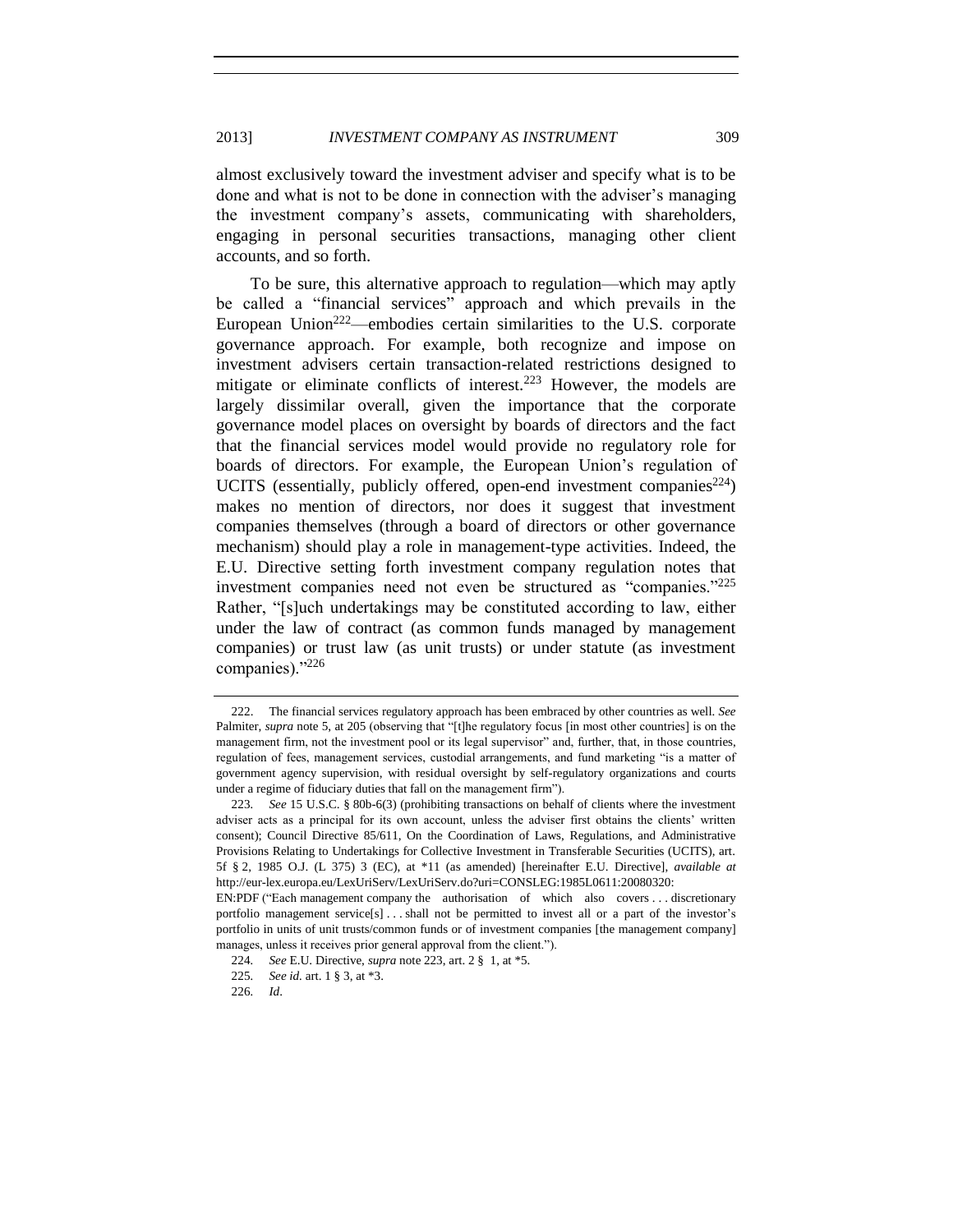The Directive speaks only in terms of the "management company" (the investment-advisory firm that manages the investment company), the investment company itself, and the unitholders (shareholders) of the investment company.<sup>227</sup> The management company, which must be authorized as such by its member country, $228$  bears the primary regulatory compliance obligations, as specified by the relevant member country. Those obligations must, among other things, require authorized management companies to maintain adequate administrative and accounting procedures and trading policies governing transactions by management company affiliates and to take steps to minimize conflicts of interests between the management company and its clients.<sup>229</sup> The obligations to which the investment companies themselves are subject, by contrast, consist largely of investment restrictions—for example, requirements that an investment company invest only in transferable securities and certain other instruments, concentration limitations, and prohibitions on borrowing.<sup>230</sup> Those activities are, by definition, controlled by the relevant management company. Accordingly, it is effectively the management company's responsibility to ensure the investment company's compliance with the company's regulatory obligations.

Although it may at first appear that eliminating the independent check on management actions would exacerbate regulatory difficulties, in fact the opposite would likely hold in practice. After all, no independent voice would mean that regulators would not rely on investment company "selfregulation" as a mechanism of client (investor) protection but, rather, would signify that, as with any other investment-advisory "client," the investment adviser is responsible to the regulatory authority for its actions in relation to the persons whose assets it manages. So, for example, unable to rely on an independent (albeit controlled) board of directors for the formal approval of the fees an investment adviser desires to charge the investment companies it manages, the adviser would be forced to adhere to applicable laws and regulations regarding excessive fees. In other words, it would not be able to hide behind the shield of authorization of independent fiduciaries. Similarly, in questions about the appropriateness of shareholders' proposed arbitrage transactions, investment advisers would be held directly accountable for the arrangements that they make with those shareholders and for the conflicts of interest on which those arrangements

<sup>227</sup>*. See, e.g.*, *id.* art. 1a § 2, at \*4.

<sup>228</sup>*. Id.* art. 5 § 1, at \*6.

<sup>229</sup>*. See id.* art. 5f § 1, at \*10.

<sup>230</sup>*. See id.* art. 19, at 20–23.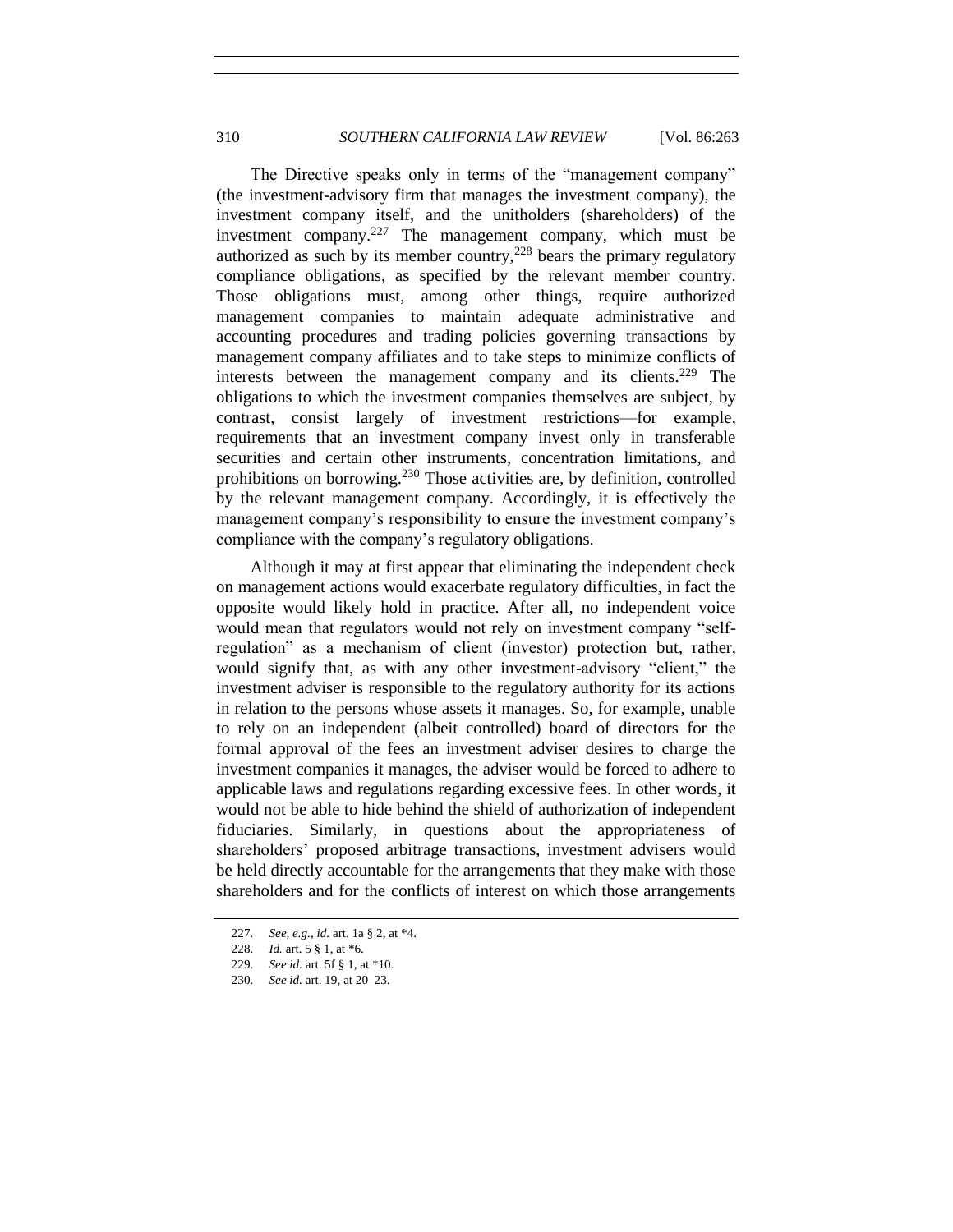2013] *INVESTMENT COMPANY AS INSTRUMENT* 311

<span id="page-48-0"></span>are based.

#### B. BUILDING ON THE CONCEPTUAL FRAMEWORK

The financial services paradigm recognizes that the regulation of investment companies is not a matter of corporate governance. Under the financial services approach, the investment adviser is obligated to carry out its activities relating to an investment company in compliance with applicable laws and rules, which set forth obligations not unlike those governing an adviser's management of accounts held by individuals, foundations, endowments, pension plans, and others who are not investment companies. This approach does not attempt to attribute to the investment company a regulatory or governance "voice" independent of the investment adviser's. The appeal of this regulatory approach is that it is more coherent, and ultimately would be more effective, than regulation based on the corporate governance paradigm. Based on the contours of the financial services model outlined so far, however, the nature of the shareholder's relationship to the investment company, on one hand, and to the adviser, on the other, is not necessarily apparent. Accordingly, this section further builds the model's conceptual framework.

## <span id="page-48-1"></span>1. Investment Company and Shareholder

In the name of securities regulatory goals, this Article has critiqued the corporate governance model of regulation and proposed to eliminate the regulatory role of boards of directors in favor of more direct regulation of investment advisers. Without more, it is not apparent that this alternative model of regulation fits any more comfortably within the "securities regulation" fold than does the corporate governance model. Indeed, others who have proposed dismantling the corporate governance mode of regulation by eliminating boards' role and directing regulation at advisers would have investment company regulation instead be a form of product regulation, rather than securities regulation. In particular, John Morley and Quinn Curtis, in their own critique of U.S. investment company regulation, endorse product-style regulation based on their observation that investors transact in investment company shares much as they act as consumers of auto tires or breakfast cereal.<sup>231</sup> Conceptually, the difference between the two modes of regulation—product and securities—lies in the role provided

<sup>231</sup>*. See* Morley & Curtis, *supra* note [87,](#page-20-1) at 112. *Accord* Fisch, *supra* note [15,](#page-4-1) at 2028–30 (arguing that "[m]utual funds and comparable alternatives should be regulated as products, not investments" and proposing product-like regulation based on a "conform or explain" approach).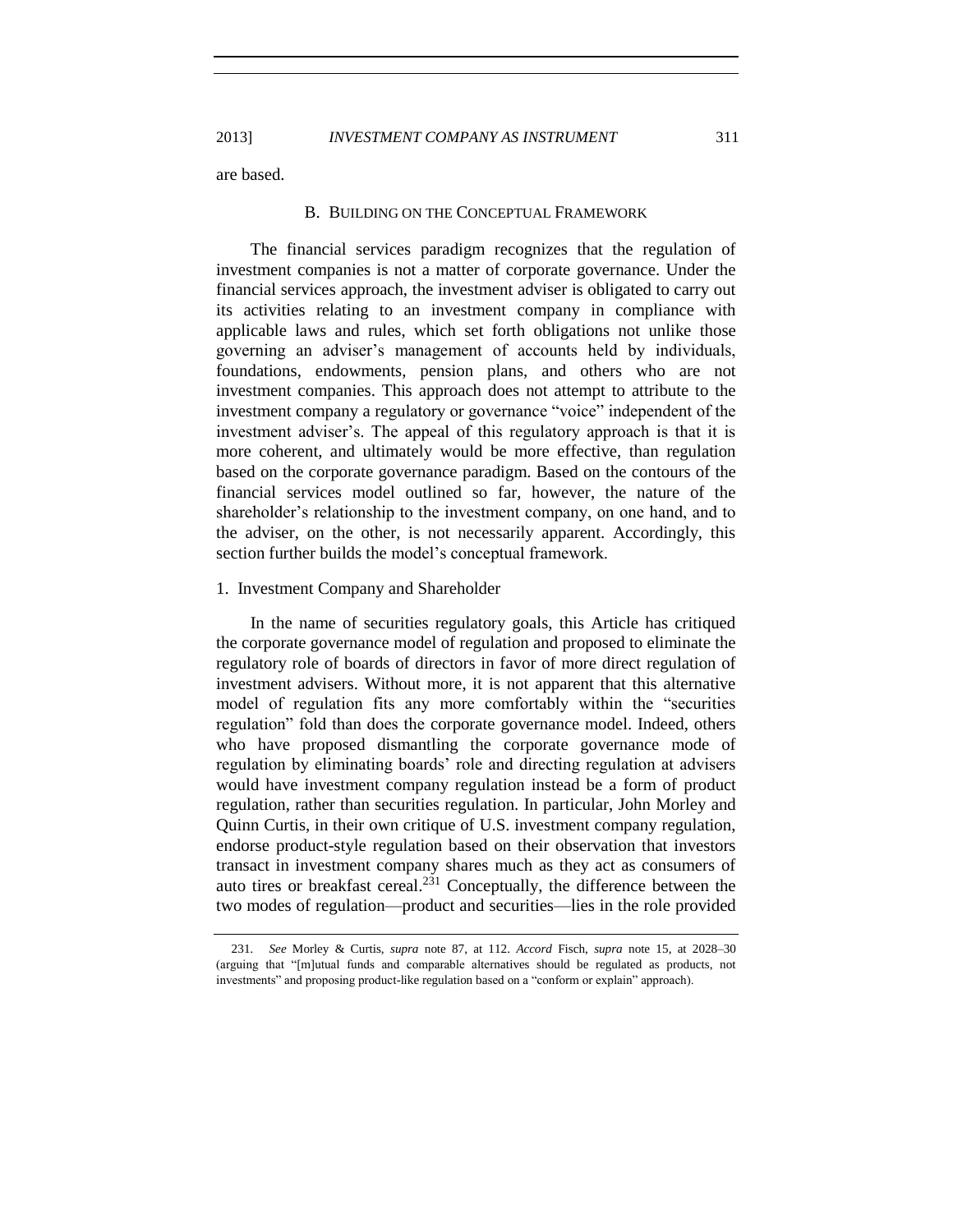for shareholders: whereas securities regulation is premised on the importance of investor monitoring and, toward that end, supplying information to investors about how their capital is deployed and by whom, product-style regulation envisions that investors (as "consumers") have no ongoing monitoring role or informational needs.

In reaching their conclusion, Morley and Curtis focus on shareholders' exit rights and, in particular, the circumstance that the redemption price for investment company shares reflects only the shares' current net asset value and does not take into account the investment company's expected returns.<sup>232</sup> Accordingly, they note, shareholders in investment companies with relatively low expected returns will have no incentive to seek to improve the company's returns through exercising voting rights or suing the investment adviser under the ICA for excessive fees.<sup>233</sup> Rather, they will prefer to redeem their shares and move to an investment company with a higher expected return.<sup>234</sup> Because investment company shareholders do not use fee liability and voting rights, in Morley and Curtis's alternative conception of regulation, any role for shareholders would be excised. Shareholders would have neither voting rights nor the ability to bring actions for excessive fees (outside of the contexts of fraud, misconduct, or inadequate disclosure).<sup>235</sup> Such elimination of any role for shareholders is consistent with viewing investment companies as products and a necessary predicate for product-style regulation. After all, according to Morley and Curtis, "If . . . it was believed that the price of certain auto tires was too high or the quality was too low, the sensible solution would not be to allow tire consumers to sue for excessive prices or to empower them to set prices and quality by vote."<sup>236</sup> Instead, they contend, regulation should address quality directly (through direct regulation of investment advisers) and encourage price competition, through encouraging shareholders' effective

<sup>232</sup>*. See* Morley & Curtis*, supra* note [87,](#page-20-1) at 89. As the authors note, the net asset value does include the expected returns of the securities the investment company holds in its portfolio, but does not include the expected return of the investment company itself, "which includes expected fees and expected changes to the fund's portfolio as well as the expected returns of the securities already in the portfolio." *Id.* at 103.

<sup>233</sup>*. See id.* at 89.

<sup>234</sup>*. Id.*

<sup>235</sup>*. See id.* at 142. Donald Langevoort also uses the product analogy but in a descriptive, rather than a prescriptive, fashion. In particular, he observes that board passivity may be attributed to boards' regarding investment company investments as products that consumers are able to effectively evaluate based on the available information. Langevoort, *supra* not[e 8,](#page-3-2) at 1031–40. In that world of consumer sovereignty, Langevoort observes, boards do not regard themselves as having robust fiduciary obligations, with the predictable result that they are less active shareholder advocates than would be the case in the operating company context. *Id.*

<sup>236.</sup> Morley & Curtis, *supra* not[e 87,](#page-20-1) at 131.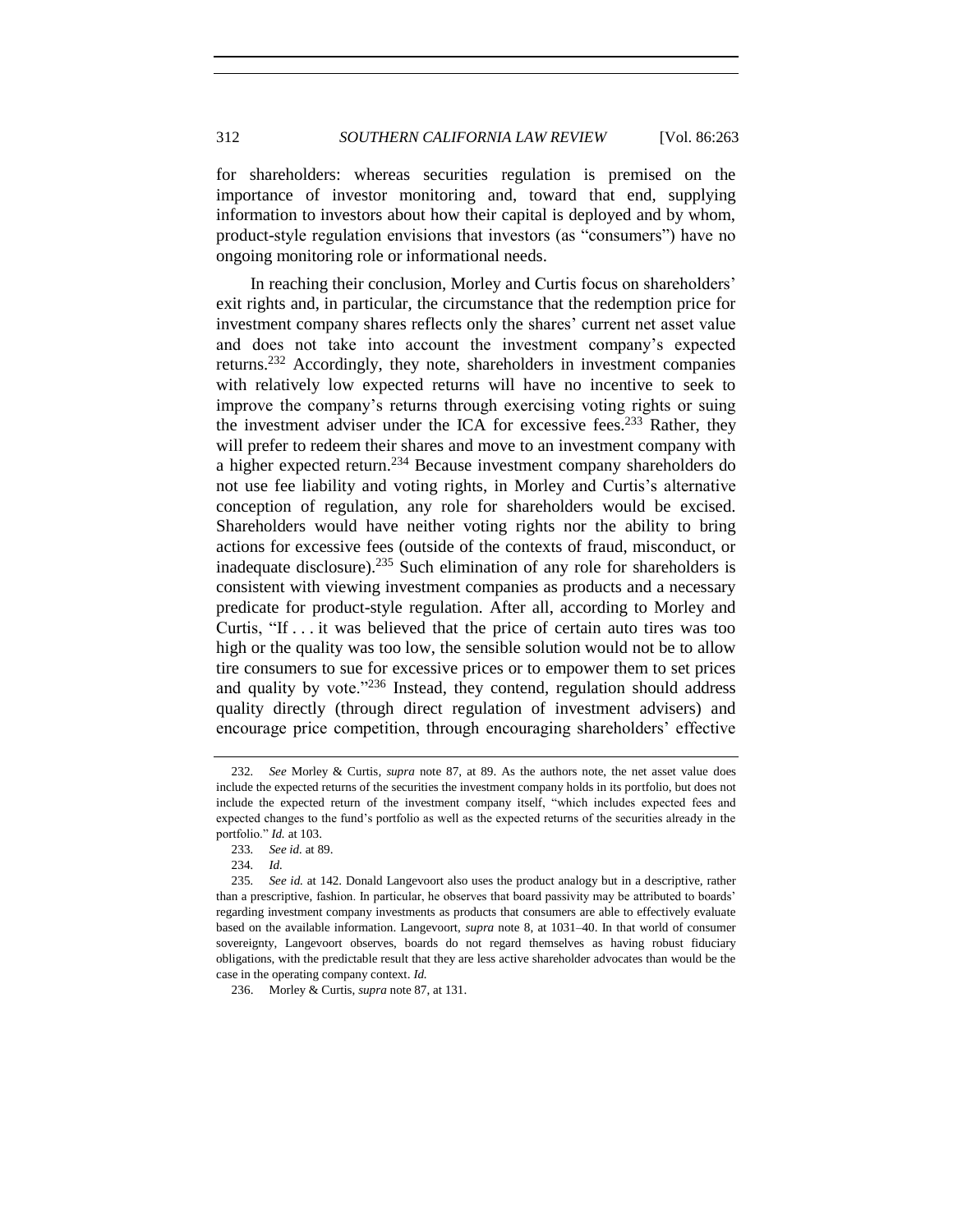exercise of exit rights.<sup>237</sup>

Morley and Curtis's conception of regulation rightly rejects reliance on corporate governance norms and, therefore, correctly eschews the entity centrism of the corporate governance model. However, it overstates the case for removing any role for shareholders. The foundation for their argument is the notion that investment company shareholders are at an advantage in exiting an investment company, as compared with operating company shareholders wishing to dispose of their shares, because the former may redeem and purchase shares at prices that do not reflect expected returns.<sup>238</sup> If expected returns were reflected in share prices, then redemption prices in a low expectation investment company would be low, and purchase prices in a high-expectation investment company would be high, even if the net asset values of the two companies were the same.<sup>239</sup> To place such weight on the circumstance that shareholders receive no more and no less than the current net asset value of their shares requires as a premise that shareholders base their decisions to invest in or exit any particular investment company on the company's past returns and the amount of advisory fees the company pays. With that premise, it is not difficult to view investment companies as products and to seek to regulate them accordingly, including by removing any role for shareholders.

That premise is questionable at best, however, because it assumes that the investment adviser is wholly irrelevant. That is, the notion that the only relevant factors for shareholders are what they "get" from an investment company in terms of returns and low fees counterfactually ignores the fundamental role of investment advisers in creating investment companies and marketing them as avenues through which investors may obtain the benefit of the advisers' services and expertise. Investment company shareholders, not unlike investment advisers' direct clients, choose where to place their capital at least in part based on what adviser will be managing it, as well as the adviser's reputation, investment strategies, track record, management team, and so on. $240$  Unlike buying a product, when investors place capital in an investment company, they are putting that capital at risk, and one basis for evaluating that risk is information about the adviser into

<sup>237</sup>*. Id.* at 131–32, 142.

<sup>238</sup>*. See supra* not[e 97](#page-22-2) and accompanying text.

<sup>239</sup>*. See* Morley & Curtis, *supra* not[e 87,](#page-20-1) at 89.

<sup>240</sup>*. See* William J. Nutt, *A Study of Mutual Fund Independent Directors*, 120 U. PA. L. REV. 179, 223 (1971) ("[M]ost independent directors believe that fund shareholders have purchased a package of investment management services based upon the strength of a particular adviser's reputation."); Tyle & Seo, *supra* not[e 219,](#page-44-0) at 584.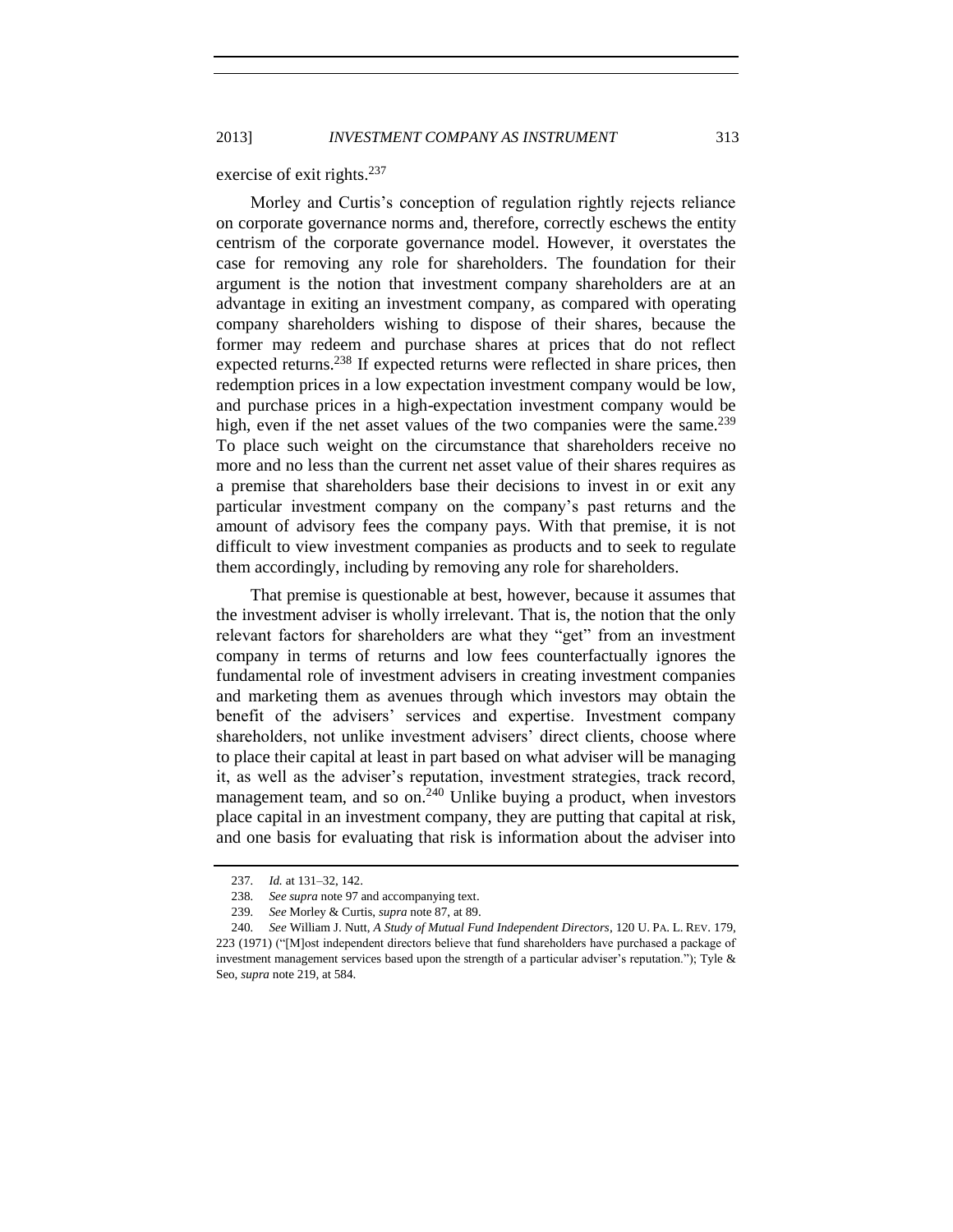whose hands the capital will be (indirectly) placed.<sup>241</sup> In other words, once investors put capital in an investment company, they have done something different from buying a tire. They have engaged a financial services professional to manage their assets on their behalf. That act can be seen as having established an advisory relationship between shareholders and adviser, albeit one that is attenuated (yet also enabled) by the investment company itself.

In addition to returns and fee rates, the ups and downs of that mediated services relationship inform shareholders' decisions to redeem shares. When a shareholder believes the advisory services provided are no longer well suited to the shareholder's financial needs, the shareholder may terminate the services relationship by redeeming the shares, much as a direct advisory client may terminate the contract with the adviser at any time. Because of the critical role the investment adviser plays in the investment company structure, including as a component of shareholders' evaluation of investment alternatives, exit rights arguably do not do the work that would allow resorting to a product-style regulatory model. The investment adviser should be the subject of regulation for the purpose of providing services to the investment company directly and to shareholders indirectly. The flip side of that coin is that the shareholders should have certain rights, as shareholders, such as to receive disclosure about, and to have a say in, how their invested capital is faring under the adviser's management. In other words, the shareholders should be entitled to protections as investors, which is the hallmark of securities regulation.

## <span id="page-51-0"></span>2. Investment Adviser and Shareholder

The comparison between direct advisory clients and investment company shareholders allowed by the financial services model may reasonably raise questions about the identity of the adviser's "client" for purposes of regulation governing investment advisers. Beyond investment advisers' role in the investment company regulatory structure, after all, investment advisers are regulated as investment advisers in connection with all of their advisory activities (whether or not involving investment companies). $242$  In that regulation, advisers' obligations are owed to those who are their "clients"—and, under the corporate governance paradigm, an

<sup>241.</sup> That principle is reflected, among other places, in the SEC's rules under the Advisers Act, which require that investment advisers provide to their clients comprehensive disclosures about themselves and their operations, both at the time of the initial engagement and on an annual basis thereafter. 17 C.F.R. § 275.204-3(a), (c) (2009).

<sup>242</sup>*.* Investment Advisers Act of 1940, 15 U.S.C. §§ 80b-1 to 80b-21 (2006).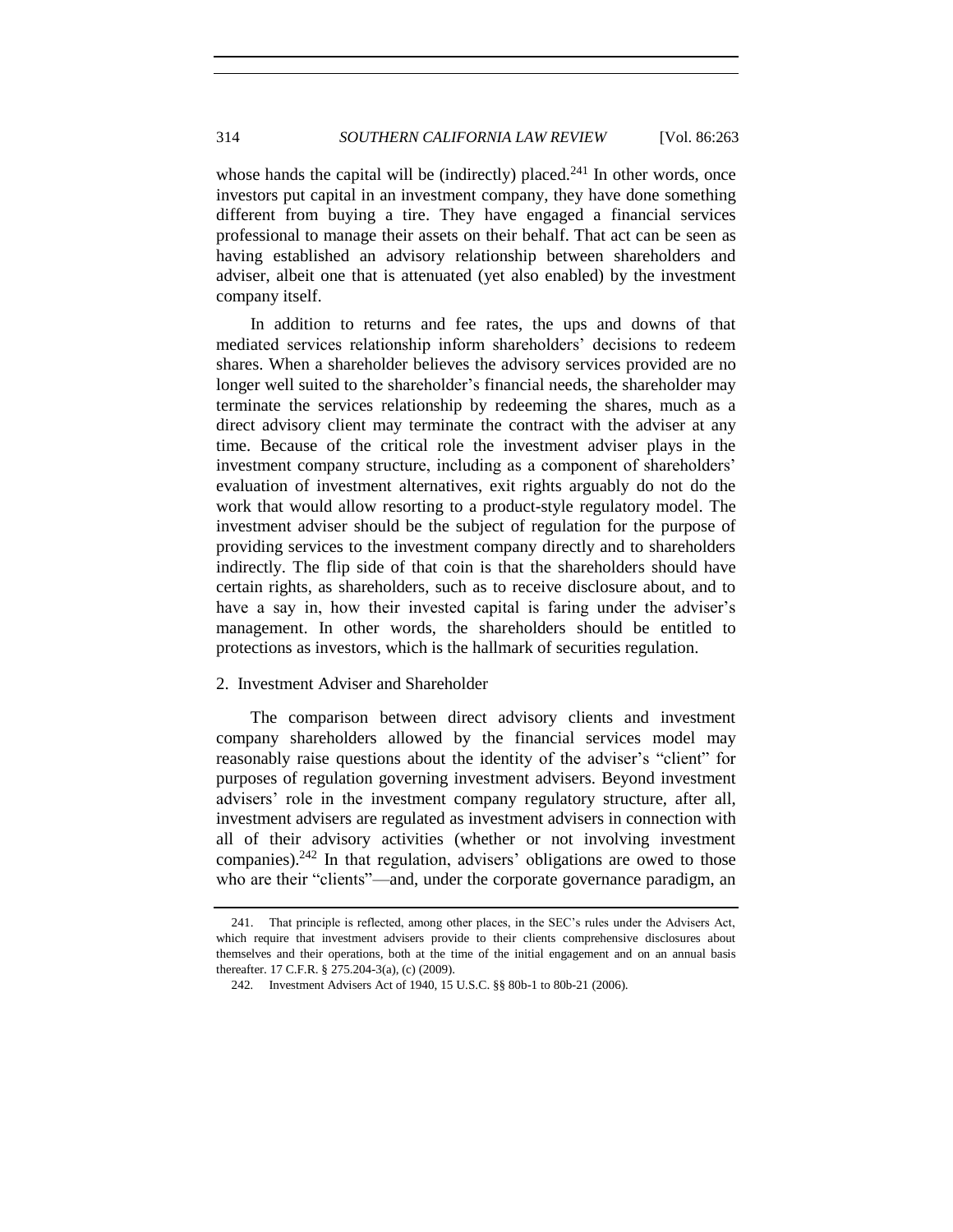## 2013] *INVESTMENT COMPANY AS INSTRUMENT* 315

investment company (and not its shareholders) is deemed to be the advisory client.<sup>243</sup> This Article has attempted to establish that more effective investment company regulation would result from establishing a more direct regulatory relationship between investment advisers and investment company shareholders and by eliminating the regulatory role of boards of directors. Accordingly, it is worth considering whether that rearrangement of relationships implies that the investment company should be disregarded altogether for regulatory purposes and that shareholders should be deemed the adviser's clients, as though there were in fact a direct and unintermediated relationship between adviser and shareholders.

<span id="page-52-0"></span>If only intuitively, that would seem an impossible result, given that advisers to investment companies typically have no direct relationships with shareholders and that investment companies—being public—are not limited in the number of shareholders they may have.<sup>244</sup> Indeed, at any given time, an investment company may have hundreds, if not thousands, of shareholders.<sup>245</sup> Fortunately, then, as the rest of this section elaborates, this Article's analysis need not affect the who or the what that is deemed the client of the investment adviser to an investment company—but not for the reasons one might suppose. In particular, and resonating with the intuition articulated above, one formidable obstacle to a shift to viewing shareholders as the adviser's clients may at first seem to be the oft-repeated notion that an investment adviser's advice is necessarily personal, tailored to the particular needs and circumstances of each client. This notion has taken hold in regulatory lore, particularly given language in judicial decisions and regulatory releases that appear to support it.<sup>246</sup> For example, the Supreme Court, in *Lowe v. SEC*, observed, based on its understanding of the Investment Advisers Act of 1940 ("Advisers Act") and its history, that the Act was "designed to apply to those persons . . . who provide

<span id="page-52-1"></span><sup>243</sup>*. E.g.,* Definition of "Client" of Investment Adviser for Certain Purposes Relating to Limited Partnerships, 50 Fed. Reg. 8740, 8741 (Mar. 5, 1985) (codified at 17 C.F.R. pt. 275) ("[A]n investment company organized as a corporation, rather than each of its stockholders, is generally regarded as the client of the company's investment adviser.").

<sup>244</sup>*.* Alan L. Kennard, *The Hedge Fund Versus the Mutual Fund*, 57 TAX. LAW. 133, 133 (2003) ("A mutual fund . . . usually has an unlimited number of investors [and] is available to the general  $public \ldots$ .").

<sup>245</sup>*.* Lawrence W. Waggoner, *The Case for Curtailing Dead-Hand Control: the American Law Institute Declares the Perpetual-Trust Movement Ill Advised* (Univ. of Mich. Pub. Law Working Paper No. 199, 2010), *reprinted in* RAYMOND H. YOUNG, ALI-ABA, REPRESENTING ESTATE AND TRUST BENEFICIARIES AND FIDUCIARIES \*11, \*13 (ALI-ABA Continuing Legal Educ. Course of Study SS004 ALI-ABA 791, 2010) (observing that a "mutual fund" may have "thousands upon thousands of shareholders").

<sup>246</sup>*. See* Krug, *supra* not[e 63,](#page-14-0) at 44–51.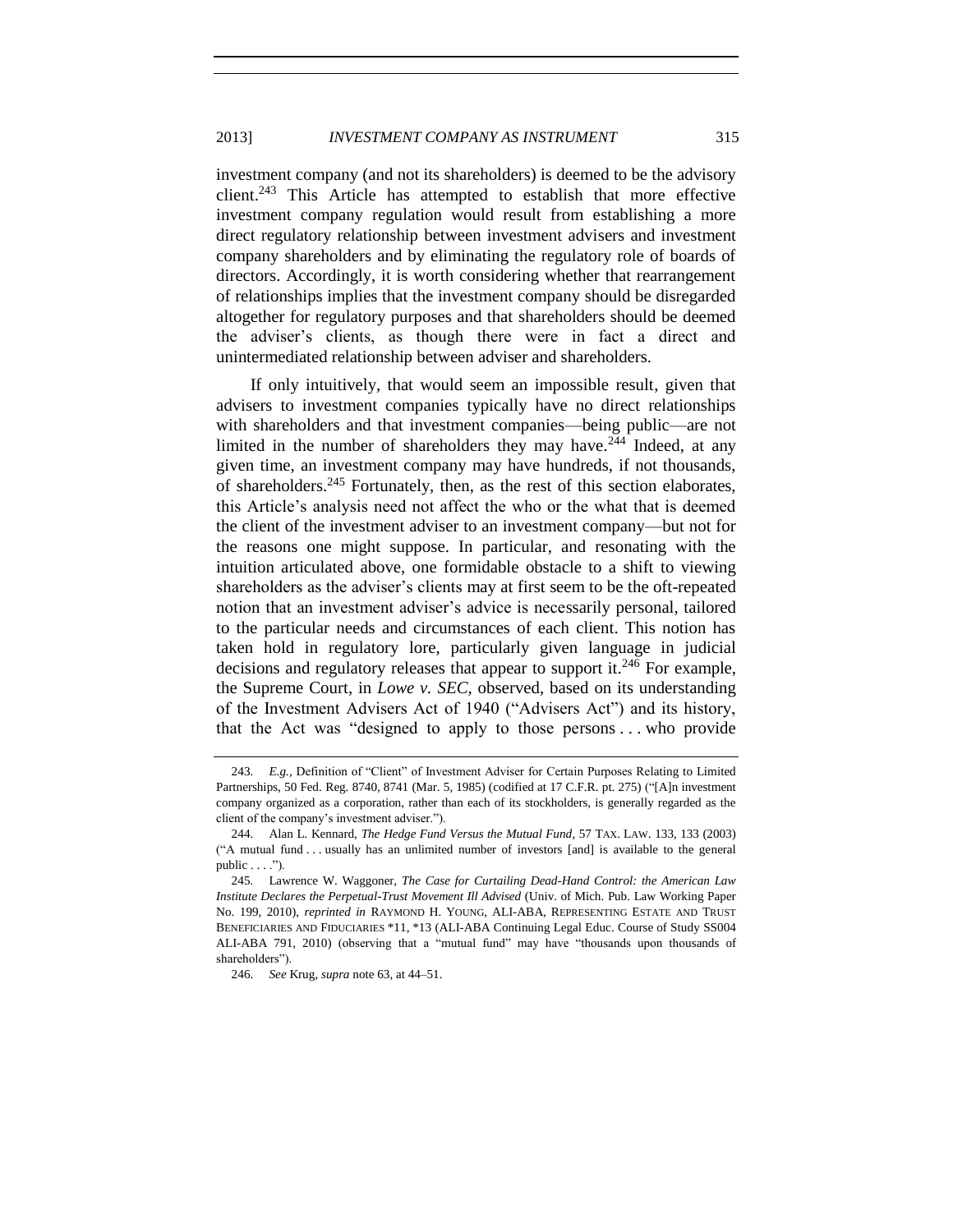personalized advice attuned to a client's concerns."<sup>247</sup>

In other contexts involving "pools" of capital where we might consider who should appropriately be deemed the adviser's client for regulatory purposes, this understanding of the adviser-client relationship is not formidably challenged (though, to be sure, has to be addressed). For example, in the context of regulation of advisers to hedge funds, private equity funds, and other private funds—that is, investment companies that are not registered as such under the ICA—the fund, rather than the investors holding interests in it, has traditionally been regarded as the "client" for purposes of the advisers' obligations under the Advisers Act.<sup>248</sup> However, a private fund, in offering its interests, must comply with the private-placement rules under Regulation D of the Securities Act of 1933, which means the fund may offer interests only to persons meeting specified wealth or income thresholds and with whom the fund (through its adviser or general partner or other control person) has a preexisting relationship.<sup>249</sup> The need for the offering to meet the requirements of the private-placement rules means that the fund's adviser, as the person that controls and speaks for the fund, typically has a personal relationship with each person who buys interests in the fund and thereby becomes an investor.<sup>250</sup>

<span id="page-53-0"></span>Given certain anomalies that arise from regarding the fund as the "client," combined with the relationship that typically exists between the fund's adviser and the fund's investors, there are good reasons for regulation to regard the investors, rather than the fund, as the clients of the adviser, at least for purposes of the adviser's compliance with a number of obligations under the Advisers Act.<sup>251</sup> In a sense, the adviser-investor relationship in the private-fund context is not particularly different from the relationship that adviser might have to those with whom it has a direct advisory relationship (that is, where no fund is involved).<sup>252</sup> However, that is not the situation in the context of publicly registered investment companies because those investment companies need not comply with the

<span id="page-53-1"></span><sup>247</sup>*.* Lowe v. SEC, 472 U.S. 181, 182, 207–08 (1985).

<sup>248</sup>*. See, e.g.*, 17 C.F.R. § 275.203(b)(3)-1 ("A limited partnership or limited liability company is a client of any general partner, managing member or other person acting as investment adviser to the partnership or limited liability company.").

<sup>249</sup>*. See* 17 C.F.R. §§ 230.501(e)(1)(iv), 230.506.

<sup>250.</sup> Abraham J.B. Cable, *Fending for Themselves: Why Securities Regulations Should Encourage Angel Groups*, 13 U. PA. J. BUS. L. 107, 134 (2010) (noting that the SEC's approach to the Regulation D "safe harbor" "focuses on whether [the issuer has] a preexisting relationship with each offeree" of securities).

<sup>251</sup>*. See* Krug, *supra* not[e 63,](#page-14-0) at 27–36.

<sup>252</sup>*. See id.* at 27–31.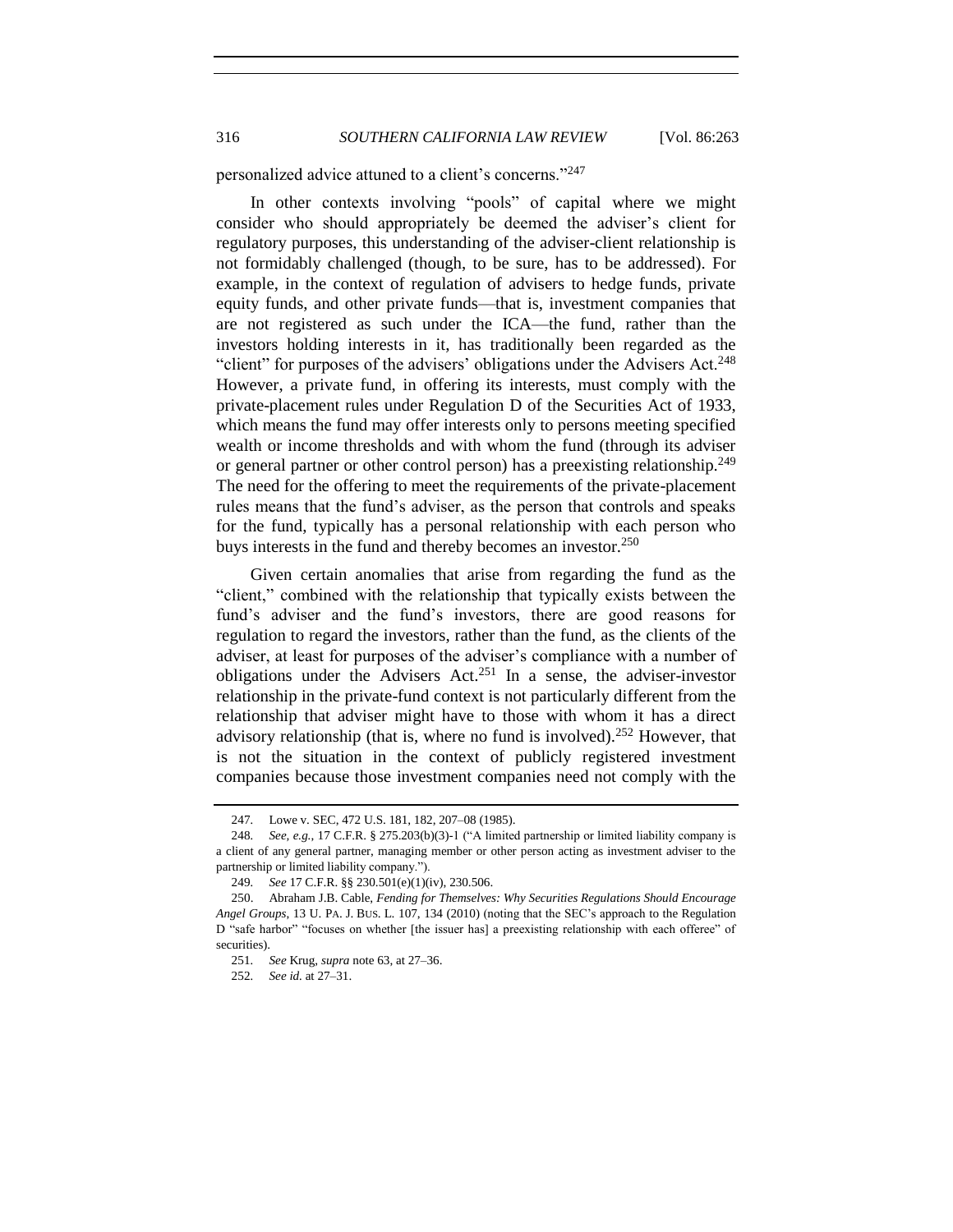private-placement rules and, accordingly, neither an investment company nor its investment adviser needs to have any preexisting relationship or other personal connection with any particular person that may want to buy interests in the investment company.<sup>253</sup> This means that, in thinking about the identity of the investment adviser's client under the financial services model of investment company regulation, questions concerning the extent to which an adviser's investment adviser needs to be "personal" and "tailored"—and, indeed, whether the adviser need have any relationship at all with its "clients"—are more acute.

This author, for one, has argued that, at least in the United States, in light of the history of U.S. regulation of investment advisers and the text of the Advisers Act, adviser-client relationships in fact need not be personal relationships and that an adviser may effectively establish an advisory relationship with persons to whom it merely distributes impersonal reports and analyses.<sup>254</sup> Whether that analysis extends to the relationship between an adviser and investment company shareholders such that shareholders should be deemed advisory clients seems a dubious proposition, however. For one thing, regardless of the extent to which an adviser's advice need be "personal" or tailored to the specific needs of each of its clients, intuitively there has to be, at the least, a channel of recognition and awareness between adviser and client. In the private-fund context, that relationship is readily established.<sup>255</sup> It is a more difficult case to make in the (public) investment company context, however, given the public nature of the company and the fact that, ultimately, shareholders engage the adviser indirectly, by purchasing shares through the investment company's distributors.

Conceivably, the current structure could be modified to create a more direct connection between advisers and shareholders. Ultimately, however, the efficacy of the financial services model does not require it. Focusing regulation on the investment adviser (and leaving the board out of the picture) has no necessary implications for the identity of the adviser's client for purposes of the adviser's own regulatory obligations. It means only that the adviser is now the direct target of those obligations, with no selfregulatory role provided by a board of directors. Under both the corporate

<sup>253</sup>*. See supra* text accompanying notes [245–](#page-52-0)[46.](#page-52-1)

<sup>254</sup>*. See* Krug, *supra* note [63,](#page-14-0) at 44–51; Arthur B. Laby, SEC v. Capital Gains Research Bureau *and the Investment Advisers Act of 1940*, 91 B.U. L. REV. 1051, 1081–82 (2011) (observing that Congress, in formulating the Advisers Act, recognized that not all investment company advisory relationships were "personalized, confidential relationships").

<sup>255</sup>*. See supra* text accompanying notes [251–](#page-53-0)[52.](#page-53-1)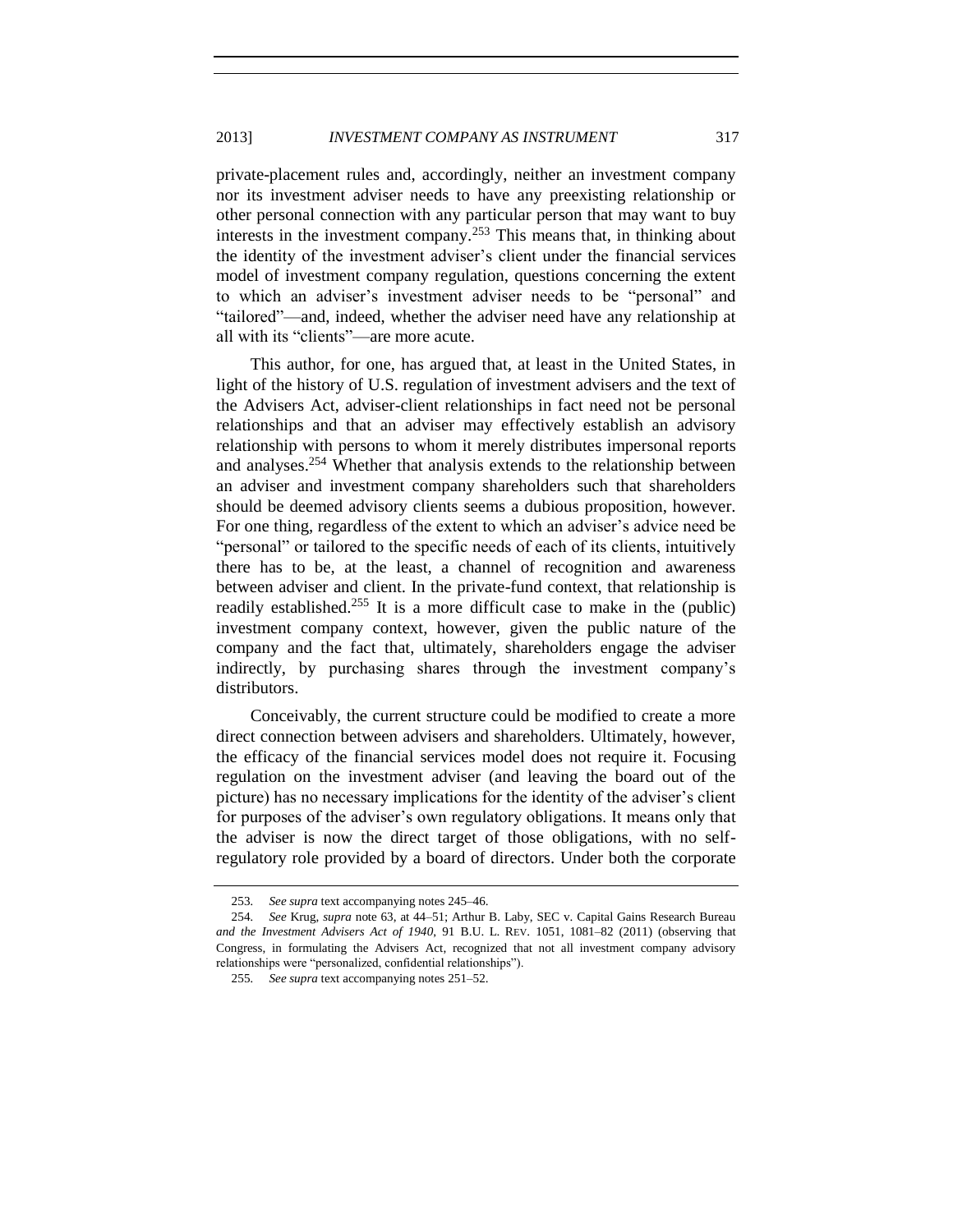governance and the financial services models, however, those obligations—the purpose of the regulation—are for the benefit of the investment company, as an aggregation of capital contributed by the company's disparate shareholders. In the private-fund context, given that, by definition, only the investment adviser, and not the fund itself, is the focus of regulatory obligations,<sup>256</sup> there necessarily remains a concern about investors' rights and entitlements as such—for example, rights to periodic disclosures and voting and consent rights. In that context, therefore, it is appropriate to consider whether fund investors should be regarded, at least in some respects, as clients of the fund's adviser. However, and importantly, that concern is more readily dispensed with in the (public) investment company context, where investors' rights and entitlements can be articulated, to any degree of specificity deemed appropriate, as part of the investment company regulatory structure.<sup>257</sup>

#### VI. CONCLUSION

<span id="page-55-0"></span>The corporate governance paradigm has given rise to a number of regulatory weaknesses, which stem most directly from investment advisers' control over investment company boards of directors. Boards have failed to exert meaningful dissent to the manner in which advisers carry out investment company operations or to specific requests that advisers make, such as regarding the fees they charge and special redemptions rights for favored shareholders. Moreover, in the investment company context, the traditional oversight function of a corporate board does not exist—not because boards are incompetent but, rather, because that function cannot exist given how investment companies are structured. Investment companies are not simply another type of business enterprise. They effectively outsource all services and responsibilities. The result is that boards do not technically oversee anything but instead simply react to matters that others (investment advisers) have deemed important enough to report to the board for consideration. We might say that investment company boards of directors provide "oversight" of a veritable black box.

The U.S. investment company regulatory regime should recognize the

<sup>256.</sup> The exemptions on which private funds rely are set forth in § 3(c)(1) and § 3(c)(7) of the ICA. *See* Investment Advisers Act of 1940, 15 U.S.C. §§ 80a-3(c)(1), (c)(7) (providing an exemption from the definition of "investment company" for purposes of ICA's registration requirements for funds that do not offer their securities publicly and meet certain other requirements); Krug, *supra* not[e 63,](#page-14-0) at 4 n.12.

<sup>257</sup>*. See, e.g*., 15 U.S.C. § 80a-29 (setting forth periodic disclosures required of mutual funds and other registered investment companies).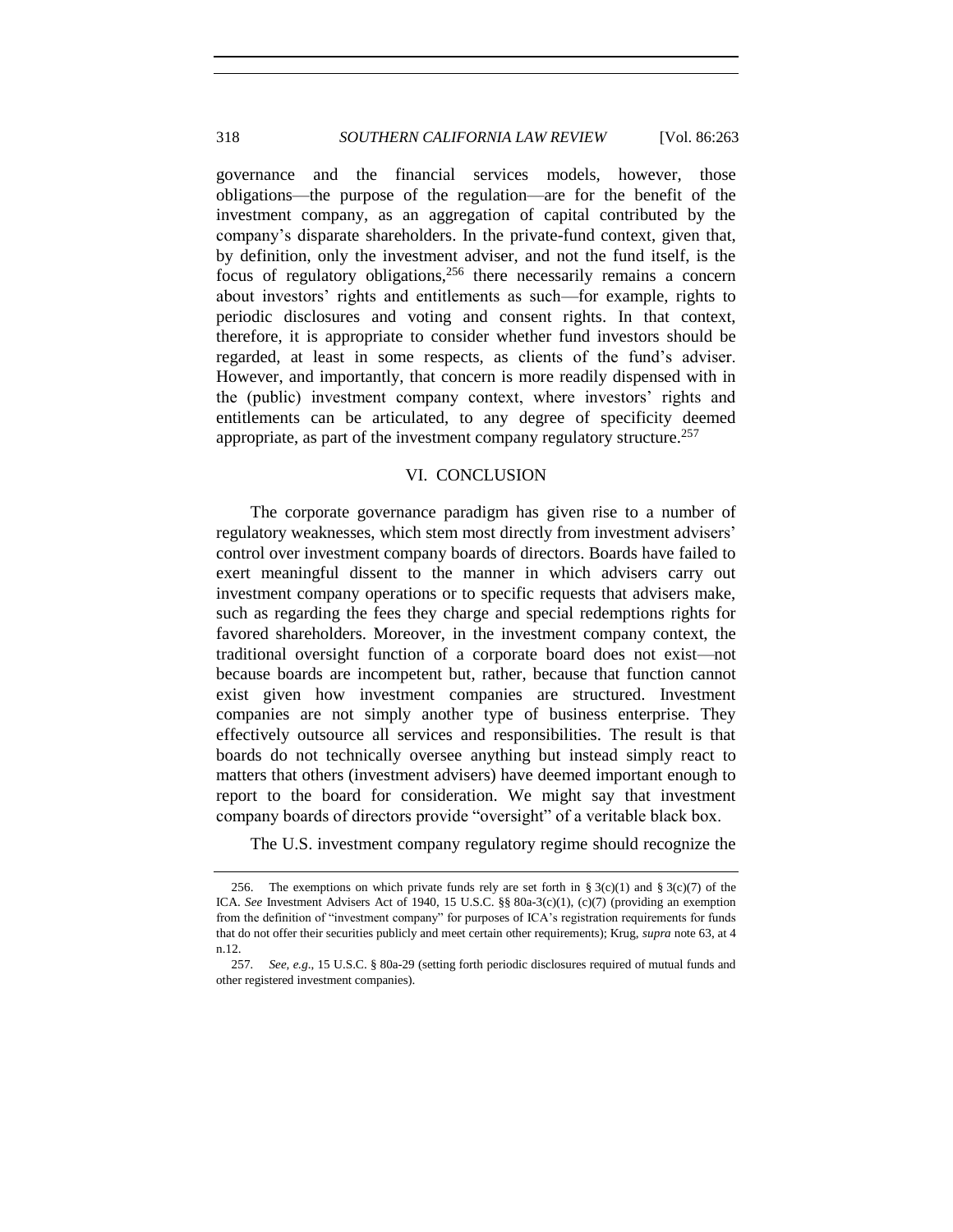distinction between investment companies and operating companies. It should recognize that investment companies are an instrument that investment advisers use to provide investment advice to those who seek it. Toward that end, this Article proposes the dismantling of corporate law constructs in investment company regulation as a means of producing more effective regulation and, therefore, more effective protection of investors, which remains the primary objective of securities regulation. In particular, regulation should be based on the financial services model, both to avoid the infirmities of an "independent" board and to foster greater coherence in securities regulation. Importantly, however, this Article makes no claims about what the substantive obligations of that regulation under that model should be—either regarding substantive regulatory requirements governing investment advisers or the types of activities in which investment companies are able to engage.